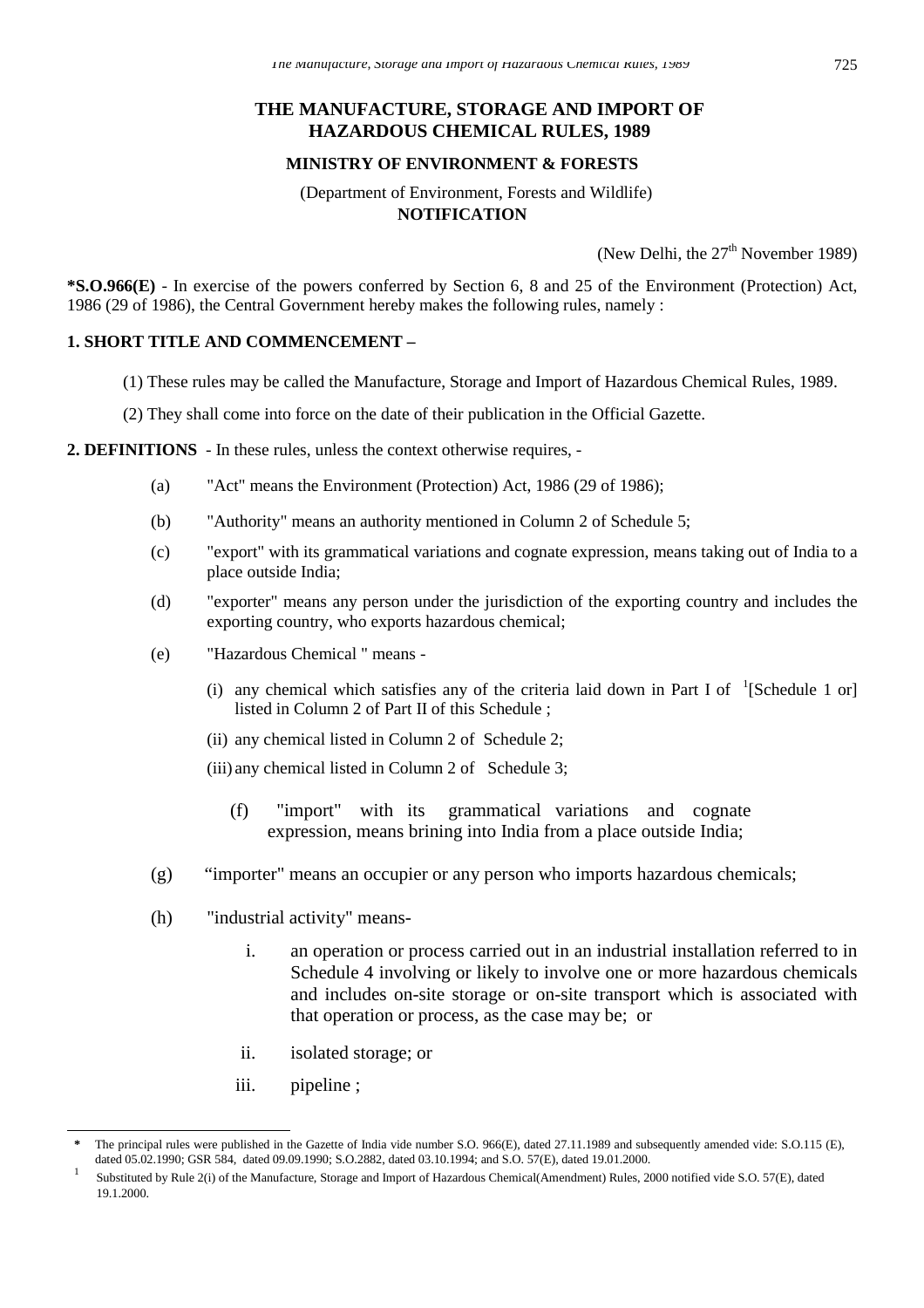- (i) "isolated storage" means storage of a hazardous chemical, other than storage associated with an installation on the same site specified in Schedule 4 where that storage involves atleast the quantities of that chemical set out in Schedule 2;
- $\frac{1}{1}$  $(i)$ "major accident" means -an incident involving loss of life inside or outside the installation, or ten or more injuries inside and/or one or more injuries outside or release of toxic chemicals or explosion or fire or spillage of hazardous chemicals resulting in on-site or off-site emergencies or damage to equipment leading to stoppage of process or adverse affects to the environment ;
- (ja) "major accident hazards (MAH) installations" means isolated storage and industrial activity at a site handling (including transport through carrier or pipeline) of hazardous chemicals equal to or, in excess of the threshold quantities specified in, Column 3 of schedule 2 and 3 respectively; ]
- (k) "pipeline" means a pipe (together with any apparatus and works associated therewith) or system of pipes (together with any apparatus and work associated therewith) for the conveyance of a hazardous chemical other than a flammable gas as set out in Column 2 of Part II of Schedule 3 at a pressure of less than 8 bars absolute; the pipeline also includes inter -state pipelines;
- (l) "Schedule" means Schedule appended to these rules;
- (m) "site" means any location where hazardous chemicals are manufactured or processed, stored, handled, used, disposed of and includes the whole of an area under the control of an occupier and includes pier, jetty or similar structure whether floating or not;
- (n) "Threshold quantity" means,
	- (i) in the case of a hazardous chemical specified in Column 2 of Schedule 2, the quantity of that chemical specified in the corresponding entry in Columns 3 and 4 ;
	- (ii) in the case of a hazardous chemical specified in Column 2 of Part I of Schedule 3, the quantity of that chemical specified in the corresponding entry in Columns  $3 \&$ 4 of that part;
	- (iii) in the case of substances of a class specified in Column 2 of Part II of Schedule 3, the total quantity of all substances of that class specified in the corresponding entry in Columns 3 and 4 of that part.

## **2 [3. DUTIES OF AUTHORITIES** –

The concerned authority shall, -

(a) inspect the industrial activity at least once in a calendar year;

 1 Substituted by Rule 2(ii) of the Manufacture, Storage and Import of Hazardous Chemical (Amendment)Rules, 2000 notified vide S.O.57(E), dated 19th January, 2000.

<sup>2</sup> Substituted by Rule 2 of the MSIHC (Amendment) Rules, 1994 notified vide S.O.2882, dated 3.10.1994.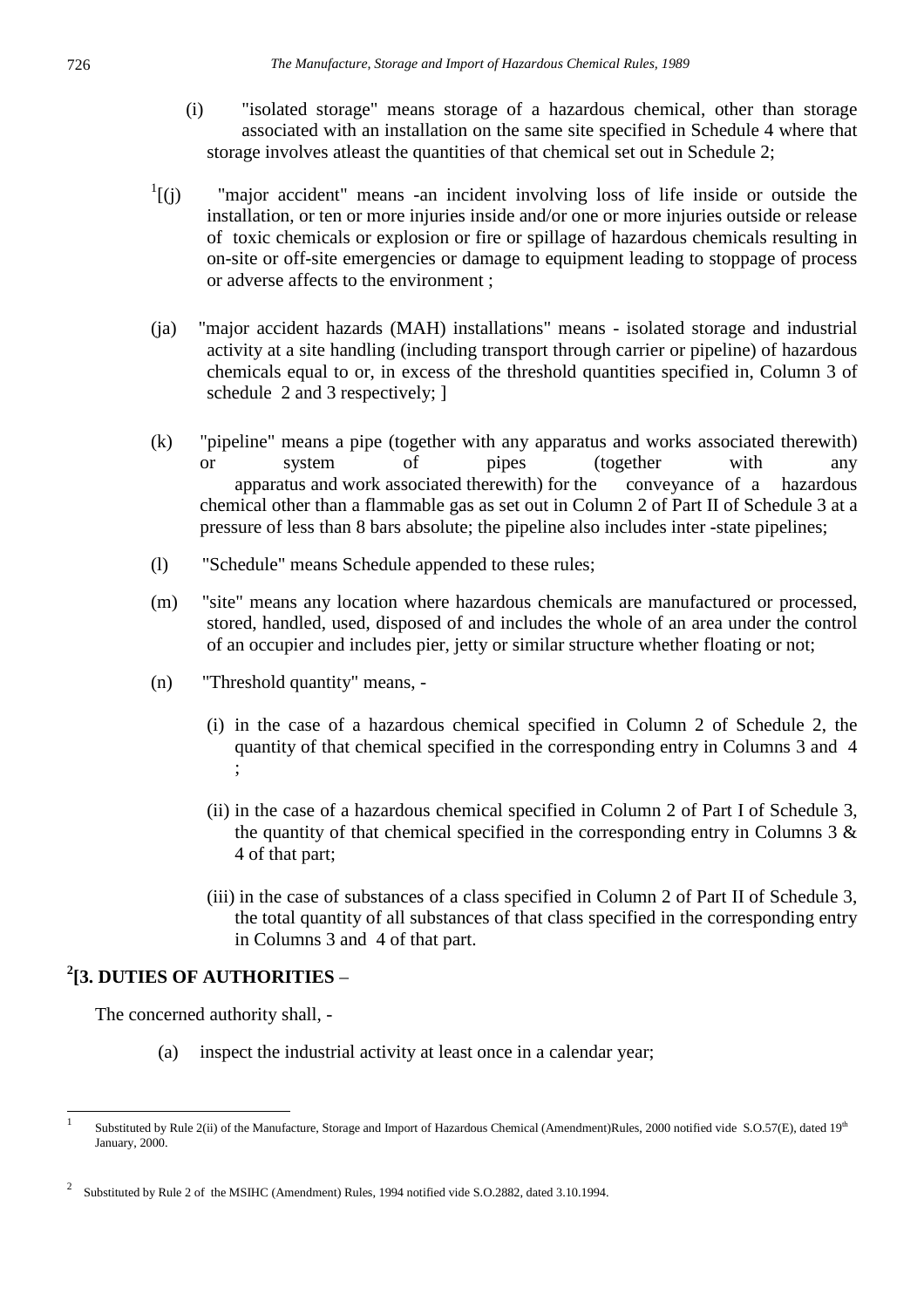- (b) except where such authority is the Ministry of Environment and Forests, annually report on the compliance of the rules by the occupiers to the Ministry of Environment and Forests through appropriate channel ;
- (c) subject to the other provisions of these rules, perform the duties specified in column 3 of Schedule 5.]

### **4. GENERAL RESPONSIBILITY OF THE OCCUPIER DURING INDUSTRIAL ACTIVITY** -

- (1) these rules shall apply to,
	- (a) an industrial activity in which a hazardous chemical, which satisfies any of the criteria laid down in Part I of Schedule  $1<sup>1</sup>$  [or listed] in Column 2 of Part II of this Schedule is, or may be, involved; and
	- $2^{2}$ [(b) isolated storage of a hazardous chemical listed in Schedule 2 in a quantity equal to or more than the threshold quantity specified in Column 3, thereof.]

(2) An occupier who has control of an industrial activity in terms of sub-rule (1) shall provide evidence to show that he has, -

- (a) identified the major accident hazards; and
- (b) taken adequate steps to
	- (i) prevent such major accidents and to limit their consequences to persons and the environment;
	- (ii) provide to the persons working on the site with the information, training and equipment including antidotes necessary to ensure their safety.

## **4. NOTIFICATION OF MAJOR ACCIDENT** -

(1) Where a major accident occurs on a site or in a pipe line, the occupier shall  $3$ [within 48 hours notify] the concerned authority as identified in Schedule 5 of that accident, and furnish thereafter to the concerned authority a report relating to the accidents in installments, if necessary, in Schedule 6.

(2) The concerned authority shall on receipt of the report in accordance with sub-rule 1 of this rule, shall undertake a full analysis of the major accident and sent the  $\textsuperscript{4}$  [requisite information within 90 days to the Ministry] of Environment and Forests through appropriate channel.

 $<sup>5</sup>$ [(3) An occupier shall notify to the concerned Authority, steps taken to avoid any repetition of</sup> such occurrence on a site.]

 $<sup>6</sup>$ [(4) The concerned Authority shall compile information regarding major accidents and make</sup> available a copy of the same to the Ministry of Environment & Forests through appropriate channel.

(5) The concerned Authority shall in writing inform the occupier, of any lacunae which in its opinion needs to be rectified to avoid major accidents.]

 $\overline{a}$ 

<sup>1</sup> Substituted by Rule 3(i) of the MSIHC (Amendment) Rules, 1994 notified vide S.O.2882, dated 3.10.1994.

<sup>2</sup> Substituted by Rule 3(ii), ibid.

<sup>3</sup> Substituted by Rule 3(a) of the MSIHC (Amendment) Rules, 1994 notified vide S.O.2882, dated 3.10.1994.

<sup>4</sup> Substituted by Rule 3(b) ibid.

<sup>5</sup> Substituted by Rule 3(c) of the Manufacture, Storage and Import of Hazardous Chemical (Amendment) Rules, 1994 notified vide S.O. No.2882, dated 3.10.1994. 6

Inserted by Rule 3(d); ibid.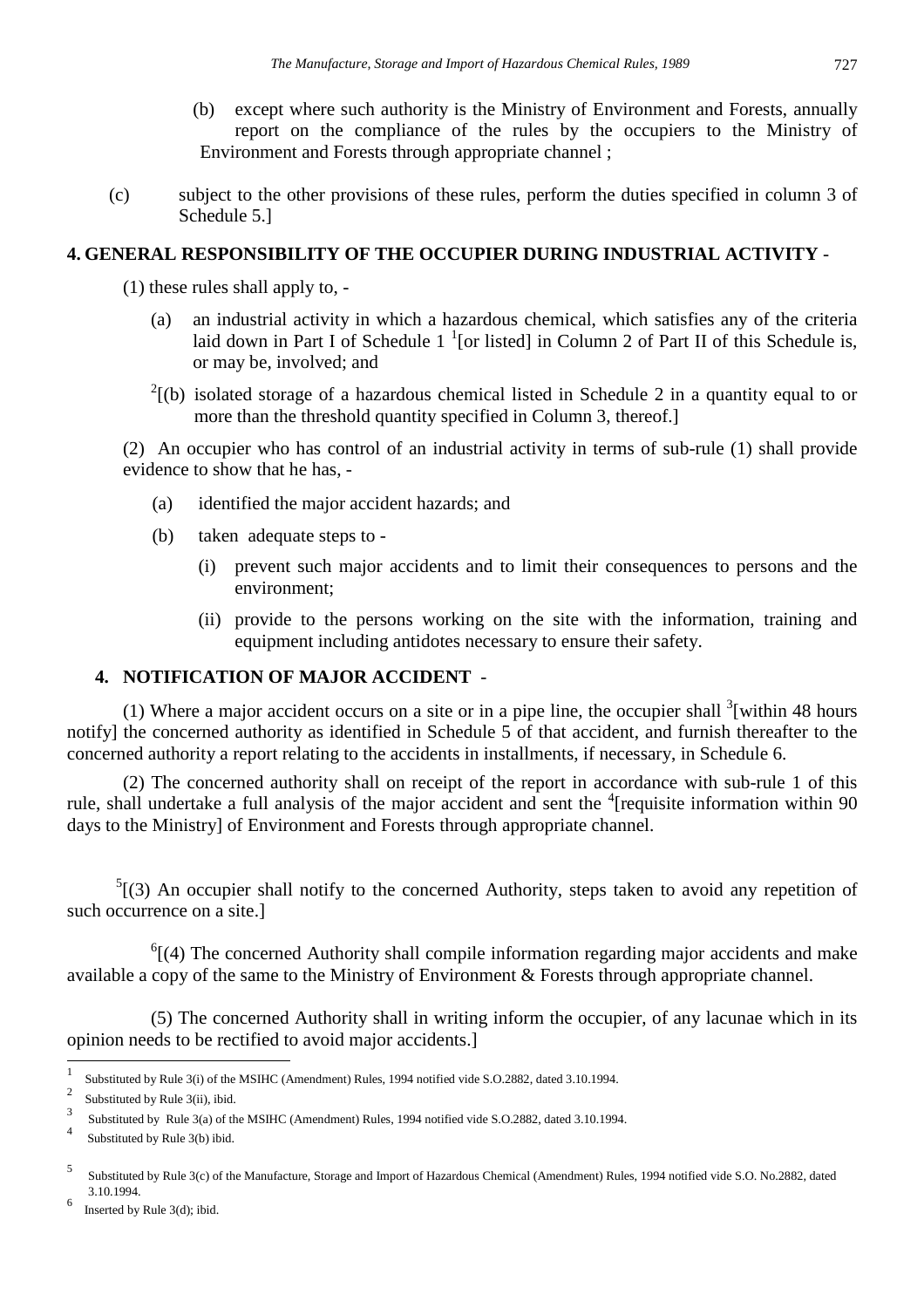## **6. INDUSTRIAL ACTIVITY TO WHICH RULES 7 TO 15 APPLY -**

- (1) Rules 7 to 15 shall apply to,
	- (a) an industrial activity in which there is involved a quantity of hazardous chemical listed in Column 2 of Schedule 3 which is equal to or more than the quantity specified in the entry for that chemical in Column 3 & 4 (Rules 10-12 only for Column 4); and
	- (b) isolated storage in which there is involved a quantity of a hazardous chemical listed in Column 2 of Schedule 2 which is equal to or more than the quantity specified in the entry for that chemical in Column  ${}^{1}[3 \& 4$  (rules 10-12 only for column 4).]
- (2) For the purpose of rules 7 to 15,
	- (a) "new industrial activity" means an industrial activity which,
		- (i) commences after the date of coming into operation of these rules; or
		- (ii) if commenced before that date, is an industrial activity in which a modification has been made which is likely to cover major accident hazards, and that activity shall be deemed to have commenced on the date on which the modification was made;
- (b) an "existing industrial activity" means an industrial activity which is not a new industrial activity.

## **7.** <sup>2</sup> **[APPROVAL AND] NOTIFICATION OF SITES** -

(1) An occupier shall not undertake any industrial activity  $\frac{3}{1}$  unless he has been granted an approval for undertaking such an activity and has submitted] a written report to the concerned authority containing the particulars specified in Schedule 7 at least 3 months before commencing that activity or before such shorter time as the concerned authority may agree and for the purpose of this paragraph, an activity in which subsequently there is or is liable to be a threshold quantity or more of an additional hazardous chemical shall be deemed to be a different activity and shall be notified accordingly.

 $\frac{4}{2}$ [(2) The concerned Authority within 60 days from the date of receipt of the report shall approve the report submitted and on consideration of the report if it is of the opinion that contravention of the provisions of the Act or the rules made thereunder has taken place, it shall issue notice under rule 19].

### **8. UPDATING OF THE SITE NOTIFICATION FOLLOWING CHANGES IN THE THRESHOLD QUANTITY -**

Where an activity has been reported in accordance with rule  $7(1)$  and the occupier makes a change in it (including an increase or decrease in the maximum threshold quantity of a hazardous chemical to which this rule applies which is or is liable to be at the site or in the pipeline or at the

 $\frac{1}{1}$ Substituted by Rule 4; ibid.

<sup>2</sup> Substituted by Rule 5 of the MSIHC (Amendment) Rules, 2000 notified vide S.O.57(E), dated 19.1.2000.

<sup>3</sup> Substituted by Rule 4 (a) of MSIHC ( Amendment) Rules, 1994 notified vide S.O.2882, dated 3.10.1994.

<sup>4</sup> Substituted by Rule 4(b), ibid.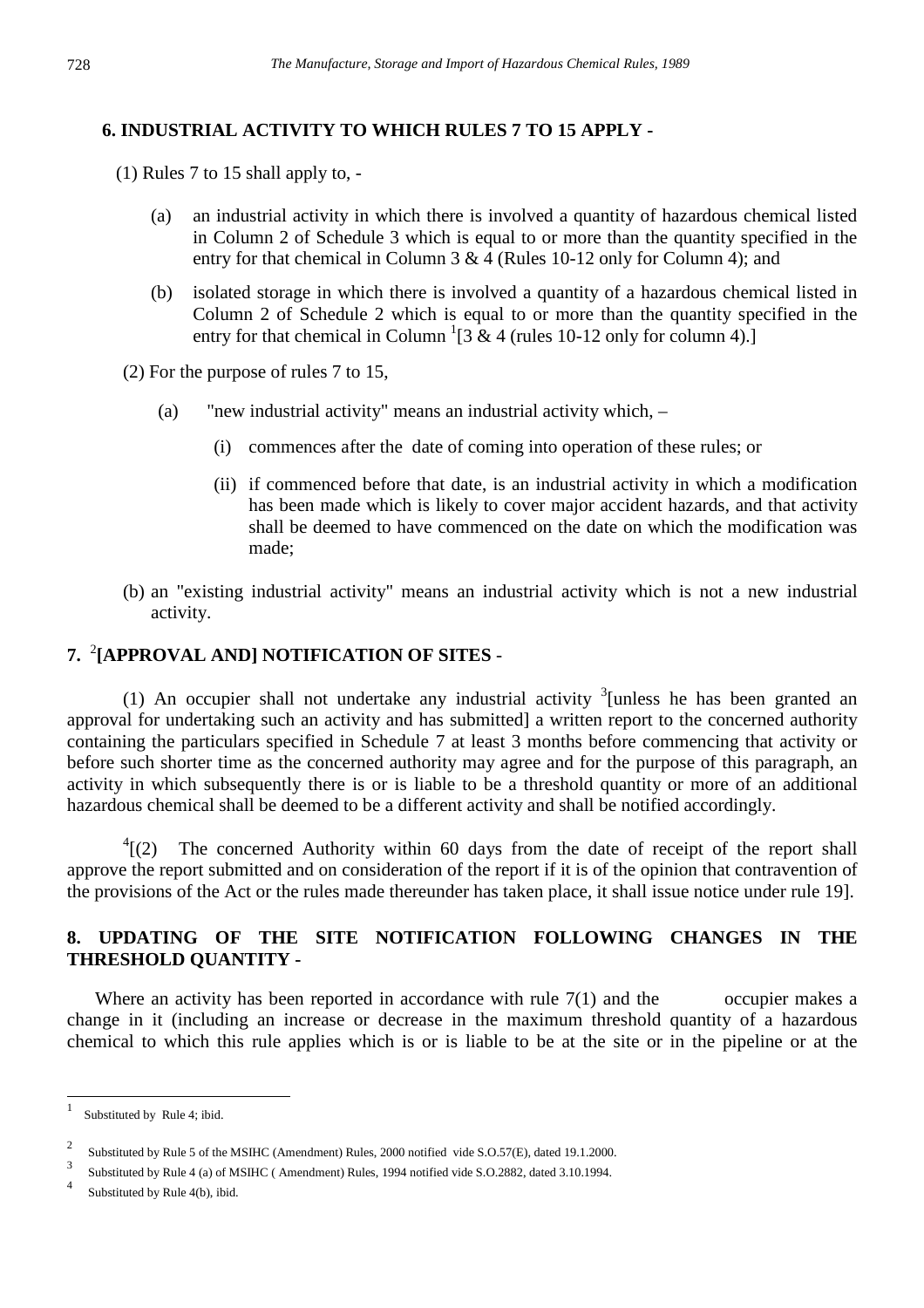cessation of the activity) which affects the particulars specified in that report or any subsequent report made under this rule, the occupier shall forthwith furnish a further report to the concerned authority.

### **9. TRANSITIONAL PROVISIONS-**

#### **Where. –**

- (a) at the date of coming into operation of these rules, an occupier is in control of an existing industrial activity which is required to be reported under rule 7(1); or
- (b) within 6 months after that date, an occupier commence any such new industrial activity;

it shall be a sufficient compliance with that rule if he reports to the concerned authority as per the particulars in Schedule 7 within 3 months after the date of coming into operation of these rules or within such longer time as the concerned authority may agree in writing.

## **10. SAFETY REPORTS <sup>1</sup> [AND SAFETY AUDIT REPORTS]** -

(1) Subjects to the following paragraphs of this rule, an occupier shall not undertake any industrial activity to which this rule applies, unless he has prepared a safety report on that industrial activity containing the information specified in Schedule 8 and has sent a copy of that report to the concerned authority at least ninety days before commencing that activity.

(2) In the case of a new industrial activity which an occupier commences, or by virtue of sub-rule (2) (a) (ii) of rule 6 is deemed to commence, within 6 months after coming into operation of these rules, it shall be a sufficient compliance with sub-rule (1) of this rule if the occupier sends to the concerned authority a copy of the report required in accordance with that sub-rule within ninety days after the date of coming into operation of these rules.

 $2(3)$  In case of an existing industrial activity, the occupier shall prepare a safety report in consultation with the concerned authority and submit the same within one year from the date of commencement of the Manufacture, Storage and Import of Hazardous Chemicals (Amendment) Rules, 1994 to the concerned Authority.]

 $3$ [(4) After the commencement of the Manufacture, Storage and Import of Hazardous Chemicals (Amendment) Rules, 1994, the occupier of both the new and the existing industrial activities shall carry out an independent safety audit of the respective industrial activities with the help of an expert, not associated with such industrial activities.

(5) The occupier shall forward a copy of the auditor's report along with his comments to the concerned Authority within 30 days after the completion of such Audit.]

 $^{4}$ [(6) The occupier shall update the safety audit report once a year by conducting a fresh safety audit and forward a copy of it with his comments thereon within 30 days to the concerned Authority.

 $\overline{a}$ 

<sup>1</sup> Substituted by Rule 6 of the MSIHC (Amendment) Rules, 2000 notified vide S.O.57(E), dated 19.1.2000.

<sup>&</sup>lt;sup>2</sup> Substituted by Rule 5(a) of the MSIHC (Amendment) Rules, 1994 notified vide S.O.2882, dated 3.10.1994.

<sup>3</sup> Inserted by Rule 5(b), ibid.

<sup>4</sup> Inserted by Rule 5(b) of the MSIHC (Amendment) Rules, 1994 notified vide S.O.2882, dated 3.10.1994.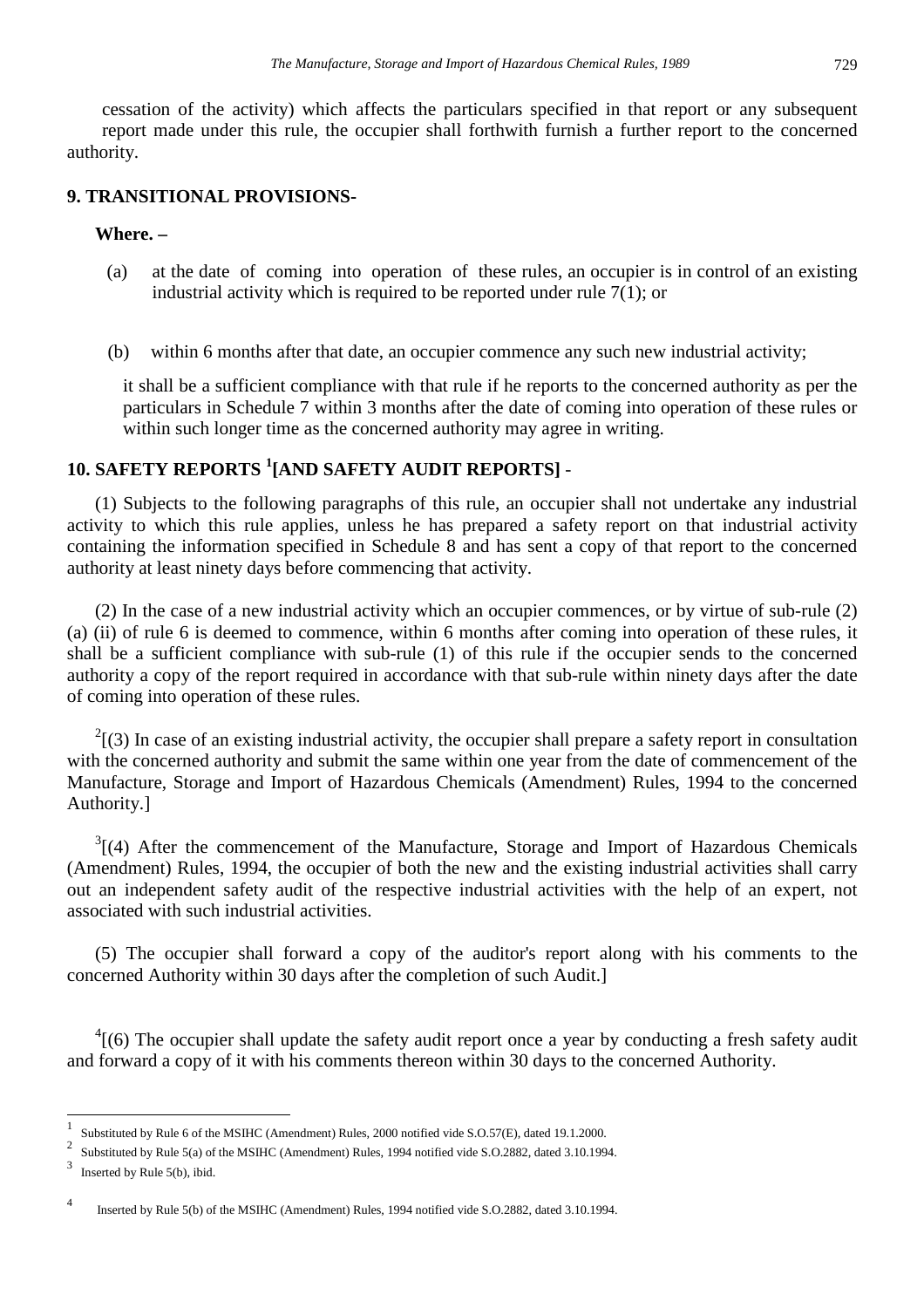(7) The concerned Authority may if it deems fit, issue improvement notice under rule 19 within 45 days of the submission of the said report.]

## **11. UPDATING OF REPORTS UNDER RULE 10-**

(1) Where an occupier has made a safety report in accordance with sub-rule (1) of rule 10 he shall not make any modification to the industrial activity to which that safety report relates which could materially affect the particulars in that report, unless he has made a further report to take account of those modifications and has sent a copy of that report to the concerned authority at least 90 days before making those modifications.

(2)Where an occupier has made a report in accordance with rule 10 and sub - rule (1) of this rule and that industrial activity is continuing the occupier shall within three years of the date of the last such report, make a further report which shall have regard in particular to new technical knowledge which has affected the particulars in the pervious report relating to safety and hazard assessment and shall within 30 days  $\frac{1}{x}$ [\*\*\*] send a copy of the report to the concerned authority.

## **2 [12**. **REQUIREMENT FOR FURTHER INFORMATION TO BE SENT TO THE AUTHORITY -**

Where, in accordance with rule 10, an occupier has sent a safety report and the safety audit report relating to an industrial activity to the concerned Authority, the concerned Authority may, by a notice served on the occupier, require him to provide such additional information as may be specified in the notice and the occupier shall send that information to the concerned Authority within 90 days].

### **13. PREPARATION TO ON-SITE EMERGENCY PLAN BY THE OCCUPIER** -

(1) An occupier shall prepare and keep up-to-date  $3$ [an on-site emergency plan containing details specified in Schedule II and detailing] how major accidents will be dealt with on the site on which the industrial activity is carried on and that plan shall include the name of the person who is responsible for safety on the site and the names of those who are authorized to take action in accordance with the plan in case of an emergency.

(2) The occupier shall ensure that the emergency plan prepared in accordance with subrule (1) takes into account any modification made in the industrial activity and that every person on the site who is affected by the plan is informed of its relevant provisions.

- (3) The occupier shall prepare the emergency plan required under sub-rule (1),-
	- (a) in the case of a new industrial activity, before that activity is commenced;
	- (b) in the case of an existing industrial activity within 90 days of commencing into operation of these rules.

 $^{4}$ [(4) The occupier shall ensure that a mock drill of the on-site emergency plan is conducted every six months;

(5) A detailed report of the mock drill conducted under sub-rule (4) shall be made immediately available to the concerned Authority.]

## **14. PREPARATION OF OFF-SITE EMERGENCY PLAN BY THE AUTHORITY -**

 $\frac{1}{1}$ Omitted by Rule 6, ibid.

<sup>2</sup> Substituted by Rule 7, ibid.

<sup>3</sup> Substituted by Rule 8(a), ibid.

<sup>4</sup> Inserted by Rule 8(b) of the MSIHC ( Amendment) Rules, 1994 notified vide S.O.2882, dated 3.10.1994.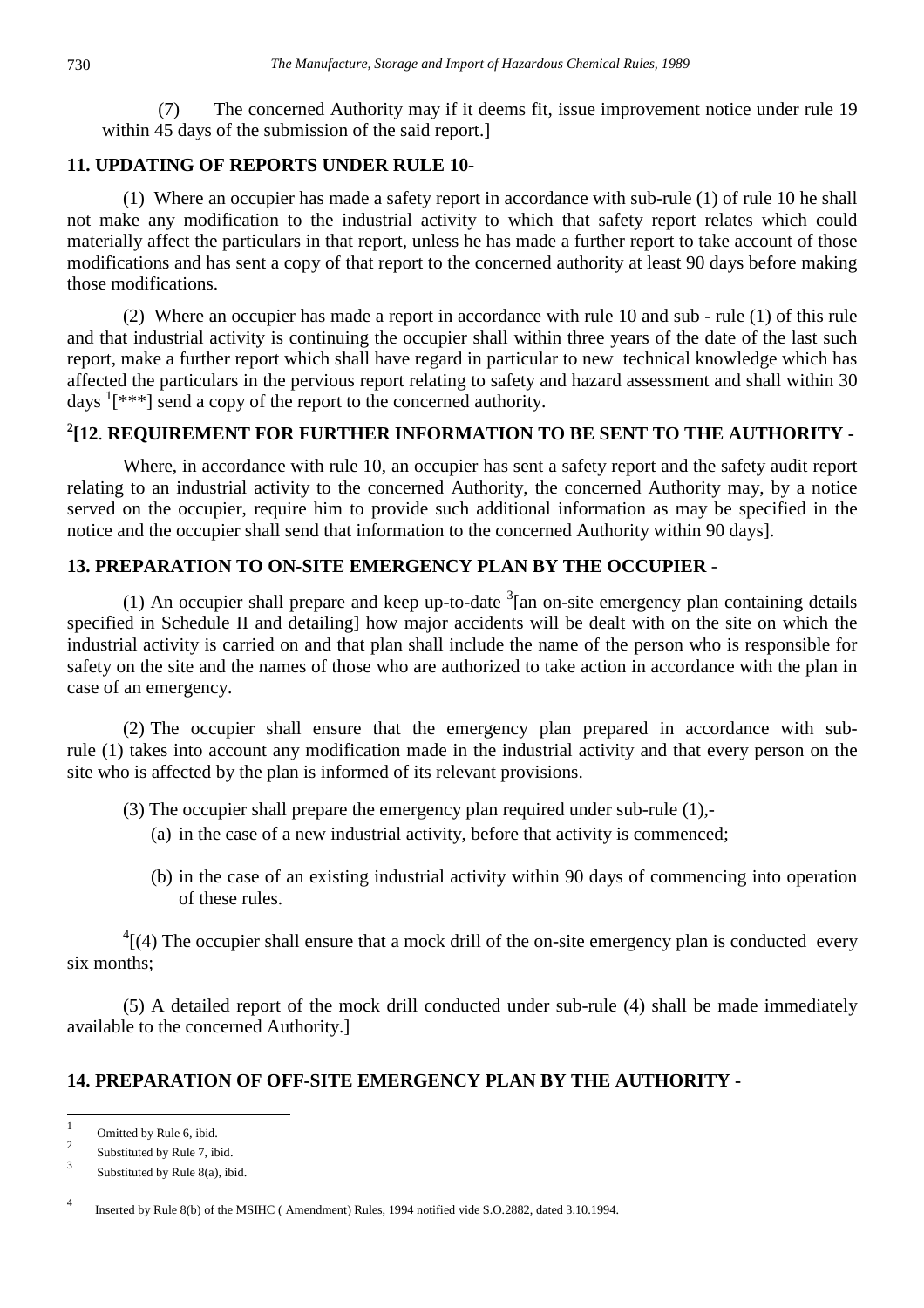(1) It shall be the duty of the concerned authority as identified in Column 2 of Schedule 5 to prepare and keep up-to-date <sup>1</sup>[an adequate off-site emergency plan containing particulars specified in Schedule 12 and detailing] how emergencies relating to a possible major accident on that site will be dealt with and in preparing that plan the concerned authority shall consult the occupier, and such other persons as it may deem necessary.

(2) For the purpose of enabling the concerned authority to prepare the emergency plan required under sub-rule (1), the occupier shall provide the concerned authority with such information relating to the industrial activity under his control as the concerned authority may require, including the nature, extent and likely effects off-site of possible major accidents and the authority shall provide the occupier with any information from the off-site emergency plan which relates to his duties under rule 13.

(3) The concerned authority shall prepare its emergency plan required under sub-rule (1),-

- (a) In the case of a new industrial activity, before that activity is commenced;
- (b) In the case of an existing industrial activity, within six months of coming into operation to these rules.

 $2(4)$  The concerned authority shall ensure that a rehearsal of the off-site emergency plan is conducted at least once in a calendar year.]

## **15. INFORMATION TO BE GIVEN TO PERSONS LIABLE TO BE AFFECTED BY A MAJOR ACCIDENT** -

(1) The occupier shall take appropriate steps to inform persons outside the site either directly or through District Emergency Authority who are likely to be in an area which may be affected by a major accident about, -

- (a) the nature of the major accident hazard; and
- (b) the safety measures and the "Do's' and 'Don'ts'' which should be adopted in the event of a major accident.

 (2) The occupier shall take steps required under sub-rule (1) to inform persons about an industrial activity, before that activity is commenced, except, in the case of an existing industrial activity in which case the occupier shall comply with the requirements of sub-rule (1) within 90 days of coming into operation of these rule.

## **16**. **DISCLOSURES OF INFORMATION -**

Where for the purpose of evaluating information notified under rule 5 or 7 to 15, the concerned authority discloses that information to some other person, that other person shall not use that information for any purpose except for the purpose of the concerned authority disclosing it, and before disclosing the information the concerned authority shall inform that other person of his obligations under this paragraph.

## **17**. **COLLECTION, DEVELOPMENT AND DISSEMINATION OF INFORMATION -**

 1 Substituted by Rule 9 (a), ibid.

 $\overline{2}$ Inserted by Rule 9(b) of the MSIHC (Amendment) Rules, 1994 notified vide S.O.2882, dated 3.10.1994.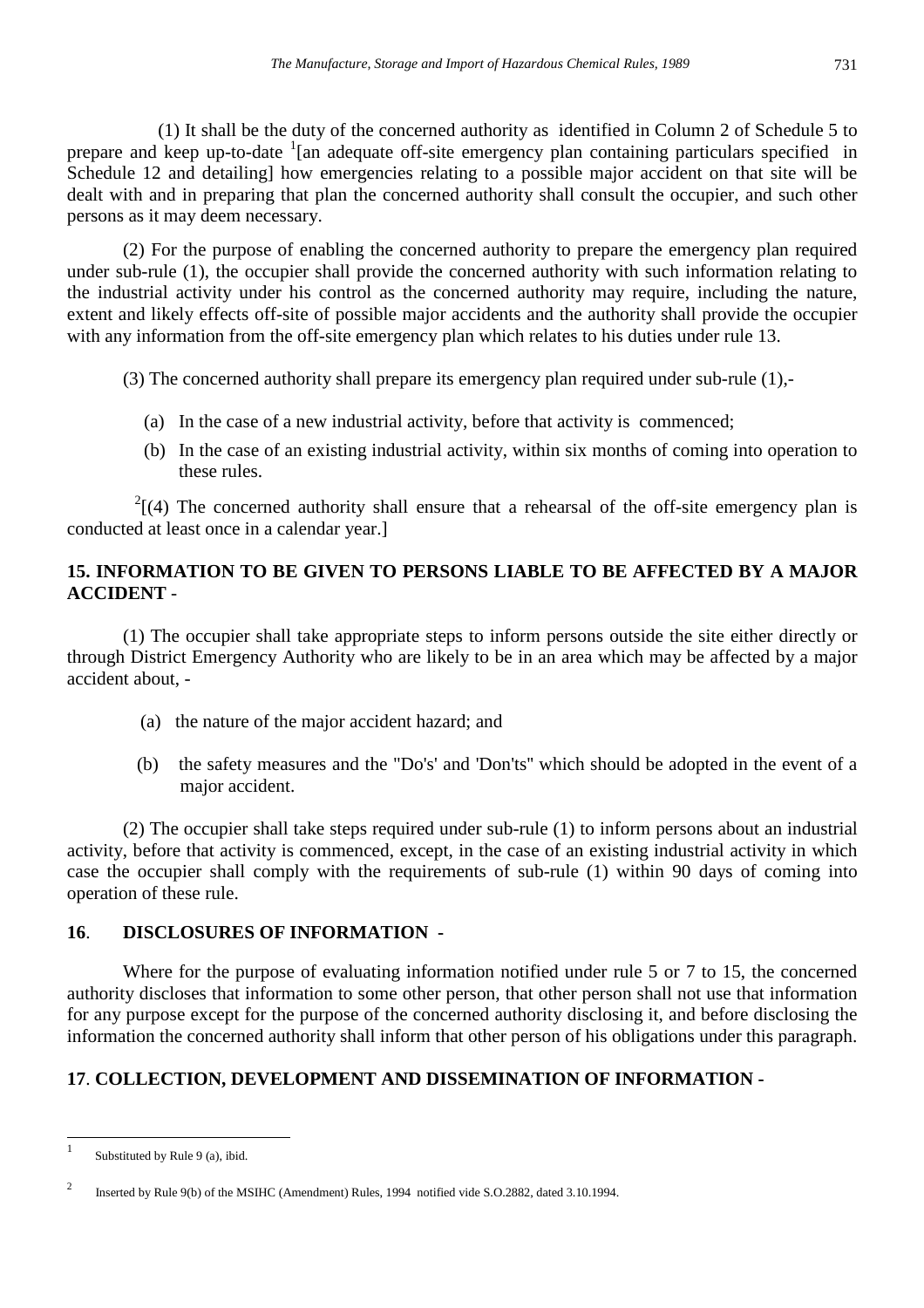(1) This rule shall apply to an industrial activity in which a hazardous chemical which satisfies any of the criteria laid down in part I of Schedule  $1<sup>1</sup>$  [or listed] in Column 2 of Part II of this Schedule is or may be involved.

(2) An occupier, who has control of an industrial activity in term of sub-rule 1 of this rule, shall arrange to obtain or develop information in the form of safety data sheet as specified in Schedule 9. The information shall be accessible upon request for reference.

(3) The occupier while obtaining or developing a safety data sheet as specified in Schedule 9 in respect of a hazardous chemical handled by him shall ensure that the information is recorded accurately and reflects the scientific evidence used in making the hazard determination. In case, any significant information regarding hazard of a chemical is available, it shall be added to the material safety data sheet as specified in Schedule 9 as soon as practicable.

- (4) Every container of a hazardous chemical shall be clearly labelled or marked to identify
	- (a) the contents of the container ;
	- (b) the name and address of manufacturer or importer of the hazardous chemical ;
	- (c) the physical, chemical and toxicological data as per the criteria given at Part I of Schedule 1.

(5) In terms of sub rule 4 of this rule where it is impracticable to label a chemical in view of the size of the container or the nature of the package, provision should be made for other effective means like tagging or accompanying documents.

### **18**. **IMPORT OF HAZARDOUS CHEMICALS** -

(1) This rule shall apply to a chemical which satisfies any of the criteria laid down in Part I of Schedule  $1^2$ [or listed] in Column 2 of Part II of this Schedule.

(2) Any person responsible for importing hazardous chemicals in India shall provide <sup>3</sup>[before 30 days or as reasonably possible but not later than] the date of import to the concerned authorities as identified in Column 2 of Schedule 5 the information pertaining to, -

- (i) the name and address of the person receiving the consignment in India;
- (ii) the port of entry in India;
- (iii) mode of transport from the exporting country to India;
- (iv) the quantity of chemical (s) being imported; and
- (v) complete product safety information.

 $4(3)$  If the Concerned Authority of the State is satisfied that the chemical being imported is likely to cause major accidents, it may direct the importer to take such safety measures as the concerned Authority of the State may deem appropriate.]

 $\frac{1}{1}$ Substituted by Rule 7 of the MSIHC (Amendment) Rules, 2000 notified vide S.O.57(E), dated 19.1.2000.

<sup>2</sup> Substituted by Rule 8(a), ibid.

<sup>3</sup> Substituted by Rule 10(a) of the MSIHC ( Amendment) Rules, 1994 notified vide S.O.2882, dated 3.10.1994.

<sup>4</sup> Substituted by Rule 10(b), ibid.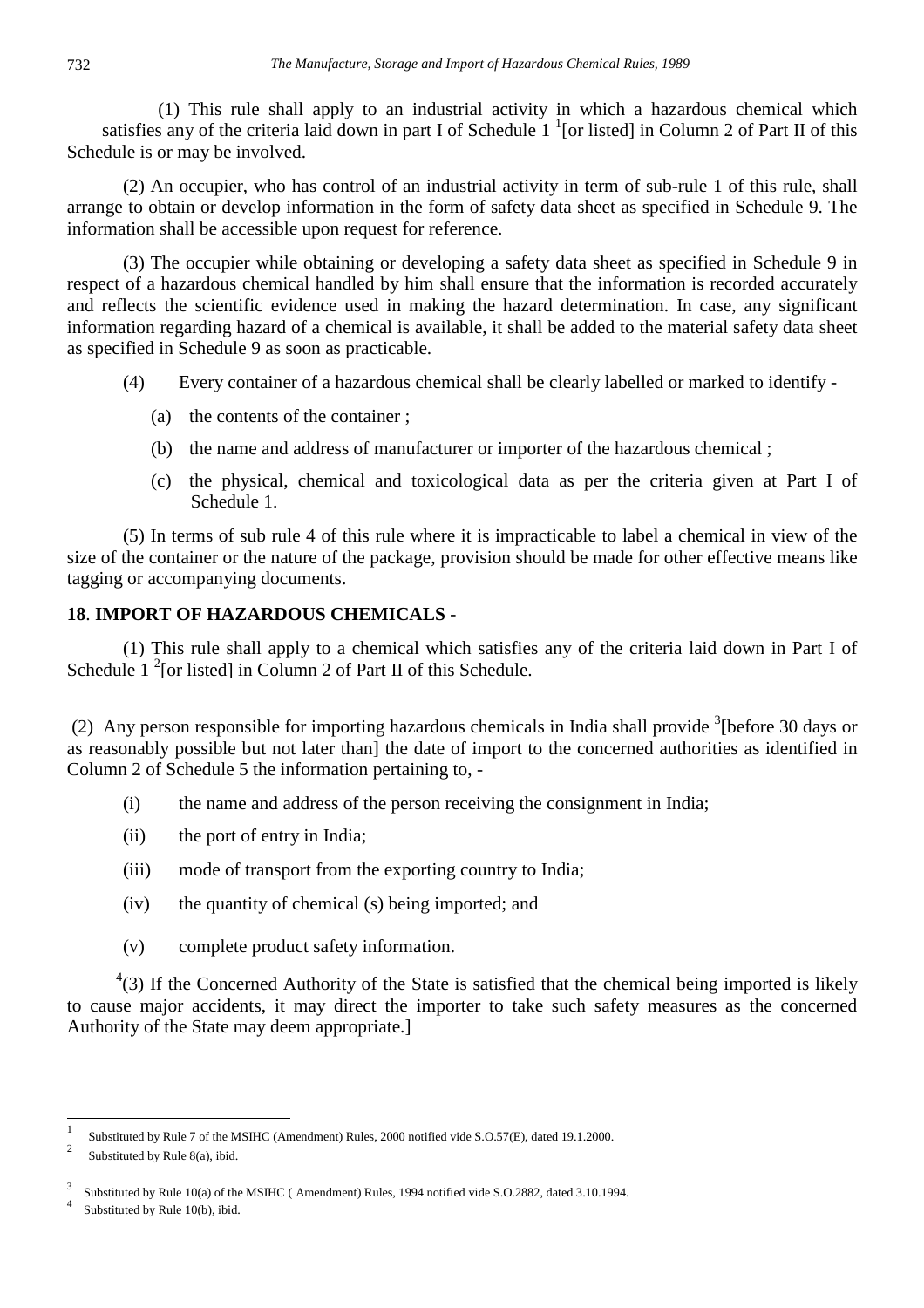$<sup>1</sup>$ [(3A) In case the concerned Authority of the State is of the opinion that the chemical should</sup> not be imported on safety or on environmental considerations, such Authority may direct stoppage of such import.]

 (4) The concerned Authority at the State shall simultaneously inform the concerned Port Authority to take appropriate steps regarding safe handling and storage of hazardous chemicals while offloading the consignment within the port premises.

(5) Any person importing hazardous chemicals shall maintain the records of the hazardous chemicals imported as specified in Schedule 10 and the records so maintained shall be open for inspection by the concerned authority at the State or the Ministry of Environment and Forests or any officer appointed by them in this behalf.

(6) The importer of the hazardous chemical or a person working on his behalf shall ensure that transport of hazardous chemicals from port of entry to the ultimate destination is in accordance with the Central Motor Vehicles Rules, 1989 framed under the provisions of the Motor Vehicles Act, 1988.

#### **19. IMPROVEMENT NOTICES** -

 (1) if the concerned authority is of the opinion that a person has contravened the provisions of these rules, the concerned authority shall serve on him a notice ( in this para referred to as " an improvement notice") requiring that person to remedy the contravention or, as the case may be,  $^{2}$ [the matters occasioning it within 45 days.]

(2) A notice served under sub-rule (1) shall clearly specify the measures to be taken by the occupier in remedying said contraventions.

### **20. POWER OF THE CENTRAL GOVERNMENT TO MODIFY THE SCHEDULES -**

The Central Government may, at any time, by notification in the Official Gazette, make suitable changes in the Schedules.

 1 Inserted by Rule 10(c), ibid.

 $\overline{2}$ Substituted by Rule 11 of MSIHC Rules, 1994 notified vide S.O.2882, dated 3.10.1994.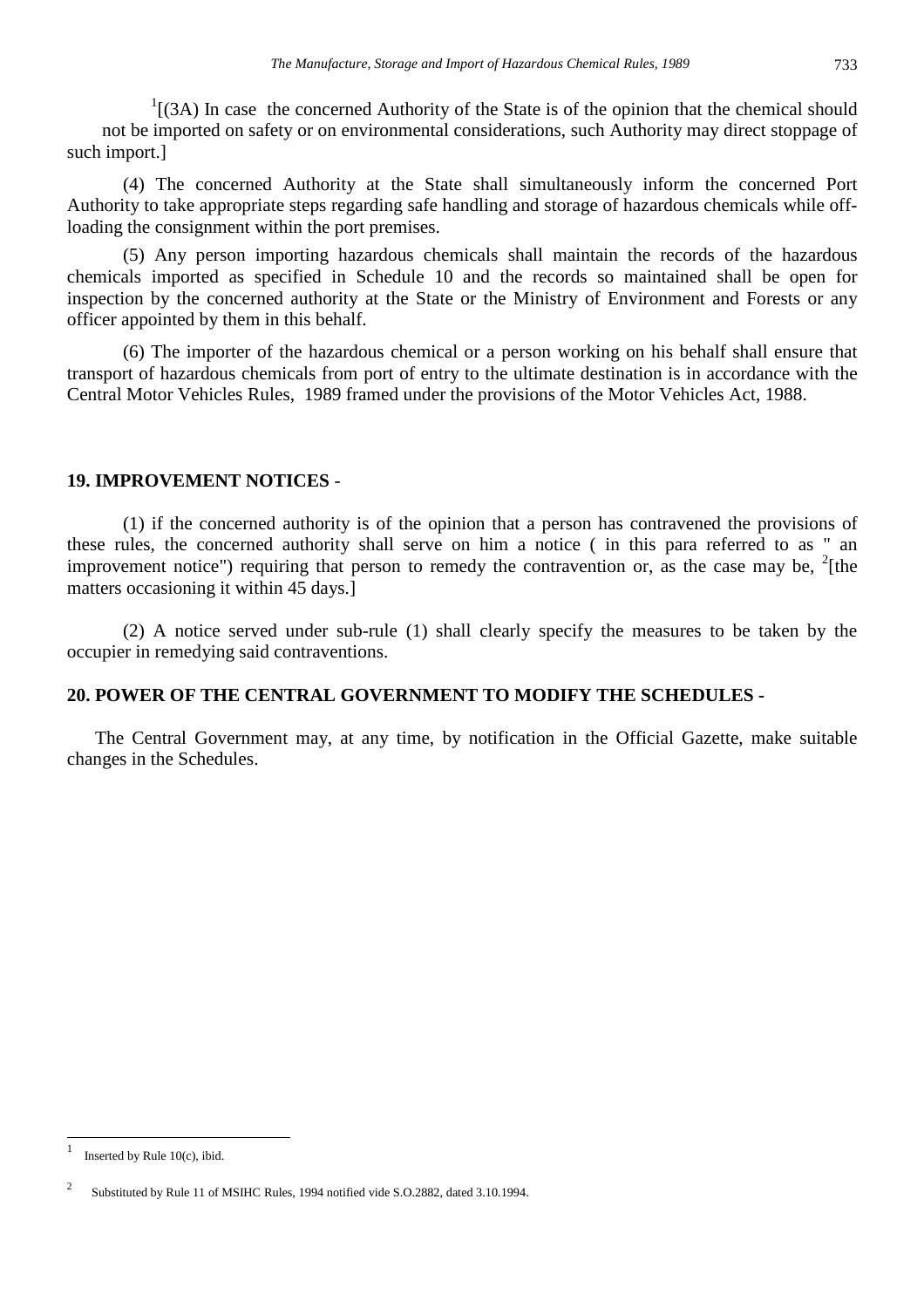## **1 [SCHEDULE 1]**

[See rule 2e (i), 4 (1)(a), 4(2), 17 and 18]

### **[Part -I]**

(a) *Toxic Chemicals*: Chemicals having the following values of acute toxicity and which owing to their physical and chemical properties, are capable of producing major accident hazards:

| S.No. | <b>Toxicity</b> | <b>Oral toxicity</b><br>$LD_{50}$ (mg/kg) | <b>Dermal toxicity</b><br>$LD_{50}(mg/kg)$ | <b>Inhalation</b><br>toxicity<br>$LC_{50}(mg/l)$ |
|-------|-----------------|-------------------------------------------|--------------------------------------------|--------------------------------------------------|
|       | Extremely toxic | >5                                        | $<$ 40                                     | < 0.5                                            |
| ∠.    | Highly toxic    | $>5-50$                                   | $>40-200$                                  | $<$ 0.5-2.0                                      |
| J.    | Toxic           | $>50-200$                                 | $>200-1000$                                | $>2-10$                                          |

### (b) *Flammable Chemicals :*

- (i) flammable gases: Gases which at  $20^{\circ}$ C and at standard pressure of 101.3KPa are :-
	- (a) ignitable when in a mixture of 13 percent or less by volume with air, or ;
	- (b) have a flammable range with air of at least 12 percentage points regardless of the lower flammable limits.

**Note** : The flammability shall be determined by tests or by calculation in accordance with methods adopted by International Standards Organization ISO Number 10156 of 1990 or by Bureau of Indian Standard ISI Number 1446 of 1985.

- (ii) *extremely flammable liquids*: chemicals which have flash point lower than or equal to  $23^{\circ}$ C and boiling point less than  $35^{\circ}$ C.
- (iii) *very highly flammable liquids* : chemicals which have a flash point lower than or equal to  $23^{\circ}$ C and initial boiling point higher than  $35^{\circ}$ C.
- (iv) **highly flammable liquids**: chemicals which have a flash point lower than or equal to  $60^{\circ}$ C but higher than 23°C.
	- (v) *flammable liquids*: chemicals which have a flash point higher than  $60^{\circ}$ C but lower than  $90^{\circ}$ C.
	- (c) *Explosives* : explosives mean a solid or liquid or pyrotechnic substance (or a mixture of substances) or an article.
		- (a) which is in itself capable by chemical reaction of producing gas at such a temperature and pressure and at such a speed as to cause damage to the surroundings ;
		- (b) which is designed to produce an effect by heat, light, sound, gas or smoke or a combination of these as the result of non-detonative self sustaining exothermic chemical reaction.

 $\frac{1}{1}$ Substituted by Rule 9 of the MSIHC (Amendment) Rules, 2000 notified vide S.O.57(E), dated 19.1.2000.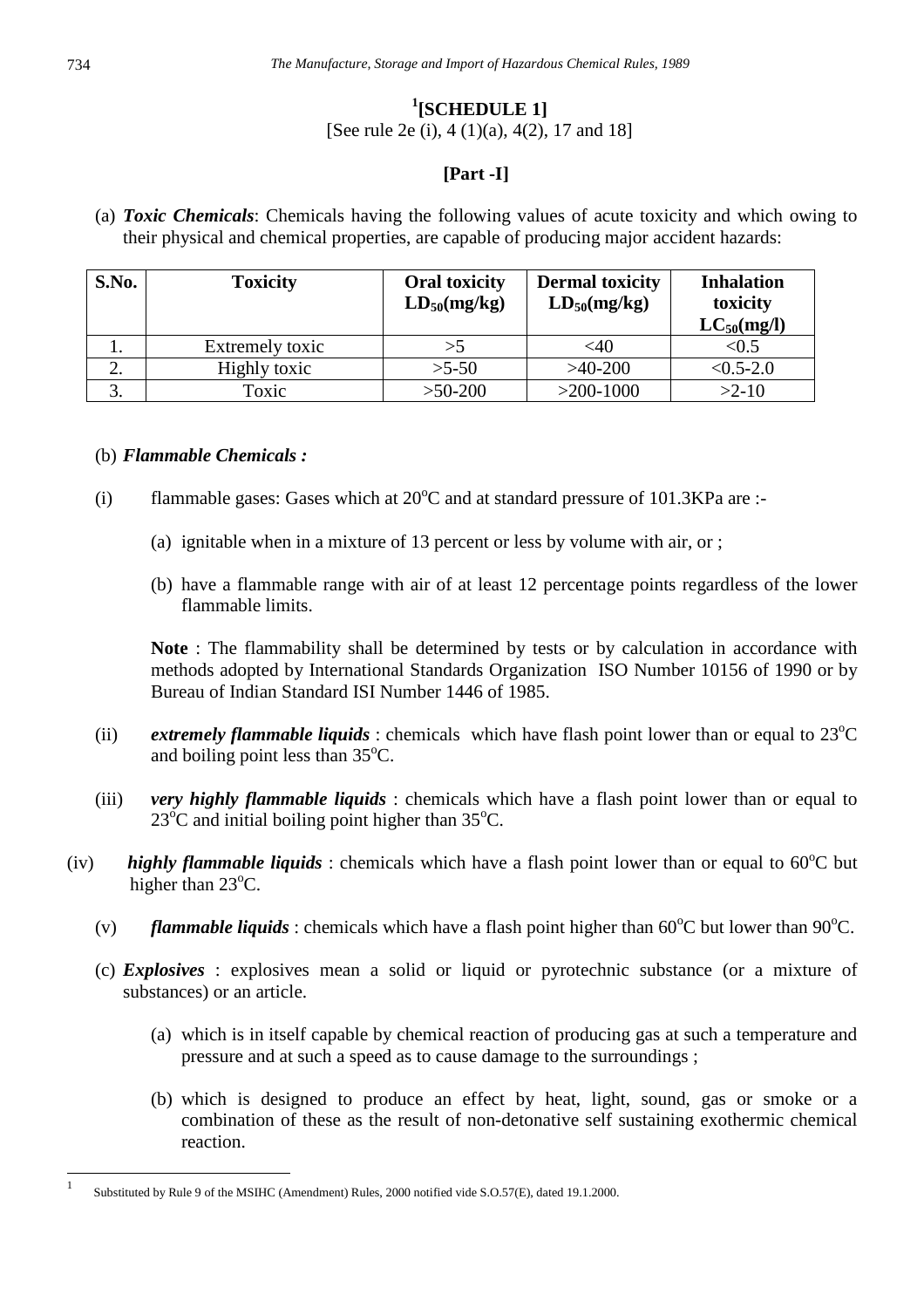## **PART II LIST OF HAZARDOUS AND TOXIC CHEMICALS**

S. NAME OF HAZARDOUS CHEMICALS S. NAME OF HAZARDOUS CHEMICALS No. **No. No.**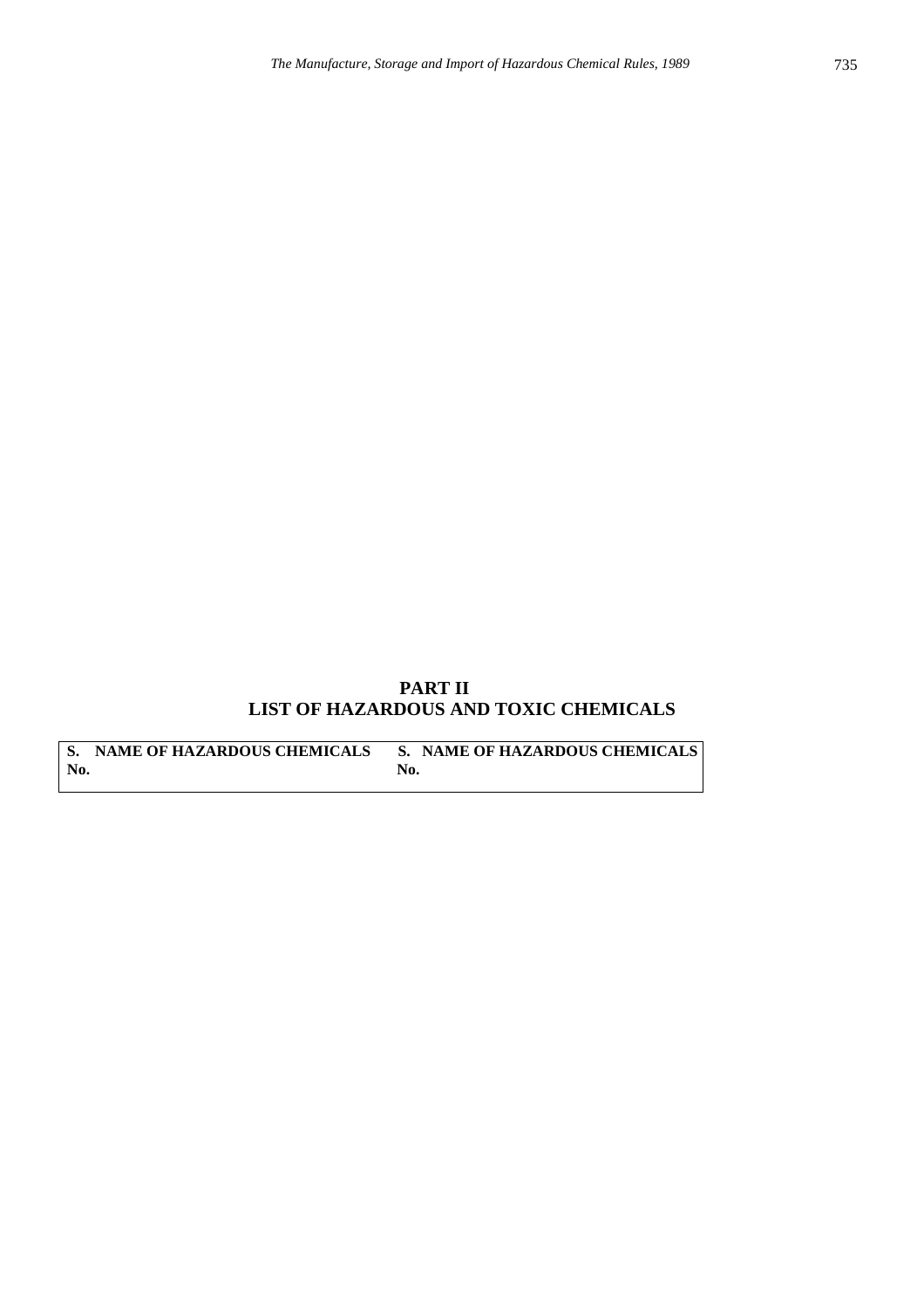- 1. Acetaldehyde
- 2. Acetic acid<br>3. Acetic anhy
- Acetic anhydride
- 4. Acetone
- 5. Acetone cyanohydrin
- 6. Acetone thiosemicarbazide
- 7. Acetonitrile
- 8. Acetylene
- 9. Acetylene tetra chloride
- 10. Acrolein
- 11. Acrylamide
- 12. Acrylonitrile
- 13. Adiponitrile
- 14. Aldicarb
- 15. Aldrin
- 16. Allyl alcohol
- 17. Allyl amine
- 18. Allyl chloride
- 19. Aluminium (powder)
- 20. Aluminium azide<br>21. Aluminium boroh
- 21. Aluminium borohydride
- 22. Aluminium chloride<br>23. Aluminium fluoride
- 23. Aluminium fluoride
- 24. Aluminium phosphide
- 25. Amino diphenyl
- Amino pyridine
- 27. Aminophenol-2<br>28. Aminopterin
- 28. Aminopterin<br>29. Amiton
- Amiton
- 30. Amiton dialate
- 31. Ammonia
- 32. Ammonium chloro platinate
- 33. Ammonium nitrate
- 34. Ammonium nitrite
- 35. Ammonium picrate
- 36. Anabasine
- 37. Aniline
- 38. Aniline2,4, 6-Trimethyl
- 39. Anthraquinone
- 40. Antimony pentafluoride
- 41. Antimycin A
- 42. ANTU
- 43. Arsenic pentoxide
- 44. Arsenic trioxide
- 45. Arsenous trichloride
- 46. Arsine
- 47. Asphalt
- 48. Azinpho-ethyl
- 49. Azinphos methyl
- 50. Bacitracin
- 51. Barium azide
- 52. Barium nitrate
- 53. Barium nitride
- 54. Benzal chloride
- 55. Benzenamine,3-Trifluoromethyl
- 56. Benzene
- 57. Benzene sulfonyl chloride
- 58. Benzene. 1- (chloromethyl)-4 Nitro<br>59. Benzene arsenic acid
- 59. Benzene arsenic acid
- 60. Benzidine
- 61. Benzidine salts
- 62. Benzimidazole. 4, 5-Dichloro-2 (Trifluoromethyl)
- 63. Benzoquinone-P
- 64. Benzotrichloride
- 65. Benzoyl chloride
- 66. Benzoyl peroxide
- 67. Benzyl chloride
- 68. Beryllium (Powder)
- 69. Bicyclo (2, 2, 1) Heptane -2 carbonitrile
- 70. Biphenyl
- 71. Bis (2-Chloroethyl) sulphide
- 72. Bis (Chloromethyl) Ketone
- 73. Bis (Tert-butyl peroxy) cyclohexane
- 74. Bis (Terbutylperoxy) butane
- 75. Bis(2,4, 6-Trimitrophenylamine)
- 76. Bis (Chloromethyl) Ether
- 77. Bismuth and compounds
- 78. Bisphenol-A
- 79. Bitoscanate
- 80. Boron Powder
- 81. Boron trichloride
- 82. Boron trifluoride
- 83. Boron trifluoride comp. With methylether, 1:1
- 84. Bromine
- 85. Bromine pentafluoride
- 86. Bromo chloro methane
- 87. Bromodialone
- 88. Butadiene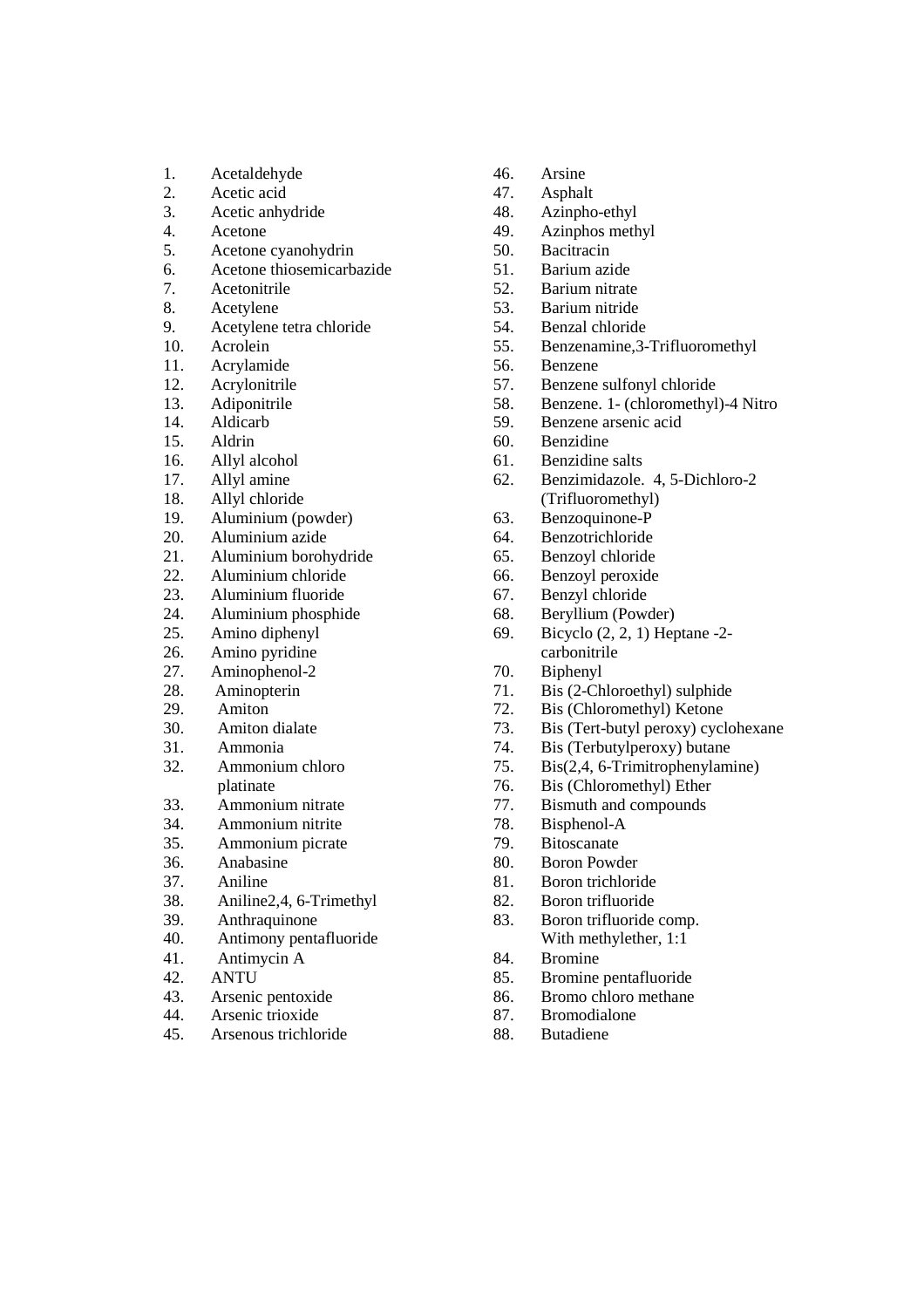- 89. Butane
- 90. Butanone-2
- 91. Butyl amine tert<br>92. Butyl glycidal et
- Butyl glycidal ether
- 93. Butyl isovalarate<br>94. Butyl peroxymale
- Butyl peroxymaleate tert
- 95. Butyl vinyl ether
- 96. Butyl-n-mercaptan
- 97. C.I.Basic green
- 98. Cadmium oxide<br>99. Cadmium steara
- Cadmium stearate
- 100. Calcium arsenate
- 101. Calcium carbide
- 102. Calcium cyanide
- 103. Camphechlor (Toxaphene)
- 104. Cantharidin
- 105. Captan
- 106. Carbachol chloride
- 107. Carbaryl
- 108. Carbofuran (Furadan)
- 109. Carbon tetrachloride
- 110. Carbon disulphide
- 111. Carbon monoxide
- 112. Carbonphenothion
- 113. Carvone
- 114. Cellulose nitrate
- 115. Chloroacetic acid
- 116. Chlordane
- 117. Chlorofenvinphos
- 118. Chlorinated benzene
- 119. Chlorine
- 120. Chlorine oxide
- 121. Chlorine trifluoride
- 122. Chlormephos
- 123. Chlormequat chloride
- 124. Chloroacetal chloride
- 125. Chloroacetaldehyde
- 126. Chloroaniline -2
- 127. Chloroaniline -4
- 128. Chlorobenzene
- 129. Chloroethyl chloroformate
- 130. Chloroform
- 131. Chloroformyl morpholine
- 132. Chloromethane
- 133. Chloromethyl methyl ether
- 134. Chloronitrobenzene
- 135. Chlorophacinone
- 136. Chlorosulphonic acid
- 137. Chlorothiophos
- 138. Chloroxuron
- 139. Chromic acid
- 140. Chromic chloride
- 141. Chromium powder
- 142. Cobalt carbonyl
- 143. Cobalt Nitrilmethylidyne compound<br>144. Cobalt (Powder)
- Cobalt (Powder)
- 145. Colchicine
- 146. Copper and Compounds
- 147. Copperoxychloride
- 148. Coumafuryl<br>149. Coumaphos
- **Coumaphos**
- 150. Coumatetralyl
- 151. Crimidine
- 152. Crotenaldehyde
- 153. Crotonaldehyde
- 154. Cumene
- 155. Cyanogen bromide
- 156. Cyanongen iodide
- 157. Cyanophos
- 158. Cyanothoate
- 159. Cyanuric fluoride
- 160. Cyclo hexylamine
- 161. Cyclohexane
- 162. Cyclohexanone
- 163. Cycloheximide
- 164. Cyclopentadiene
- 165. Cyclopentane
- 166. Cyclotetramethyl enetetranitramine
- 167. Cyclotrimethylen
- etrinnitranine
- 168. Cypermethrin
- 169. DDT
- 170. Decaborane (1 :4)
- 171. Demeton
- 172. Demeton S-Methyl
- 173. Di-n-propyl peroxydicarbonate  $(Cone = 80\%)$
- 174. Dialifos
- 175. Diazodinitrophenol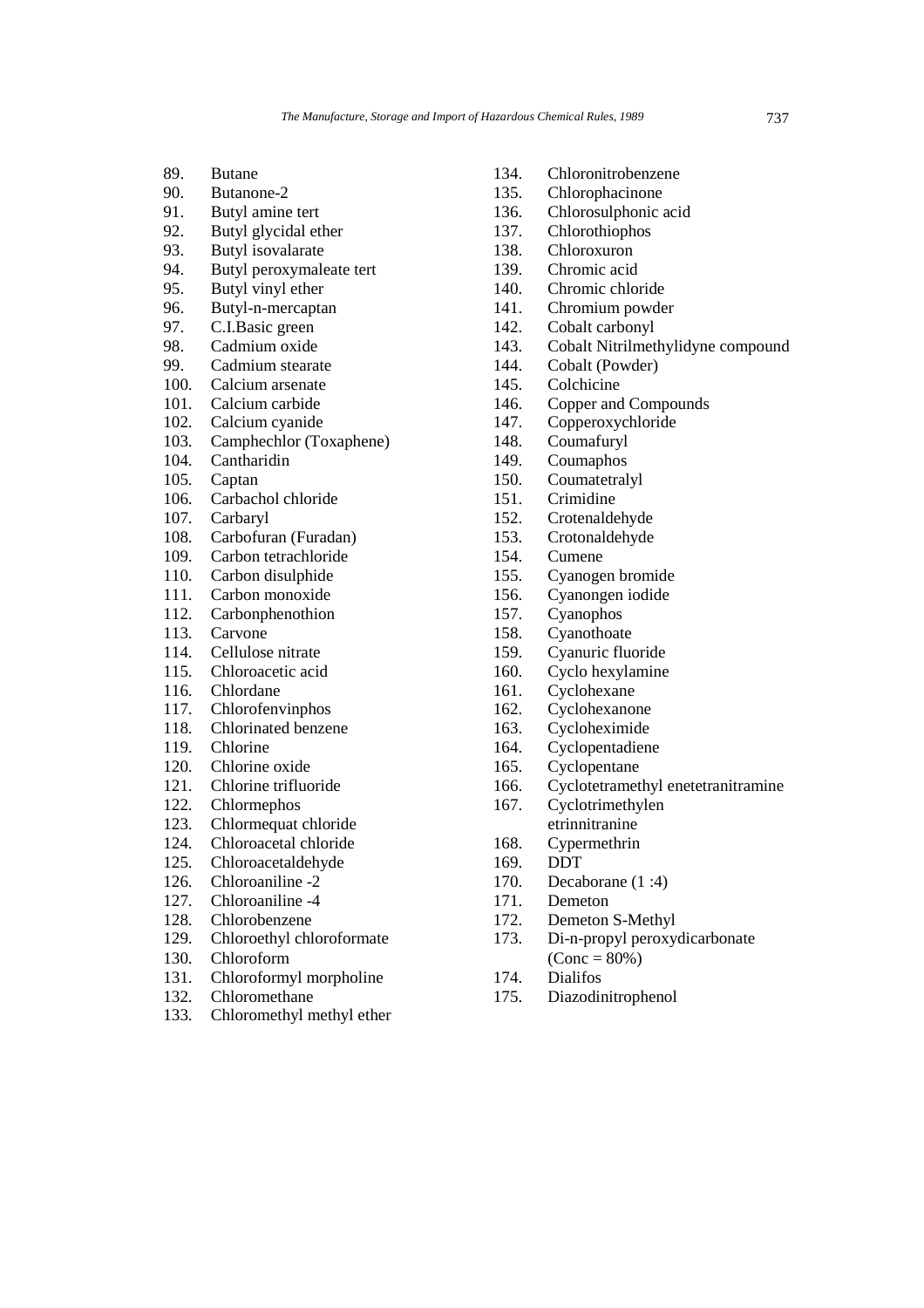- 176. Dibenzyl peroxydicarbonate
	- (Conc>= 90%)
- 177. Diborane
- 178. Dichloroacetylene
- 179. Dichlorobenzalkonium chloride
- 180. Dichloroethyl ether
- 181. Dichloromethyl phenylsilane
- 182. Dichlorophenol 2, 6
- 183. Dichlorophenol 2, 4
- 184. Dichlorophenoxy acetic acid<br>185. Dichloropropane 2, 2
- Dichloropropane 2, 2
- 186. Dichlorosalicylic acid-3, 5
- 187. Dichlorvos (DDVP)<br>188. Dicrotophos
- Dicrotophos
- 189. Dieldrin
- 190. Diepoxy butane
- 191. Diethyl carbamazine citrate
- 192. Diethyl chlorophosphate
- 193. Diethyl ethtanolamine
- 194. Diethyl peroxydicarbonate (Conc=30%)
- 195. Diethyl phenylene diamine
- 196. Diethylamine
- 197. Diethylene glycol
- 198. Diethylene glycol dinitrate
- 199. Diethylene triamine
- 200. Diethleneglycol butyl ether<br>201. Diglycidyl ether
- Diglycidyl ether
- 202. Digitoxin
- 203. Dihydroperoxypropane  $(Cone >= 30\%)$
- 204. Diisobutyl peroxide
- 205. Dimefox
- 206. Dimethoate
- 207. Dimethyl dichlorosilane
- 208. Dimethyl hydrazine
- 209. Dimethyl nitrosoamine
- 210. Dimethyl P phenylene diamine
- 211. Dimethyl phosphoramidi cyanidic acid (TABUM)
- 212. Dimethyl phosphorochloridothioate
- 213. Dimethyl sufolane (DMS)
- 214. Dimethyl sulphide
- 215. Dimethylamine
- 216. Dimethylaniline
- 217. Dimethylcarbonyl chloride
- 218. Dimetilan
- 219. Dinitro O-cresol
- 220. Dinitrophenol
- 221. Dinitrotoluene<br>222. Dinoseb
- Dinoseb
- 223. Diniterb
- 224. Dioxane-p
- 225. Dioxathion
- 226. Dioxine N<br>227. Diphacino
- Diphacinone
- 228. Diphosphoramide octamethyl
- 229. Diphenyl methane di-isocynate (MDI)
- 
- 230. Dipropylene Glycol Butyl ether<br>231. Dipropylene glycolmethyl ether Dipropylene glycolmethyl ether
- 232. Disec-butyl peroxydicarbonate
- (Conc.>80%)
- 233. Disufoton
- 234. Dithiazamine iodide
- 235. Dithiobiurate
- 236. Endosulfan
- 237. Endothion
- 238. Endrin
- 239. Epichlorohydrine
- 240. EPN
- 241. Ergocalciferol<br>242. Ergotamine tar
- Ergotamine tartarate
- 243. Ethanesulfenyl chloride, 2 chloro
- 244. Ethanol 1-2 dichloracetate
- 245. Ethion
- 246. Ethoprophos
- 247. Ethyl acetate
- 248. Ethyl alcohol
- 249. Ethyl benzene
- 250. Ethyl bis amine
- 251. Ethyl bromide
- 252. Ethyl carbamate
- 253. Ethyl ether
- 254. Ethyl hexanol -2
- 255. Ethyl mercaptan
- 256. Ethyl mercuric phosphate
- 257. Ethyl methacrylate
- 258. Ethyl nitrate
- 259. Ethyl thiocyanate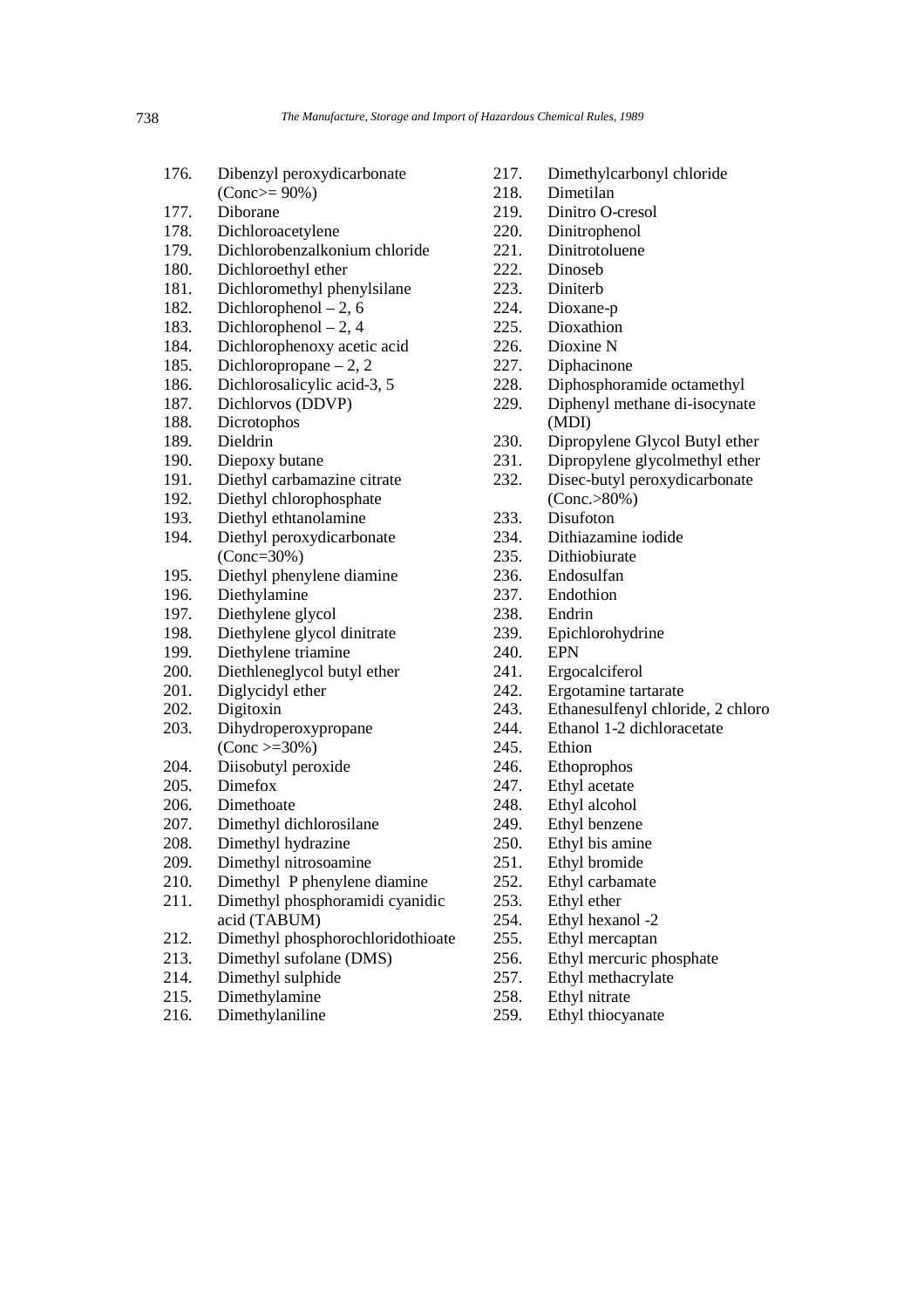- 260. Ethylamine
- 261. Ethylene
- 262. Ethylene chlorohydrine
- 263. Ethylene dibromide
- 264. Ethylene diamine
- 265. Ethylene diamine hydrochloride
- 266. Ethylene flourohydrine
- 267. Ethylene glycol
- 268. Ethylene glycol dinitrate
- 269. Ethylene oxide<br>270. Ethylenimine
- Ethylenimine
- 271. Ethylene di chloride
- 272. Femamiphos<br>273. Femitrothion
- Femitrothion
- 274. Fensulphothion<br>275. Fluemetil
- Fluemetil
- 276. Fluorine
- 277. Fluoro2-hyrdoxy butyric acid amid salt ester
- 278. Fluoroacetamide
- 279. Fluoroacetic acid amide salts and esters
- 280. Fluoroacetylchloride
- 281. Fluorobutyric acid amide salt esters
- 282. Fluorocrotonic acid amides salts esters
- 283. Fluorouracil
- 284. Fonofos
- 285. Formaldehyde
- 286. Formetanate hydrochloride
- 287. Formic acid
- 288. Formoparanate
- 289. Formothion<br>290. Fosthiotan
- **Fosthiotan**
- 291. Fuberidazole
- 292. Furan
- 293. Gallium Trichloride
- 294. Glyconitrile (Hydroxyacetonitrile) 295. Guanyl-4-nitrosaminoguynyl-1-
- tetrazene
- 296. Heptachlor
- 297. Hexamethyl terta-oxyacyclononate (Conc 75%)
- 298. Hexachlorobenzene
- sesquihydrate 304. Hexamethyl phosphoromide 305. Hexamethylene diamine N N dibutyl 306. Hexane 307. Hexanitrostilbene 2, 2, 4, 4, 6, 6 308. Hexene 309. Hydrogen selenide 310. Hydrogen sulphide 311. Hydrazine 312. Hydrazine nitrate 313. Hydrochloric acid (Gas) 314. Hydrogen 315. Hydrogen bromide 316. Hydrogen cyanide 317. Hydrogen fluoride 318. Hydrogen peroxide 319. Hydroquinone 320. Indene 321. Indium powder 322. Indomethacin 323. Iodine Iridium tetrachloride 325. Ironpentacarbonyl 326. Iso benzan 327. Isoamyl alcohol 328. Isobutyl alcohol 329. Isobutyro nitrile 330. Isocyanic acid 3, 4 dichlorophenyl ester 331. Isodrin 332. Isofluorophosphate 333. Isophorone diisocyanate 334. Isopropyl alcohol 335. Isopropyl chlorocarbonate 336. Isopropyl formate 337. Isopropyl methyl pyrazolyl dimethyl carbamate
- 
- 299. Hexachlorocyclohexan (Lindane)
- 300. Hexachlorocyclopentadiene
- 301. Hexachlorodibenzo-p-dioxin
- 302. Hexachloronapthalene
- 303. Hexafluoropropanone
- 
- 338. Juglone (5-Hydroxy Naphthalene-1,4 dione)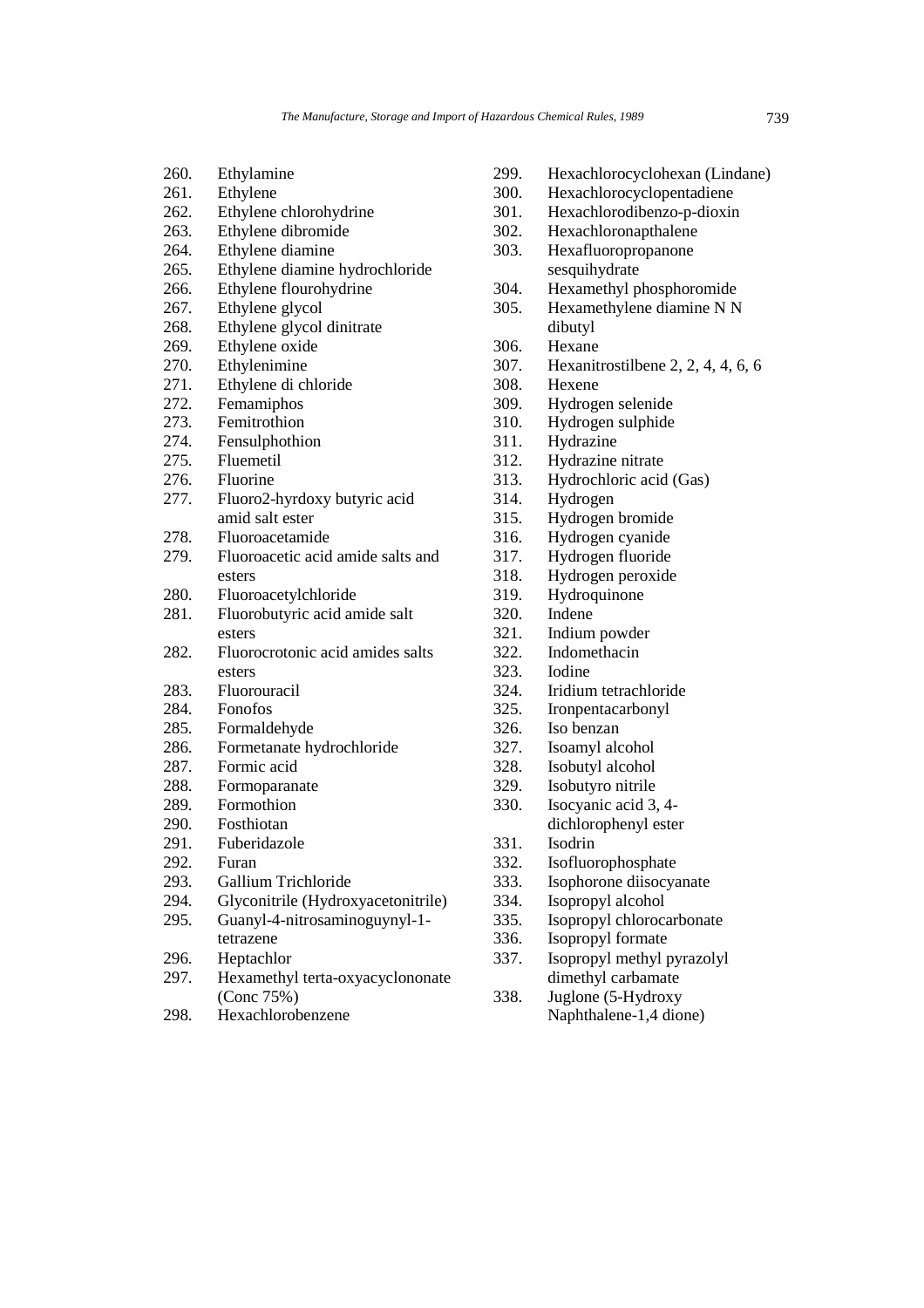| 339. | Ketene                        |
|------|-------------------------------|
| 340. | Lactonitrile                  |
| 341. | Lead arsenite                 |
| 342. | Lead at high temp (molten)    |
| 343. | Lead azide                    |
| 344. | Lead styphanate               |
| 345. | Leptophos                     |
| 346. | Lenisite                      |
| 347. | Liquified petroleum gas       |
| 348. | Lithium hydride               |
| 349. | N-Dinitrobenzene              |
| 350. | Magnesium powder or ribbon    |
| 351. | Malathion                     |
| 352. | Maleic anhydride              |
| 353. | Malononitrile                 |
| 354. | Manganese Tricarbonyl         |
|      | cyclopentadiene               |
| 355. | Mechlor ethamine              |
| 356. | Mephospholan                  |
| 357. | Mercuric chloride             |
| 358. | Mercuric oxide                |
| 359. | Mercury acetate               |
| 360. | Mercury fulminate             |
| 361. | Mercury methyl chloride       |
| 362. | Mesitylene                    |
| 363. | Methaacrolein diacetate       |
| 364. | Methacrylic anhydride         |
| 365. | Methacrylonitrile             |
| 366. | Methacryloyl oxyethyl         |
|      | isocyanate                    |
| 367. | Methanidophos                 |
| 368. | Methane                       |
| 369. | Methanesulphonyl fluoride     |
| 370. | Methidathion                  |
| 371. | Methiocarb                    |
| 372. | Methonyl                      |
| 373. | Methoxy ethanol (2-methyl     |
|      | cellosolve)                   |
| 374. | Methoxyethyl mercuric acetate |
| 375. | Methyacrylol chloride         |
| 376. | Methyl 2-chloroacrylate       |
| 377. | Methyl alcohol                |
| 378. | Methyl amine                  |
| 379. | Methyl bromide (Bromomethane) |

380. Methyl chloride

- 381. Methyl chloroform
- 382. Methyl chloroformate
- 383. Methyl cyclohexene
- 384. Methyl disulphide
- 385. Methyl ethyl ketone peroxide (Conc.60%)
- 386. Methyl formate
- 387. Methyl hydrazine
- 388. Methyl isobutyl ketone
- 389. Methyl isocyanate
- 390. Methyl isothiocyanate
- 391. Methyl mercuric dicyanamide
- 392. Methyl Mercaptan<br>393. Methyl Methacryla
- Methyl Methacrylate
- 394. Methyl phencapton<br>395. Methyl phosphonic
- Methyl phosphonic dichloride
- 396. Methyl thiocyanate
- 397. Methyl trichlorosilane
- 398. Methyl vinyl ketone
- 399. Methylene bis (2-chloroaniline)
- 400. Methylene chloride
- 401. Methylenebis-4,4(2-chloroaniline)<br>402. Metolcarb
- Metolcarb
- 403. Mevinphos
- 404. Mezacarbate
- 405. Mitomycin C
- 406. Molybdenum powder<br>407. Monocrotophos
- Monocrotophos
- 408. Morpholine
- 409. Muscinol
- 410. Mustard gas
- 411. N-Butyl acetate
- 412. N.-Butyl alcohol
- 413. N-Hexane
- 414. N- Methyl-N, 2, 4, 6- Tetranitroaniline
- 415. Naphtha
- 416. Nephtha solvent
- 417. Naphthalene
- 418. Naphthyl amine
- 419. Nickel carbonyl/nickel tetracarbonyl
- 420. Nickel powder
- 421. Nicotine
- 422. Nicotine sulphate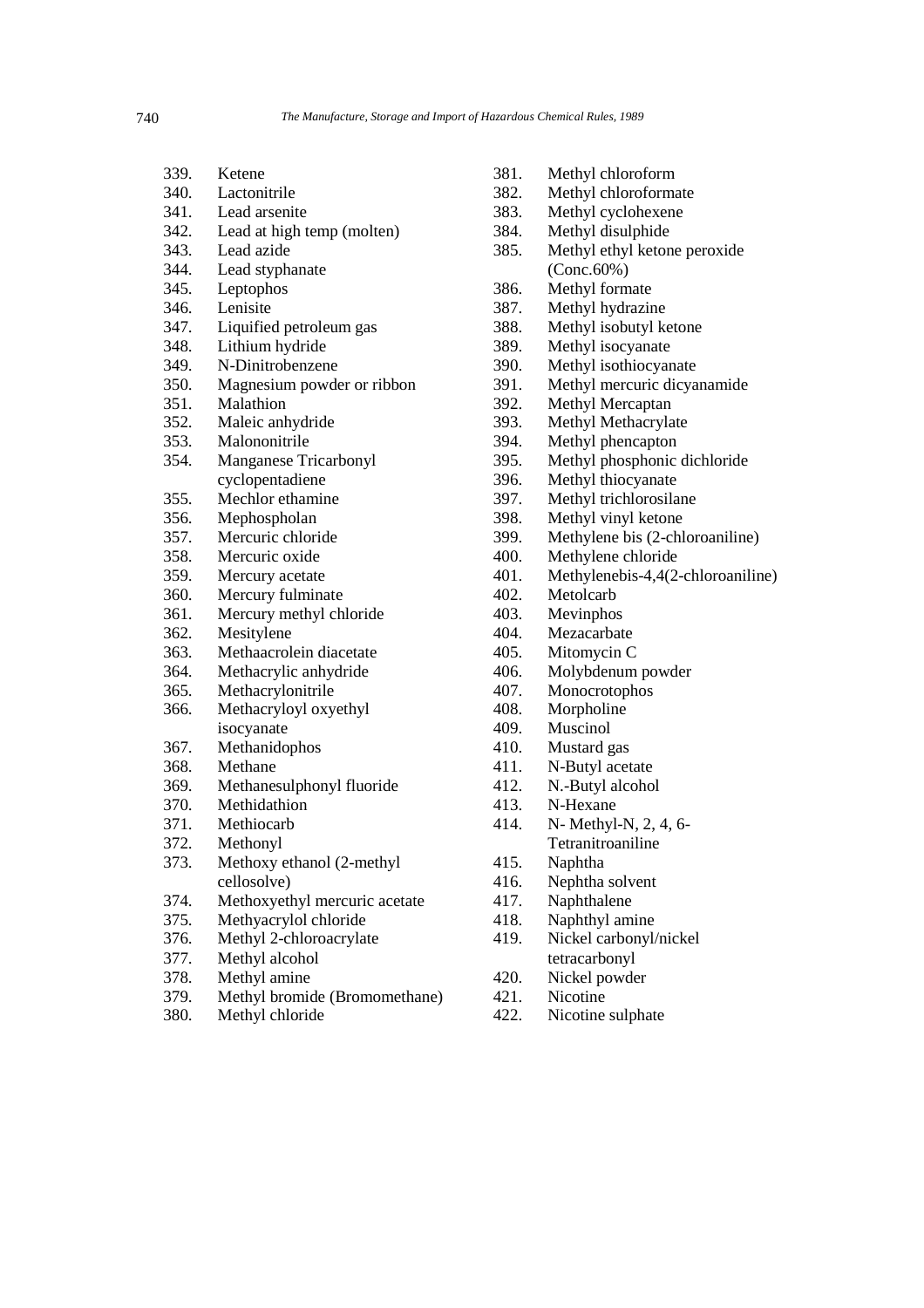- 423. Nitric acid
- 424. Nitric oxide
- 425. Nitrobenzene
- 426. Nitrocellulose (dry)
- 427. Nitrochlorobenzene<br>428. Nitrocyclohexane
- Nitrocyclohexane
- 429. Nitrogen
- 430. Nitrogen dioxide
- 431. Nitrogen oxide
- 432. Nitrogen trifluouide<br>433. Nitroglycerine
- Nitroglycerine
- 434. Nitropropane-1
- 435. Nitropropane-2<br>436. Nitroso dimethy
- Nitroso dimethyl amine
- 437. Nonane<br>438 Norborn
- Norbormide
- 439. O-Cresol
- 440. O-Nitro Toluene
- 441. O-Toludine
- 442. O-Xylene
- 443. O/P Nitroaniline
- 444. Oleum<br>445. OO Die
- 445. OO Diethyl S ethyl suph. methyl phos
- 446. OO Diethyl S propythio methyl phosdithioate
- 447. OO Diethyl s ethtylsulphinyl methylphosphorothioate
- 448. OO Diethyl s ethylsulphonyl methylphosphorothioate
- 449. OO Diethyls ethylthiomethylphospho-rothioate
- 450. Organo rhodium complex 451. Orotic acid
- 
- 452. Osmium tetroxide
- 453. Oxabain
- 454. Oxamyl
- 455. Oxetane, 3, 3-bis(chloromethyl)
- 456. Oxidiphenoxarsine
- 457. Oxy disulfoton
- 458. Oxygen (liquid)
- 459. Oxygen difluoride
- 460. Ozone
- 461. P-nitrophenol
- 462. Paraffin
- 463. Paraoxon (Diethyl 4 Nitrophenyl phosphate)
- 
- 464. Paraquat<br>465. Paraquat Paraquat methosulphate
- 466. Parathion<br>467. Parathion
- Parathion methyl
- 468. Paris green
- 469. Penta borane
- 470. Penta chloro ethane
- 471. Penta chlorophenol<br>472. Pentabromophenol
- Pentabromophenol
- 473. Pentachloro naphthalene
- Pentadecyl-amine
- 475. Pentaerythaiotol tetranitrate
- 
- 476. Pentane<br>477. Pentanoi Pentanone
- 478. Perchloric acid
- 479. Perchloroethylene
- 480. Peroxyacetic acid
- 481. Phenol
- 482. Phenol, 2, 2-thiobis (4, 6-Dichloro)
- 483. Phenol, 2, 2-thiobis (4 chloro 6 methyl phenol)
- 484. Phenol, 3-(1-methyl ethyl) methylcarbamate
- 485. Phenyl hydrazine hydrochloride
- 486. Phenyl mercury acetate<br>487. Phenyl silatrane
- Phenyl silatrane
- 488. Phenyl thiourea
- 489. Phenylene P-diamine
- 490. Phorate
- 491. Phosazetin
- 492. Phosfolan
- 493. Phosgene
- 494. Phosmet
- 495. Phosphamidon
- 496. Phosphine
- 497. Phosphoric acid
- 498. Phosphoric acid dimethyl (4 methyl thio)phenyl
- 499. Phosphorthioic acid dimethyl S(2- Bis) Ester
- 500. Phosphorothioic acid methyl (ester)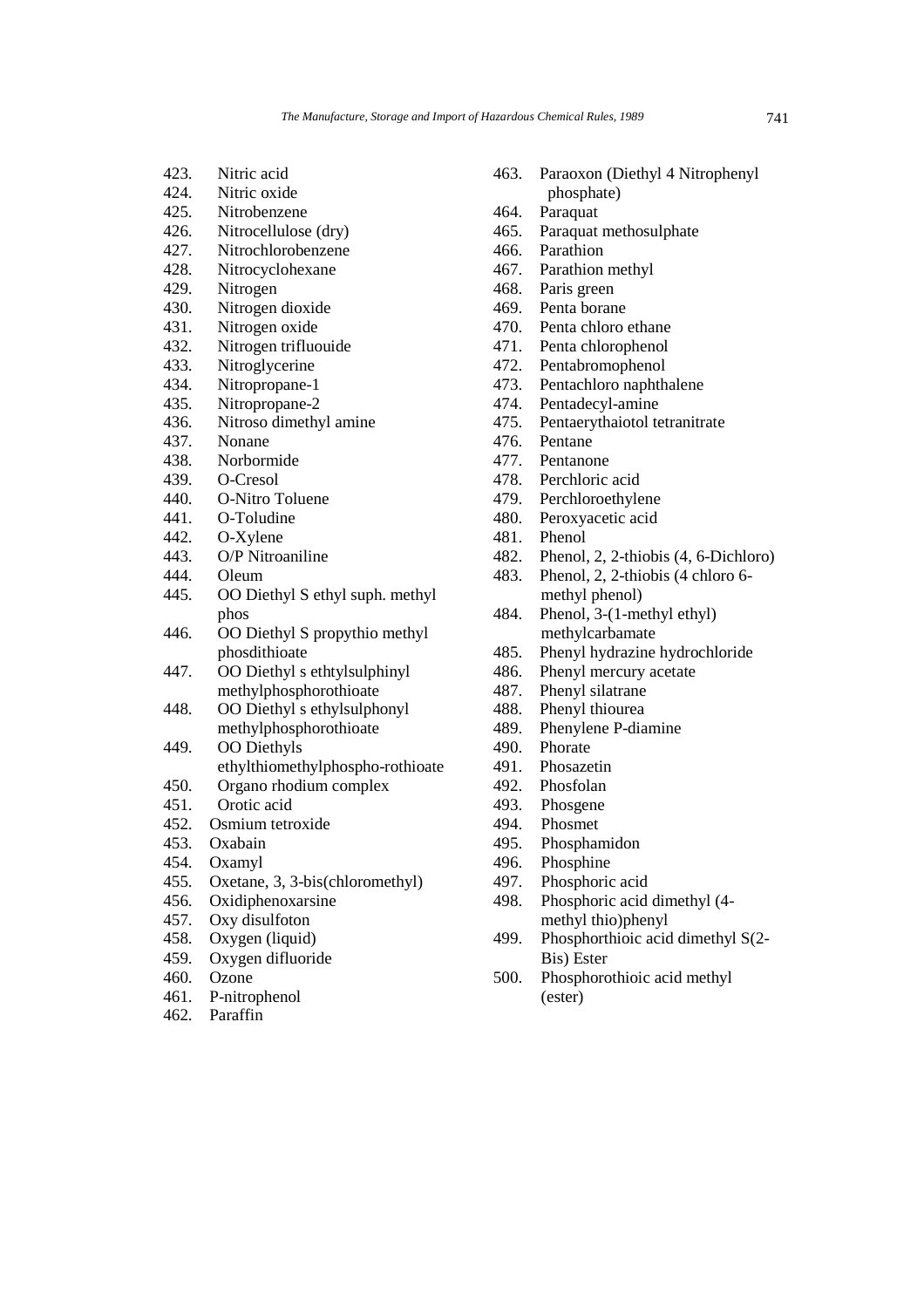| 501. | Phosphorothioic acid, OO |
|------|--------------------------|
|      | Dimethyl S-(2-methyl)    |

- 502. Phosphorothioic, methyl-ethyl ester
- 503. Phosphorous
- 504. Phosphorous oxychloride
- 505. Phosphorous pentaoxide
- 506. Phosphorous trichloride
- 507. Phosphorous penta chloride
- 508. Phthalic anhydride
- 509. Phylloquinone
- 510. Physostignine
- 511. Physostignine salicylate (1:1)
- 512. Picric acid (2, 4, 6- trinitrophenol)
- 513. Picrotoxin<br>514. Piperdine
- Piperdine
- 515. Piprotal
- 516. Pirinifos-ethyl
- 517. Platinous chloride
- 518. Platinum tetrachloride
- 519. Potassium arsenite
- 520. Potassium chlorate
- 521. Potassium cyanide
- 522. Potassium hydroxide
- 523. Potassium nitride
- 524. Potiassium nitrite
- 525. Potassium peroxide
- 526. Potassium silver cyanide
- 527. Powdered metals and mixtures
- 528. Promecarb
- 529. Promurit
- 530. Propanesultone
- 531. Propargyl alcohol
- 532. Propargyl bromide
- 533. Propen-2-chloro-1 ,3-diou diacetate
- 534. Propiolactone beta
- 535. Propionitrile
- 536. Propionitrile, 3-chloro
- 537. Propiophenone, 4-amino
- 538. Propyl chloroformate
- 539. Propylene dichloride
- 540. Propylene glycol, allylether
- 541. Propylene imine
- 542. Propylene oxide
- 543. Prothoate
- 544. Pseudosumene
- 545. Pyrazoxon
- 546. Pyrene
- 547. Pyridine
- 548. Pyridine, 2-methyl-3-vinyl
- 549. Pyridine, 4-nitro-1-oxide
- 550. Pyridine, 4-nitro-1-oxide
- 551. Pyriminil
- 552. Quinaliphos
- 553. Quinone
- 554. Rhodium trichloride
- 555. Salcomine
- 556. Sarin
- 557. Selenious acid
- 558. Selenium Hexafluoride
- 559. Selenium oxychloride
- 560. Semicarbazide hydrochloride
- 561. Silane (4-amino butyl) diethoxymeth
- 562. Sodium
- 563. Sodium anthra-quinone-1 sulphonate
- 564. Sodium arsenate
- 565. Sodium arsenite
- 566. Sodium azide
- 567. Sodium cacodylate
- 568. Sodium chlorate
- 569. Sodium cyanide
- 570. Sodium fluoro-acetate
- 571. Sodium hydroxide
- 572. Sodium pentachloro-phenate
- 573. Sodium picramate
- 574. Sodium selenate
- 575. Sodium selenite
- 576. Sodium sulphide
- 577. Sodium tellorite
- 578. Stannane acetoxy triphenyl
- 579. Stibine (Antimony hydride)
- 580. Strychnine
- 581. Strychnine sulphate
- 582. Styphinic acid (2, 4,6 trinitroresorcinol)
- 583. Styrene
- 584. Sulphotec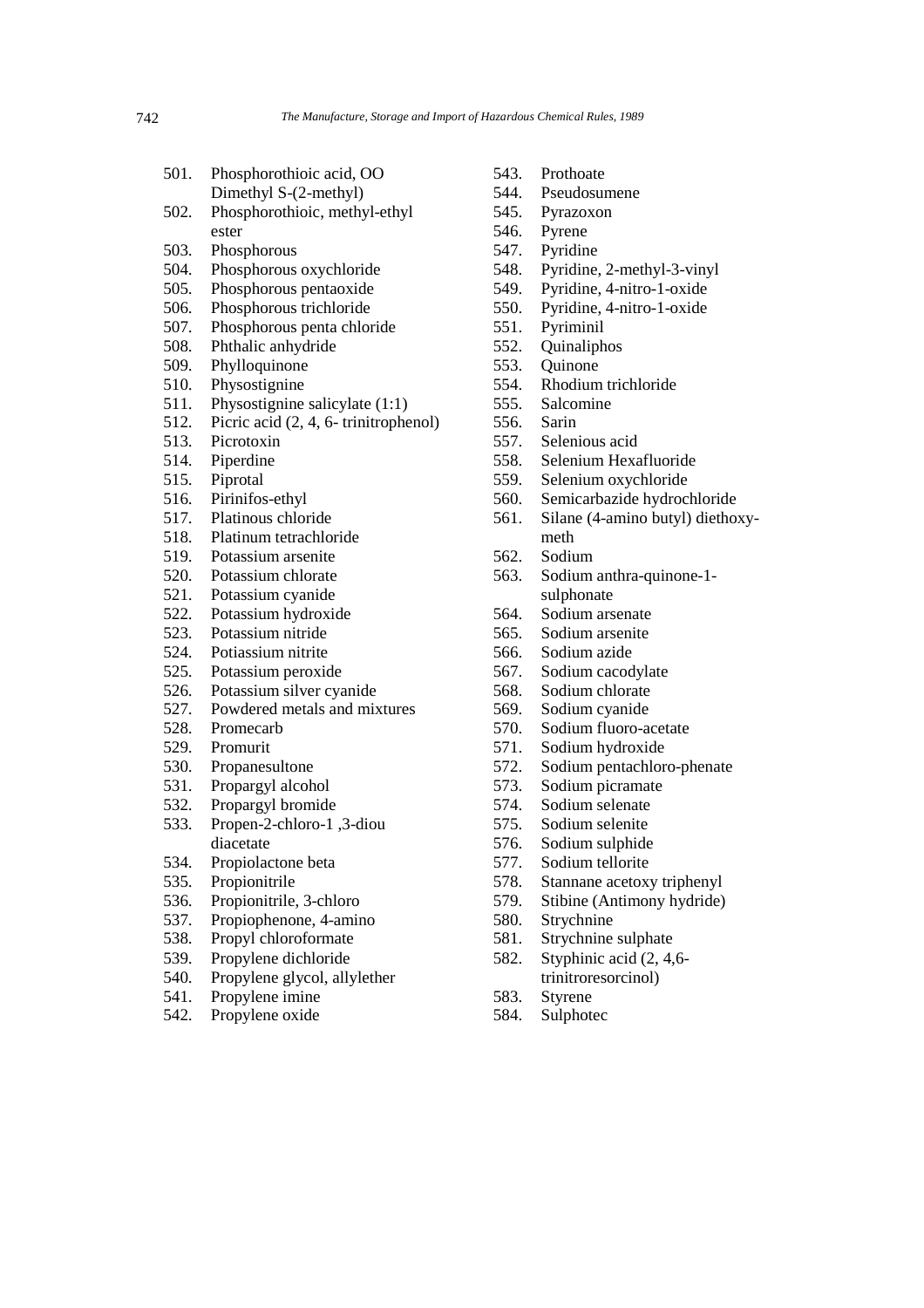- 585. Sulphoxide, 3-chloropropyl octyl
- 586. Sulphur dichloride
- 587. Sulphur dioxide
- 588. Sulphur monochloride
- 589. Sulphur tetrafluoride
- 590. Sulphur trioxide
- 591. Sulphuric acid
- 592. Tellurim (powder)
- 593. Tellurium hexafluoride
- 594. TEPP (Tetraethyl pyrophosphate)<br>595. Terbufos
- Terbufos
- 596. Tert-Butyl alcohol
- 597. Tert-Butyl peroxy carbonate
- 598. Tert-Butyl peroxy isopropyl
- 599. Tert-Butyl peroxyacetate (Conc  $>=70%$ )
- 600. Tert-Butyl peroxypivalate (Conc  $>=77\%$ )
- 601. Tert-Butyl peroxyiso-butyrate
- 602. Tetra hydrofuran
- 603. Terta methyl lead
- 604. Tetra nitromethane
- 605. Tetra-chlorodibenzo-p-dioxin, 1, 2, 3, 7, 8(TCDD)
- 606. Tetraethyl lead
- 607. Tetrafluoriethyne
- 608. Tetramethylene disulphotetramine
- 609. Thallic oxide
- 610. Thallium carbonate
- 611. Thallium sulphate
- 612. Thallous chloride
- 613. Thallous malonate
- 614. Thallous sulphate
- 615. Thiocarbazide
- 616. Thiocynamicacid, 2(Benzothiazolyethio) methyl
- 617. Thiofamox
- 618. Thiometon
- 619. Thionazin
- 620. Thionyl chloride
- 621. Thiophenol
- 622. Thiosemicarbazide
- 623. Thiourea (2 chloro-phenyl)
- 624. Thiourea (2-methyl phenyl)
- 625. Tirpate (2,4-dimethyl-1,3-dithiolane)
- 626. Titanium powder
- 627. Titanium tetra-chloride
- 628. Toluene
- 629. Toluene -2,4-di-isocyanate
- 630. Toluene 2,6-di-isocyanate
- 631. Trans-1,4-di chloro-butene
- 632. Tri nitro anisole
- 633. Tri (Cyclohexyl) methylstannyl 1,2,4 triazole
- 634. Tri (Cyclohexyl) stannyl-1H-1, 2, 3-triazole
- 635. Triaminotrinitrobenzene
- 636. Triamphos
- 637. Triazophos
- 638. Tribromophenol 2, 4, 6
- 639. Trichloro napthalene
- 640. Trichloro chloromethyl silane
- 641. Trichloroacetyl chloride
- 642. Trichlorodichlorophenylsilane
- 643. Trichloroethyl silane
- 644. Trichloroethylene
- 645. Trichloromethane sulphenyl chloride
- 646. Trichloronate
- 647. Trichlorophenol 2, 3, 6
- 648. Trichlorophenol 2, 4, 5
- 649. Trichlorophenyl silane
- 650. Trichlorophon
- 651. Triethoxy silane
- 652. Triethylamine
- 653. Triethylene melamine
- 654. Trimethyl chlorosilane
- 655. Trimethyl propane phosphite
- 656. Trimethyl tin chloride
- 657. Trinitro aniline
- 658. Trinitro benzene
- 659. Trinitro benzoic acid
- 660. Trinitro phenetole
- 661. Trinitro-m-cresol
- 662. Trinitrotoluene
- 663. Tri-orthocreysyl phosphate
- 664. Triphenyl tin chloride
- 665. Tris(2-chloroethyl)amine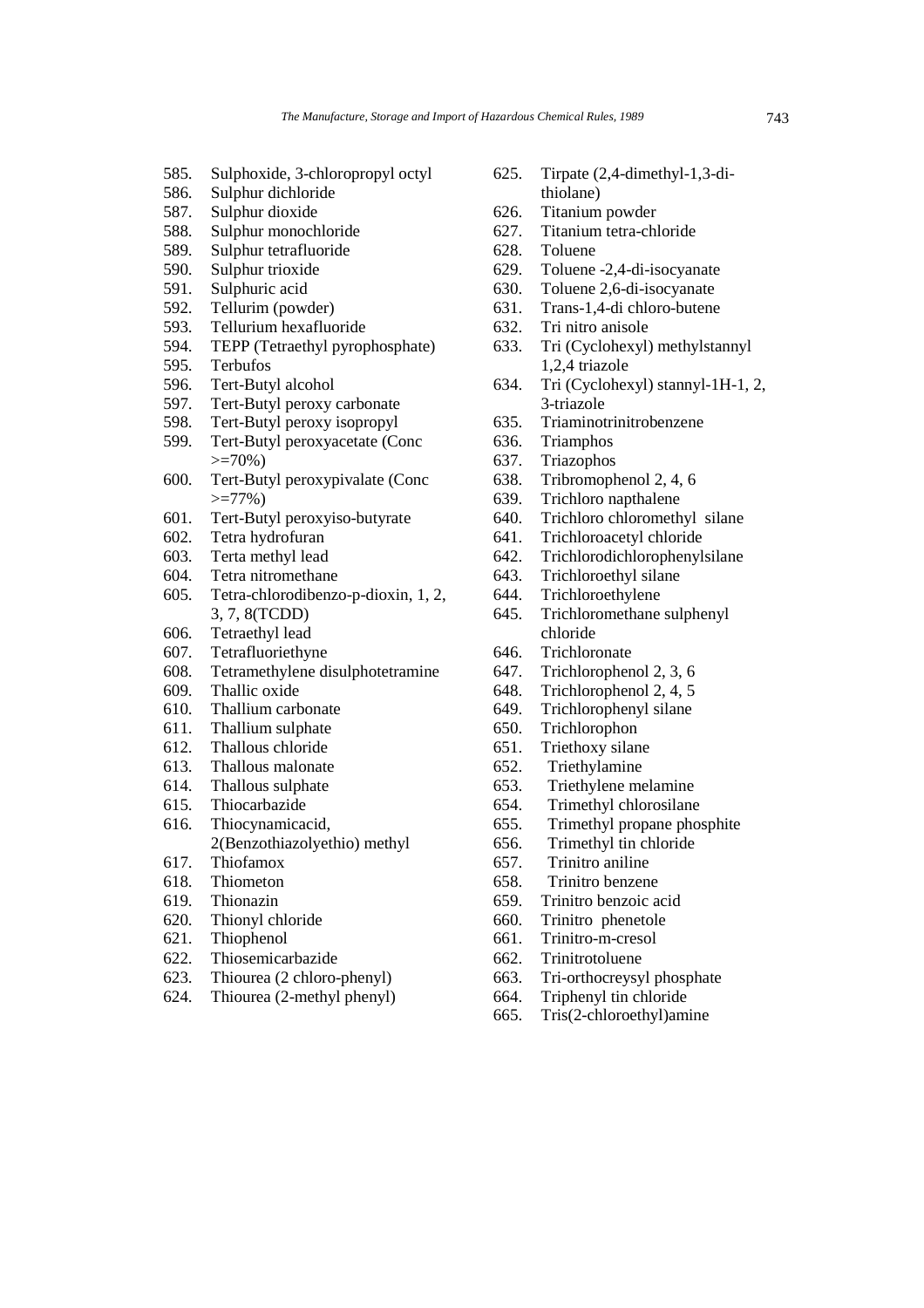- 666. Turpentine
- 667. Uranium and its compounds
- 668. Valino mycin<br>669. Vanadium pen
- 669. Vanadium pentaoxide
- 670. Vinyl acetate mononer<br>671. Vinyl bromide
- Vinyl bromide
- 672. Vinyl chloride
- 673. Vinyl cyclohexane dioxide
- 674. Vinyl fluoride
- 675. Vinyl norbornene
- 676. Vinyl toluene
- 677. Vinyledene chloride
- 678. Warfarin
- 679. Warfarin Sodium
- Xylene dichloride
- 681. Xylidine
- 682. Zinc dichloropentanitrile
- 683. Zink phosphide
- 684. Zirconium & compounds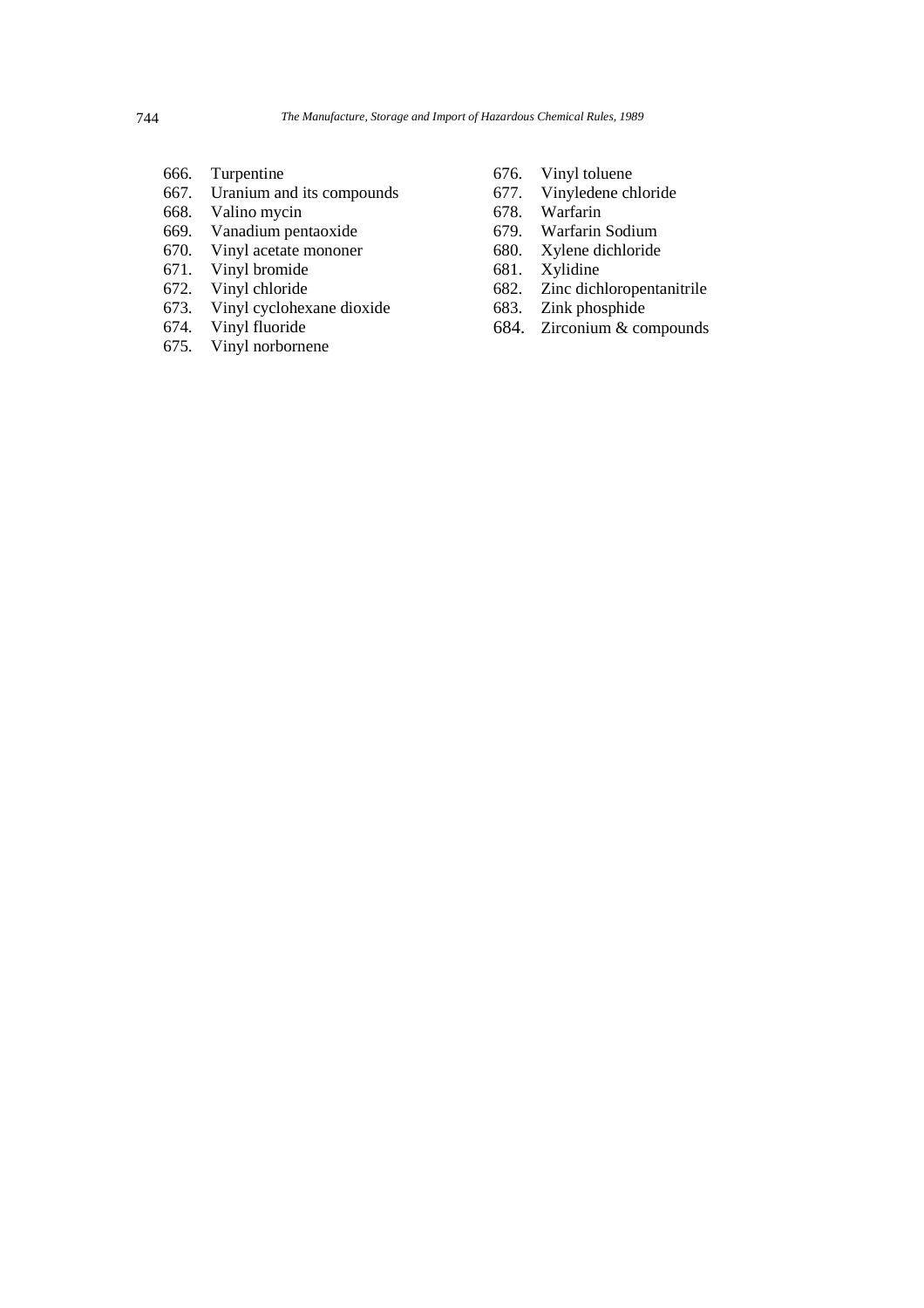#### **SCHEDULE 2**  [See rule 2(e)(ii),  $4(1)(b)$ ,  $4(2)(1)$  and  $6(1)(b)$ ]

# **ISOLATED STORAGE AT INSTALLATIONS OTHER THAN THOSE COVERED BY SCHEDULE 4**

(a) The threshold quantities set out below relate to each installation or group of installation belonging to the same occupier where the distance between installation is not sufficient to avoid, in foreseeable circumstances, any aggravation of major accident hazards. These threshold quantities apply in any case to each group of installations belonging to the same occupier where the distance between the installations is less than 500 metres.

(b) For the purpose of determining the threshold quantity of a hazardous chemical at an isolated storage, account shall also be taken of any hazardous chemical which is :-

- (i) in that part of any pipeline under the control of the occupier having control of the site, which is within 500 metres of that site and connected to it;
- (ii) at any other site under the control of the same occupier any part of the boundary of which is within 500 meters of the said site; and
- (iii) in any vehicle, vessel, aircraft or hovercraft, under the control of the same occupier which is used for storage purpose either at the site or within 500 metres of it;

but no account shall be taken of any hazardous chemical which is in a vehicle, vessel, aircraft or a hovercraft used for transporting it.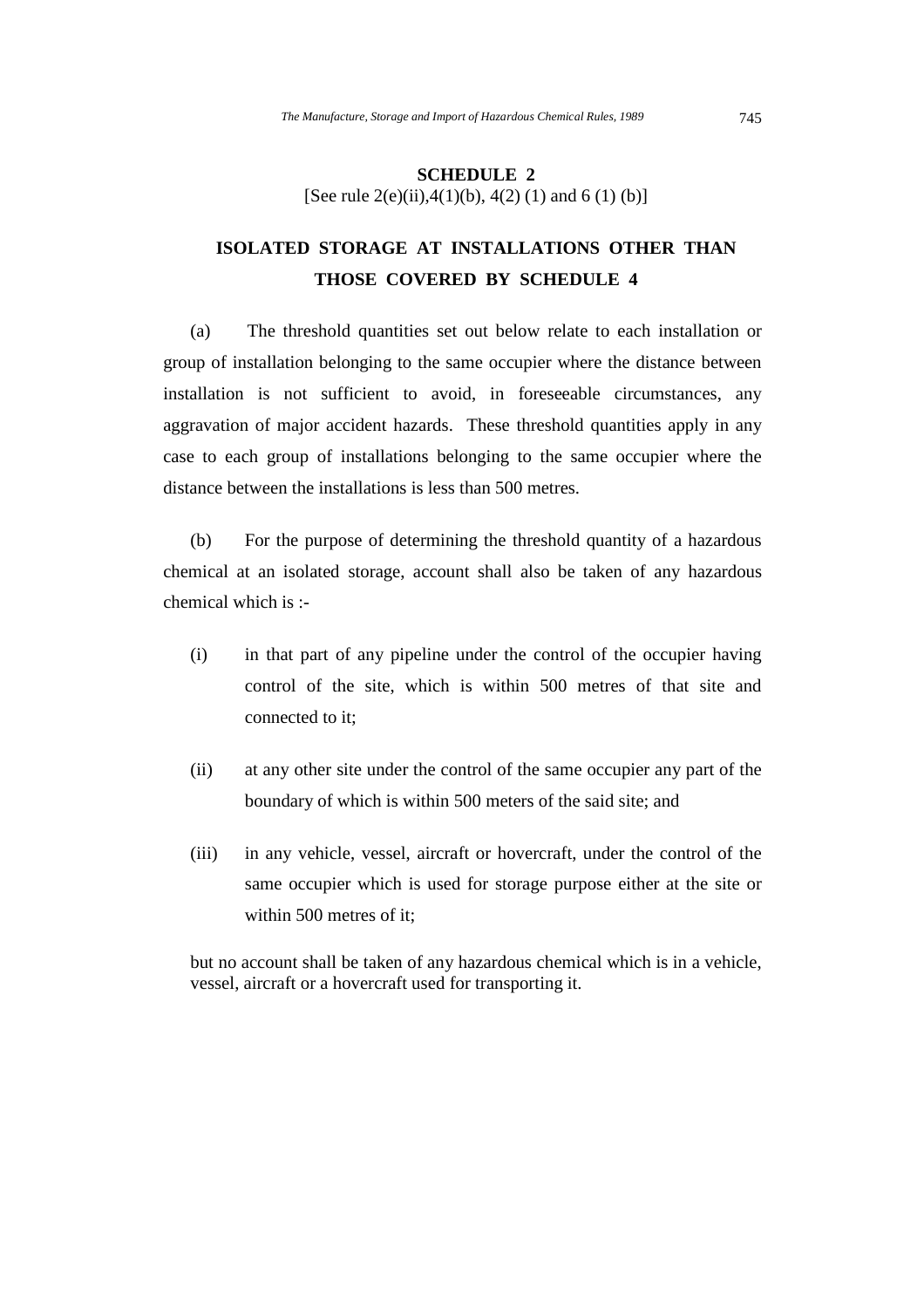| S.No         | <b>Chemicals</b>                          |          | <b>Threshold Quantities (tonnes)</b> |                                  |  |  |  |  |
|--------------|-------------------------------------------|----------|--------------------------------------|----------------------------------|--|--|--|--|
|              |                                           |          | <sup>1</sup> [For application of     | <sup>2</sup> [For application of |  |  |  |  |
|              |                                           |          | rules 4,5,7 to 9 and                 | rule 10 to 12]                   |  |  |  |  |
|              |                                           | 13 to 15 |                                      |                                  |  |  |  |  |
|              |                                           |          |                                      |                                  |  |  |  |  |
|              |                                           |          |                                      |                                  |  |  |  |  |
| $\mathbf{1}$ | $\overline{2}$                            |          | $\mathbf{3}$                         | $\overline{\mathbf{4}}$          |  |  |  |  |
| 1.           | Acrylonitrile                             |          | 350                                  | 5,000                            |  |  |  |  |
| 2.           | Ammonia                                   |          | 60                                   | 600                              |  |  |  |  |
| 3.           | Ammonium nitrate (a)                      |          | 350                                  | 2,500                            |  |  |  |  |
| 4.           | Ammonium nitrate fertilizers (b)          |          | 1,250                                | 10,000                           |  |  |  |  |
| 5.           | Chlorine                                  |          | 10                                   | 25                               |  |  |  |  |
| 6.           | Flammable gases as defined in Schedule 1, |          | 50                                   | 300                              |  |  |  |  |
|              | paragraph (b) (i)                         |          |                                      |                                  |  |  |  |  |
| $^{3}[7.$    | Extremely flammable liquids as defined in |          | 5000                                 | 50,000]                          |  |  |  |  |
|              | Schedule 1, paragraph (b) (ii)            |          |                                      |                                  |  |  |  |  |
| 8.           | Liquid oxygen                             |          | 200                                  | 2000                             |  |  |  |  |
| 9.           | Sodium chlorate                           |          | 25                                   | 250                              |  |  |  |  |
| 10.          | Sulphur dioxide                           |          | 20                                   | 500                              |  |  |  |  |
| 11.          | Sujphur trioxide                          |          | 15                                   | 100                              |  |  |  |  |
| $^{4}$ [12.  | Carbonyl chloride                         |          | 0.750                                | 0.750                            |  |  |  |  |
| 13.          | Hydrogen Sulphide                         |          | 5                                    | 50                               |  |  |  |  |
| 14.          | Hydrogen Fluoride                         |          | 5                                    | 50                               |  |  |  |  |
| 15.          | Hydrogen Cyanide                          |          | 5                                    | 50                               |  |  |  |  |
| 16.          | Carbon disulphide                         |          | 20                                   | 200                              |  |  |  |  |
| 17.          | <b>Bromine</b>                            |          | 50                                   | 500                              |  |  |  |  |
| 18.          | Ethylene oxide                            |          | 5                                    | 501                              |  |  |  |  |
| 19.          | Propylene oxide                           |          | 5                                    | 50                               |  |  |  |  |

<sup>&</sup>lt;sup>1</sup> Substituted by Rule 10(i) (a) of the MSIHC (Amendment) Rules, 2000 notified by S.O.57(E), dated 19.1.2000;<br>
<sup>2</sup> Substituted by Rule 10(i) (b), ibid;<br>
<sup>3</sup> Substituted entry 7 by Rule 10(ii), ibid;<br>
<sup>4</sup> Inserted entries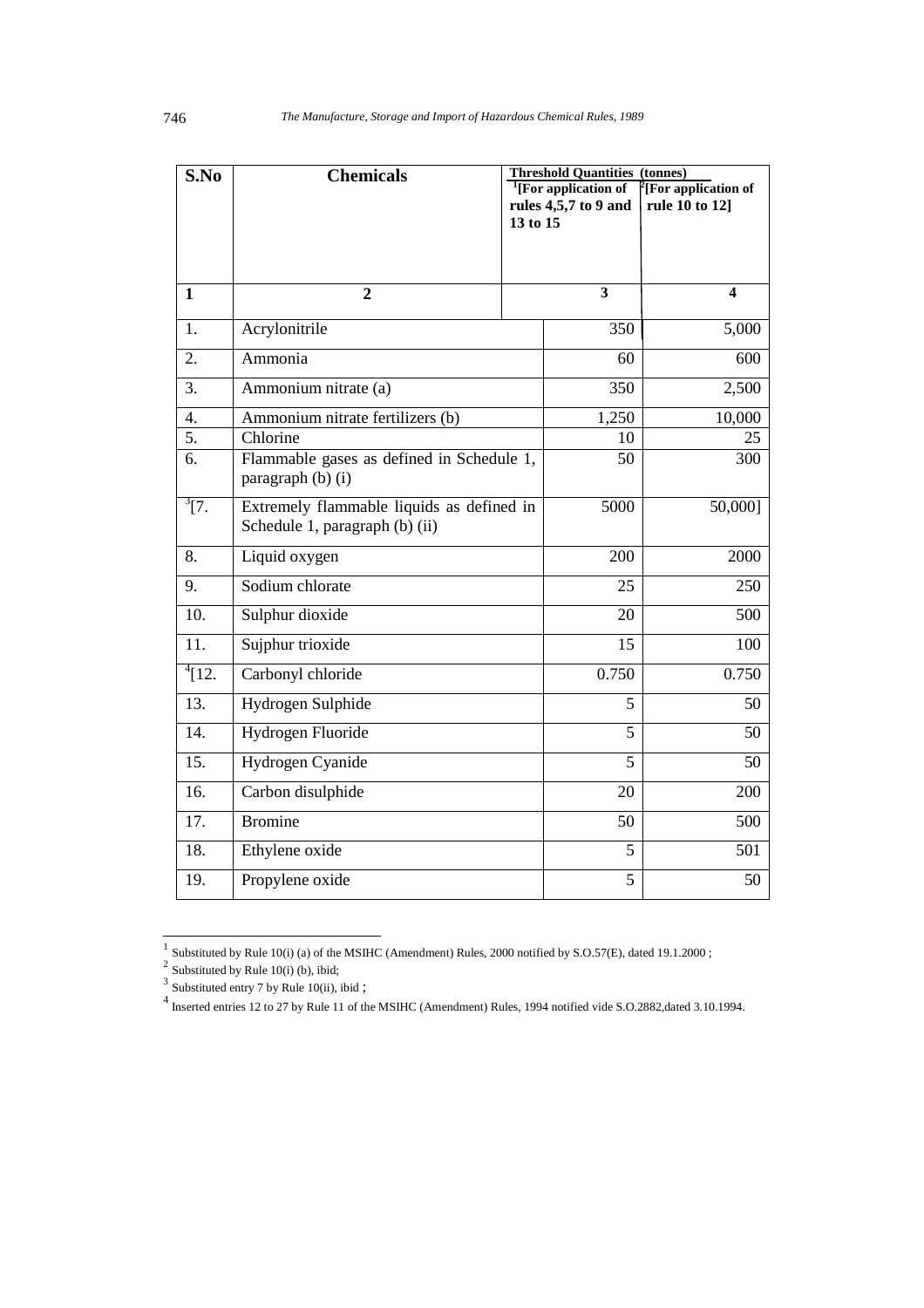| S.No       | <b>Chemicals</b>                                                               | 13 to 15 | <b>Threshold Quantities (tonnes)</b><br><sup>1</sup> [For application of<br>rules 4,5,7 to 9 and | $\int$ [For application of<br>rule 10 to 12] |  |  |
|------------|--------------------------------------------------------------------------------|----------|--------------------------------------------------------------------------------------------------|----------------------------------------------|--|--|
|            |                                                                                |          |                                                                                                  |                                              |  |  |
| 1          | 2                                                                              |          | 3                                                                                                | $\overline{\mathbf{4}}$                      |  |  |
| 20.        | 2-Propenal (Acrolein)                                                          |          | 20                                                                                               | 200                                          |  |  |
| 21.        | Bromomethane (Methyl bromide)                                                  |          | 20                                                                                               | 200                                          |  |  |
| 22.        | Methyl isocyanate                                                              |          | 0.150                                                                                            | 0.150                                        |  |  |
| 23.        | Tetraethyl lead or tetramethyl lead                                            |          | 5                                                                                                | 50                                           |  |  |
| 24.        | 1,2 Dibromoethane (Ethylene dibromide)                                         |          | 5                                                                                                | 50                                           |  |  |
| 25.        | Hydrogen chloride (liquefied gas)                                              |          | 25                                                                                               | 250                                          |  |  |
| 26.        | Diphenyl methane di-isocyanate (MDI)                                           |          | 20                                                                                               | 200                                          |  |  |
| 27.        | Toluene di-isocyanate (TDI)                                                    |          | 10                                                                                               | 100]                                         |  |  |
| $^{1}[28.$ | Very highly flammable liquids as defined in<br>Schedule 1, paragraph (b) (iii) | 7,000    | 7,000]                                                                                           |                                              |  |  |
| 29.        | Highly flammable liquids as defined in<br>Schedule 1, paragraph (b) (iv)       |          | 10,000                                                                                           | 10,000                                       |  |  |
| 30.        | Flammable liquids as defined in Schedule -<br>1, paragraph $(b)$ $(v)$         |          | 15,000                                                                                           | 1,00,000]                                    |  |  |

- (a) This applies to ammonium nitrate and mixtures of ammonium nitrates where the nitrogen content derived from the ammonium nitrate is greater than 28 per cent by weight and to aqueous solutions of ammonium nitrate where the concentration of ammonium nitrate is greater than 90 per cent by weight.
- (b) This applies to straight ammonium nitrate fertilizers and to compound fertilizers where the nitrogen content derived from the ammonium nitrate is greater than 28 per cent by weight (a compound-fertilizer contains ammonium nitrate together with phosphate and/or potash).

 1 Inserted entries 28, 29 and 30 by 10(iii) of the HSIHC (Amendment) Rules, 2000 notified by S.O.57(E), dated 19.1.2000.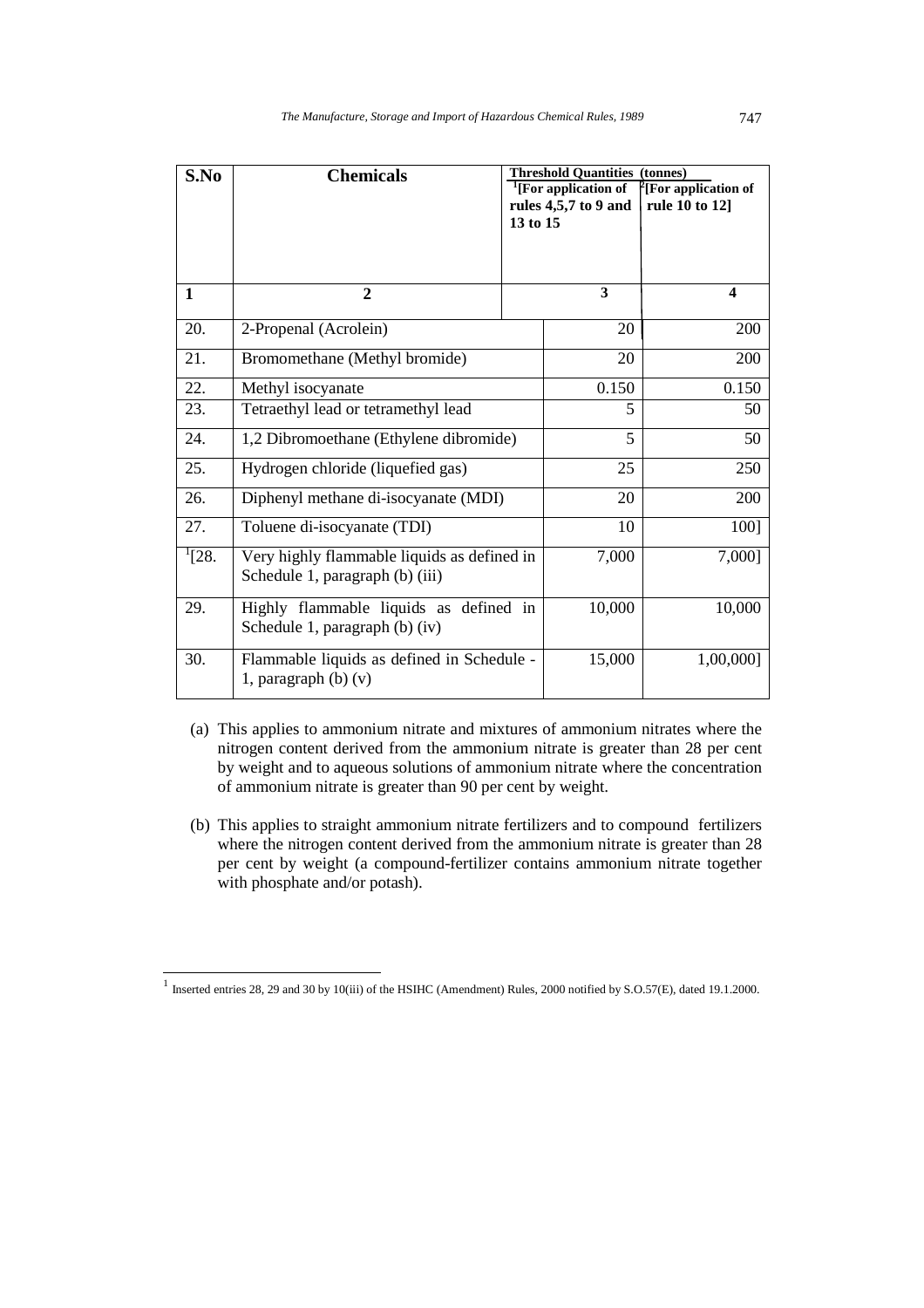#### **SCHEDULE 3**

#### [See Rule  $2(e)$ (iii), 5 and  $6(1)$  (a)]

# **LIST OF HAZARDOUS CHEMICALS FOR APPLICATION OF RULES 5 AND 7 TO 15**

- (a) The quantities set-out-below relate to each installation or group of installations belonging to the same occupier where the distance between the installations is not sufficient to avoid, in foreseeable circumstances, any aggravation of major-accident hazards. These quantities apply in any case to each group of installations belonging to the same occupier where the distance between the installations is less than 500 metres.
- (b) For the purpose of determining the threshold quantity of a hazardous chemical in an industrial installation, account shall also be taken of any hazardous chemicals which is :-
	- (i) in that part of any pipeline under the control of the occupier have control of the site, which is within 500 metres off that site and connected to it;
	- (ii) at any other site under the control of the same occupier any part of the boundary of which is within 500 metres of the said site ; and
	- (iii) in any vehicle, vessel, aircraft or hovercraft under the control of the same occupier which is used for storage purpose either at the site or within 500 metres of if;

but no account shall be taken of any hazardous chemical which is in a vehicle, vessel, aircraft or hovercraft used for transporting it.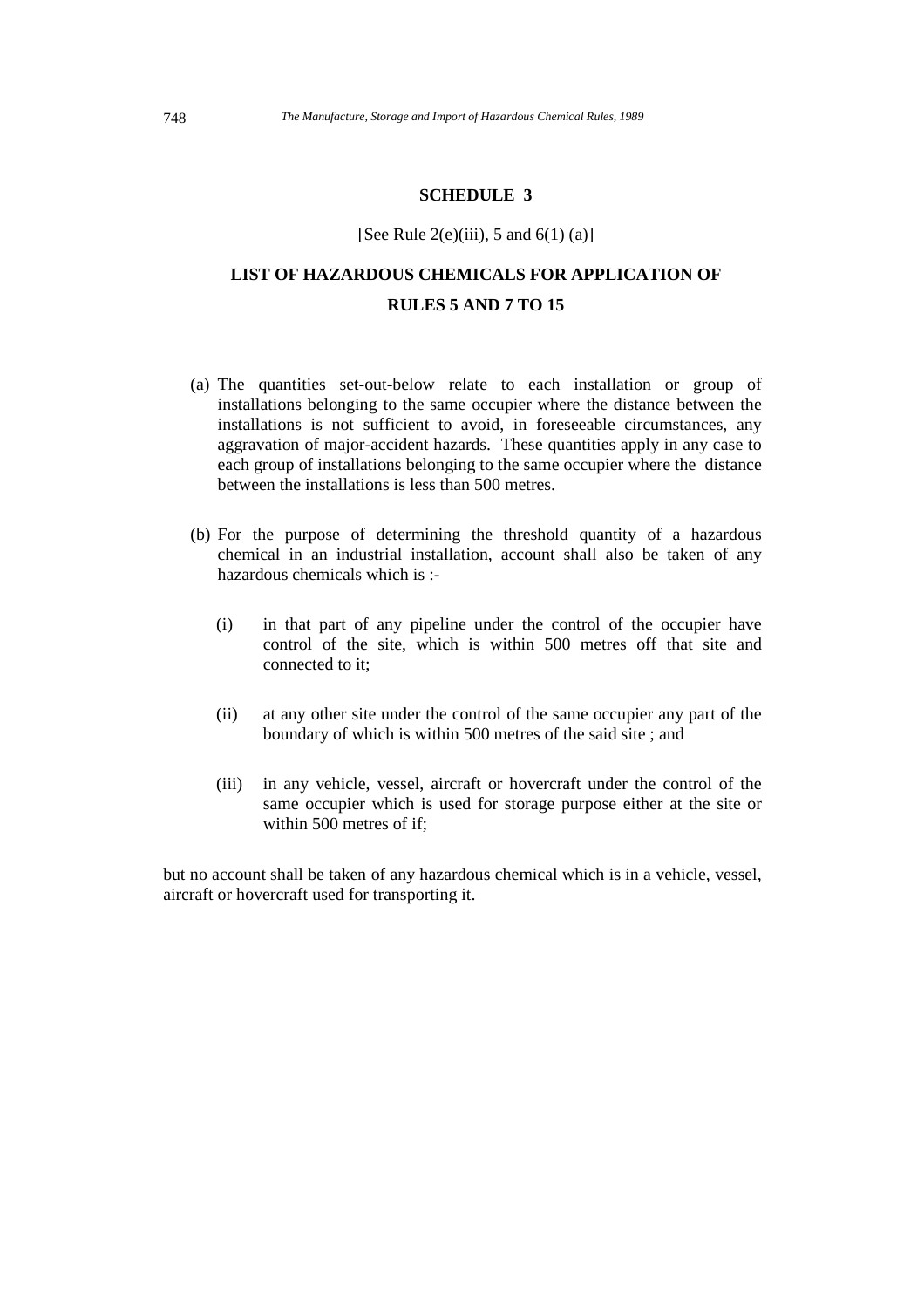### **PART -I NAMED CHEMICALS**

| S.                | <b>Chemicals</b>                                | <b>Threshold</b> |                 | Quantity       |                 | <b>CAS</b>      |
|-------------------|-------------------------------------------------|------------------|-----------------|----------------|-----------------|-----------------|
| No.               |                                                 |                  | for application |                | for application | <b>Number</b>   |
|                   |                                                 |                  | of Rules 5, 7-9 | of Rules 10-12 |                 |                 |
|                   |                                                 | and 13-15        |                 |                |                 |                 |
| (1)               | (2)                                             |                  | (3)             |                | (4)             | (5)             |
|                   | <b>GROUP 1-TOXIC SUBSTANCES</b>                 |                  |                 |                |                 |                 |
| 1.                | Aldicarb                                        |                  | 100kg           |                |                 | 116-06-3        |
| 2.                | 4-Aminodiphenyl                                 |                  | $1 \text{ kg}$  |                |                 | $96 - 67 - 1$   |
| $\overline{3}$ .  | Amiton                                          |                  | $1 \text{ kg}$  |                |                 | $78 - 53 - 5$   |
| $\overline{4}$ .  | Anabasine                                       |                  | 100 kg          |                |                 | 494-52-0        |
| 5.                | Arseinc pentoxide, Arsenic (V) acid &<br>salts  |                  | 500 kg          |                |                 |                 |
| 6.                | Arsenic trioxide, Arsenic (III) acid &<br>salts |                  | 100 kg          |                |                 |                 |
| 7.                | Arsine (Arsenic hydride)                        |                  | 10kg            |                |                 | 7784-42-1       |
| 8.                | Azinphos-ethyl                                  |                  | 100kg           |                |                 | 2642-71-9       |
| 9.                | Azinphos-methyl                                 |                  | 100 kg          |                |                 | 86-50-0         |
| $\overline{10}$ . | Benzidine                                       |                  | $1 \text{ kg}$  |                |                 | $92 - 87 - 5$   |
| 11.               | <b>Bezidine</b> salts                           |                  | $1 \text{ kg}$  |                |                 |                 |
| 12.               | Beryllium (powders, compounds)                  |                  | $10 \text{ kg}$ |                |                 |                 |
| 13.               | Bis (2-chloroethyl) sulphide                    |                  | $1 \text{ kg}$  |                |                 | 505-60-2        |
| 14.               | Bis (chloromethyl) ether                        |                  | $1 \text{ kg}$  |                |                 | 542-88-1        |
| 15.               | Carbophuran                                     |                  | $100$ kg        |                |                 | 1563-66-2       |
| 16.               | Carbophenothion                                 |                  | 100 kg          |                |                 | 786-19-6        |
| 17.               | Chlorefenvinphos                                |                  |                 | 100 kg         |                 | 470-90-6        |
| 18.               | 4-(Chloroformyl) morpholine                     |                  | $1 \text{ kg}$  |                |                 | 15159-40-7      |
| 19.               | Chloromethyl methyl ether                       |                  | $1 \text{ kg}$  |                |                 | 107-30-2        |
| 20.               | Cobalt<br>(metal,<br>oxide,                     | carbonates,      | 1 <sub>t</sub>  |                |                 |                 |
|                   | sulphides, as powders)                          |                  |                 |                |                 |                 |
| 21.               | Crimidine                                       |                  | 100 kg          |                |                 | $335 - 89 - 7$  |
| 22.               | Cynthoate                                       |                  | 100 kg          |                |                 | 3734-95-0       |
| 23.               | Cycloheximide                                   |                  | 100 kg          |                |                 | 66-81-9         |
| 24.               | Demeton                                         |                  | 100 kg          |                |                 | $8065 - 48 - 3$ |
| 25.               | <b>Dialifos</b>                                 |                  | 100 kg          |                |                 | 10311-84-9      |
| 26.               | OO-Diethyl S-ethylsulphinylmethyl               |                  | 100 kg          |                |                 | 2588-05-8       |
|                   | phosphorothiate                                 |                  |                 |                |                 |                 |
| 27.               | OO-Diethyl<br>S-ethylsulphonylmethyl            |                  | 100 kg          |                |                 | 2588-06-9       |
|                   | phosphorothiate                                 |                  |                 |                |                 |                 |
| 28.               | OO-Diethyl S-ethylthiomethyl                    |                  | 100 kg          |                |                 | 2600-69-3       |
|                   | Phosphorothioate                                |                  |                 |                |                 |                 |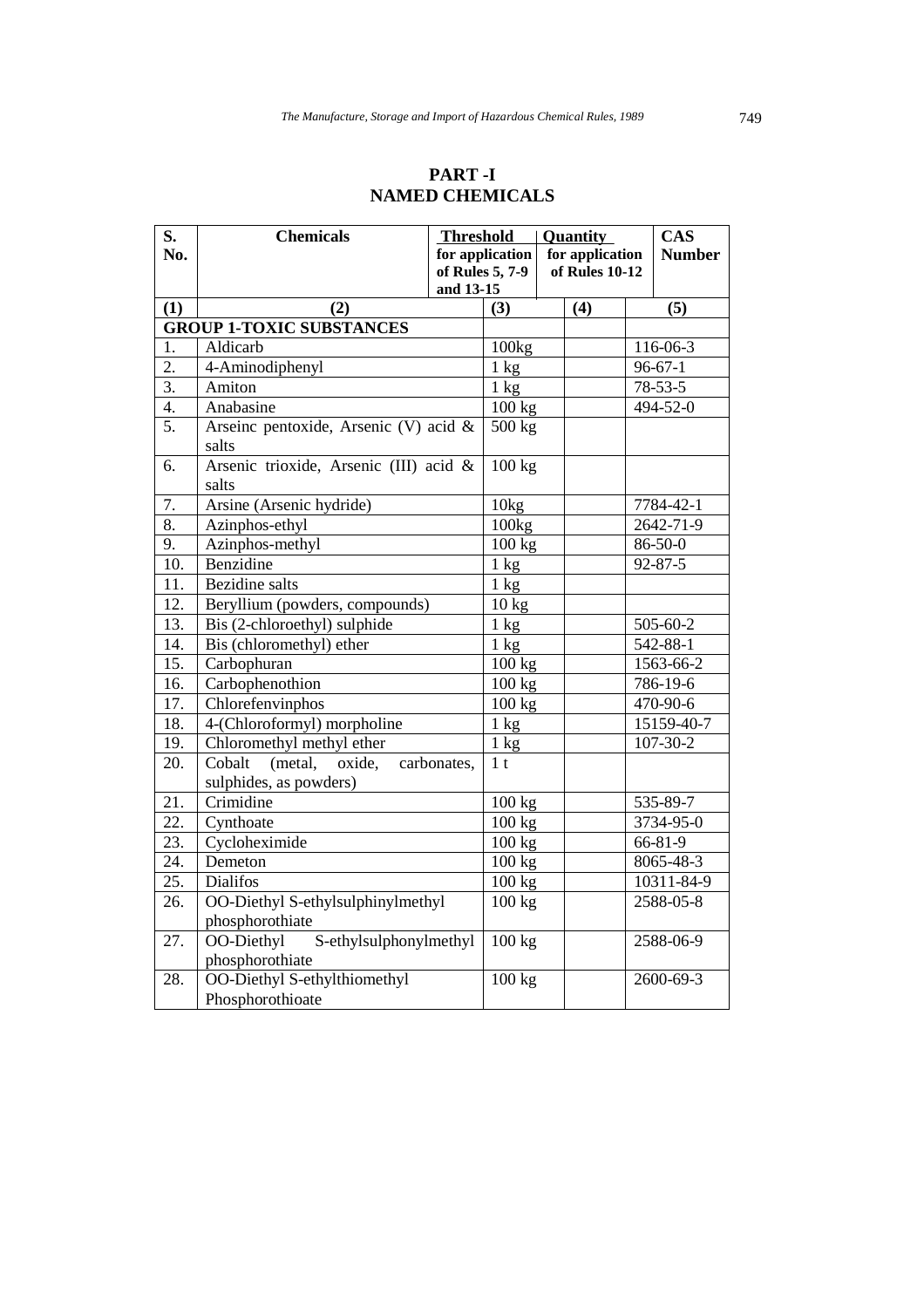| S.         | <b>Chemicals</b>                                     | <b>Threshold</b> |                            |  | <b>Quantity</b> |                      | <b>CAS</b>     |
|------------|------------------------------------------------------|------------------|----------------------------|--|-----------------|----------------------|----------------|
| No.        |                                                      |                  | for application            |  | for application |                      | <b>Number</b>  |
|            |                                                      |                  | of Rules 5, 7-9            |  | of Rules 10-12  |                      |                |
|            |                                                      | and 13-15        |                            |  |                 |                      |                |
| (1)<br>29. | (2)                                                  |                  | (3)<br>$\overline{100}$ kg |  | (4)             |                      | (5)<br>78-52-4 |
|            | OO-Diethyl S-isoprophylthiomethyl<br>phosphorothiate |                  |                            |  |                 |                      |                |
| 30.        | OO-Diethyl S-isopropylthiomethyl                     |                  | 100 kg                     |  |                 |                      | 3309-68-0      |
|            | phosphorodithioate                                   |                  |                            |  |                 |                      |                |
| 31.        | <b>Dimefox</b>                                       |                  | 100 kg                     |  |                 |                      | 115-26-4       |
| 32.        | Dimethylcarbamoyl chloride                           |                  | $1 \text{ kg}$             |  |                 |                      | 79-44-7        |
| 33.        | Dimethylnitrosamine                                  |                  | $1 \text{ kg}$             |  |                 |                      | 62-75-9        |
| 34.        | Dimethyl phosphoromidocynicidic acid                 |                  | 1 <sub>t</sub>             |  |                 |                      | 63917-41-9     |
| 35.        | Diphacinone                                          |                  | 100 kg                     |  |                 |                      | 82-66-6        |
| 36.        | Disulfoton                                           |                  | 100 kg                     |  |                 |                      | 298-04-4       |
| 37.        | <b>EPN</b>                                           |                  | 100 kg                     |  |                 |                      | 2104-64-5      |
| 38.        | Ethion                                               |                  | 100 kg                     |  |                 |                      |                |
| 39         | Fensulfothion                                        |                  | 100 kg                     |  |                 | 563-12-2<br>115-90-2 |                |
| 40.        | $\overline{\text{Flu}}$ enetil                       |                  | 100 kg                     |  |                 |                      | 4301-50-2      |
| 41.        | Fluoroacetic acid                                    |                  | $1 \text{ kg}$             |  |                 |                      | 144-49-0       |
| 42.        | Fluoroacetic acid, salts                             |                  | $1 \text{ kg}$             |  |                 |                      |                |
| 43.        | Fluoroacetic acid, esters                            |                  | $1 \text{ kg}$             |  |                 |                      |                |
| 44.        | Fluoroacetic acid, amides                            |                  | $1 \text{ kg}$             |  |                 |                      |                |
| 45.        | 4-Fluorobutyric acid                                 |                  | $1 \text{ kg}$             |  |                 |                      | $462 - 23 - 7$ |
| 46.        | 4-Fluorobutyric acid, salts                          |                  | $1 \text{ kg}$             |  |                 |                      |                |
| 47.        | 4-Fluorobutyric acid, esters                         |                  | $1 \text{ kg}$             |  |                 |                      |                |
| 48.        | 4-Fluorobutyric acid, amides                         |                  | $1 \text{ kg}$             |  |                 |                      |                |
| 49.        | 4-Fluorobutyric acid                                 |                  | $1 \text{ kg}$             |  |                 |                      | 37759-72-1     |
| 50.        | 4-Fluorocrotonic acid, salts                         |                  | $1 \text{ kg}$             |  |                 |                      |                |
| 51.        | 4-Fluorocrotonic acid, esters                        |                  | 1 kg                       |  |                 |                      |                |
| 52.        | 4-Fluorocrotonic acid, amides                        |                  | $1 \text{ kg}$             |  |                 |                      |                |
| 53.        | 4-Fluoro-2-hydroxybutyric acid, amides               |                  | $1 \text{ kg}$             |  |                 |                      |                |
| 54.        | 4-Fluoro-2-hydroxybutyric acid, salts                |                  | $1 \text{ kg}$             |  |                 |                      |                |
| 55.        | 4-Fluoro-2-hydroxybutyric acid, esters               |                  | 1 kg                       |  |                 |                      |                |
| 56.        | 4-Fluoro-2-hydroxybutyric acid, amides               |                  | 1 kg                       |  |                 |                      |                |
| 57.        | Glycolonitrile (Hydroxyacetonitrile)                 |                  | 100 kg                     |  |                 |                      | $107 - 16 - 4$ |
| 58.        | 1,2,3,7,8,9-Hexachlorodibenzo-p-dioxin               |                  | 100 kg                     |  |                 |                      | 194-8-74-3     |
| 59.        | Hexmathylphosphoramide                               |                  | $1 \text{ kg}$             |  |                 |                      | 680-31-9       |
| 60.        | Hydrogen selenide                                    |                  | $10 \text{ kg}$            |  |                 |                      | 7783-07-5      |
| 61.        | Isobenzan                                            |                  | 100 kg                     |  |                 |                      | 297-78-9       |
| 62.        | Isodrin                                              |                  | 100 kg                     |  |                 |                      | 465-73-6       |
| 63.        | Juglone                                              |                  | 100 kg                     |  |                 |                      | 481-39-0       |
|            | (5-Hydroxynaphithalene 1,4 dione)                    |                  |                            |  |                 |                      |                |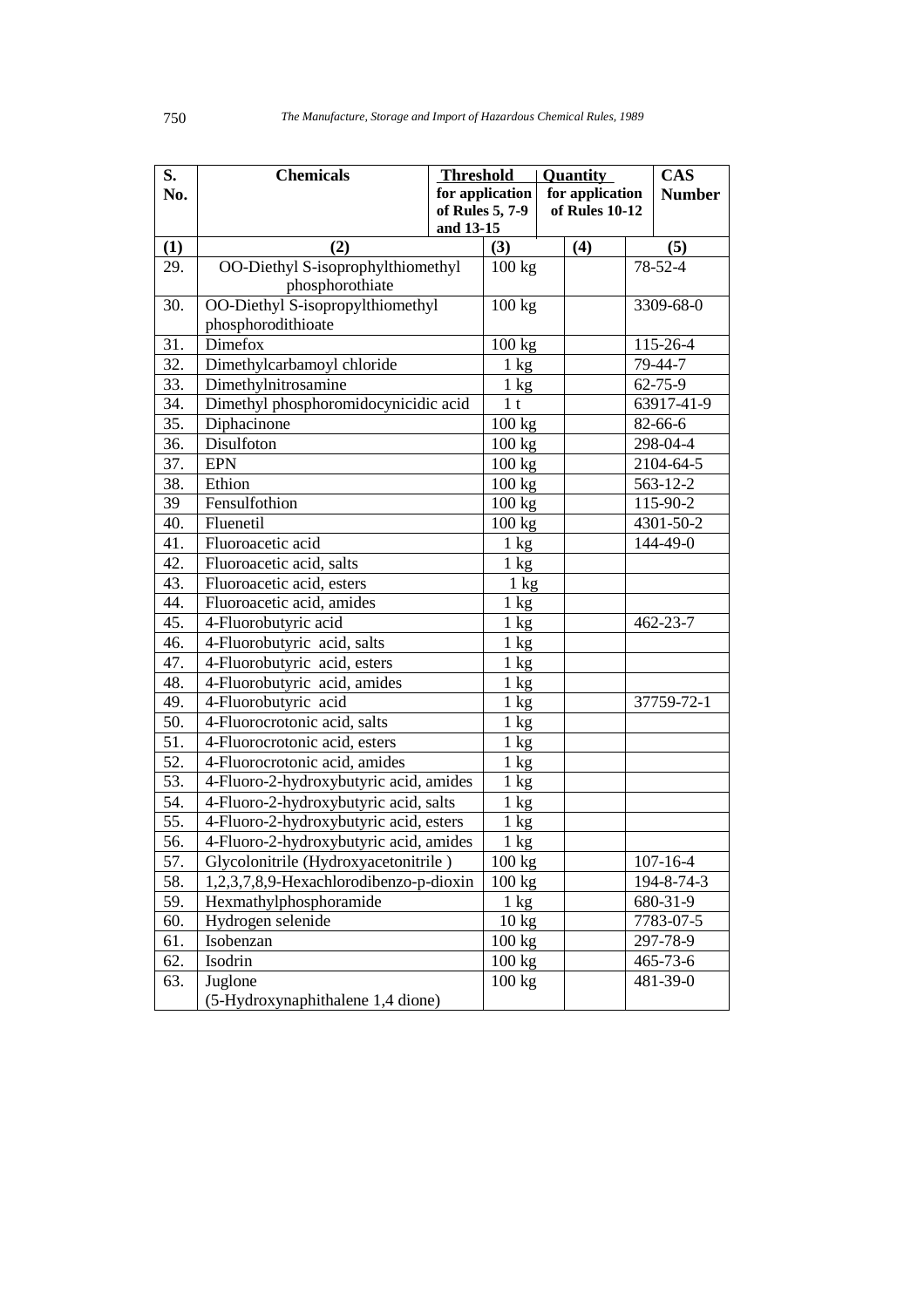| S.  | <b>Chemicals</b>                         | <b>Threshold</b> |                         | Quantity          |          | <b>CAS</b>     |
|-----|------------------------------------------|------------------|-------------------------|-------------------|----------|----------------|
| No. |                                          |                  | for application $\vert$ | for application   |          | <b>Number</b>  |
|     |                                          |                  | of Rules 5, 7-9         | of Rules 10-12    |          |                |
|     |                                          | and 13-15        |                         |                   |          |                |
| (1) | (2)                                      |                  | (3)                     | (4)               |          | (5)            |
| 64. | 4,4-Methylenebis (2-chloroniline)        |                  | 10 kg                   |                   |          | $101 - 14 - 4$ |
| 65. | Mthyl isocynate                          |                  | 150 kg                  | 150kg             |          | 624-83-9       |
| 66. | Mevinphos                                |                  | 100 kg                  |                   |          | 7786-34-7      |
| 67. | 2-Naphthylamine                          |                  | $1 \text{ kg}$          |                   |          | 91-59-8        |
| 68. | 2-Nickel (metal, oxides, carbonates),    |                  | 1 <sub>t</sub>          |                   |          |                |
|     | sulphides, as powers)                    |                  |                         |                   |          |                |
| 69. | Nickel tetracarbonyl                     |                  | $10 \text{ kg}$         |                   |          | 13463-39-3     |
| 70. | Oxygendisulfoton                         |                  | 100 kg                  |                   |          | 2497-07-6      |
| 71. | Oxygen difluoride                        |                  | 10 kg                   |                   |          | 7783-41-7      |
| 72. | (Diethyl<br>Paraxon                      | 4-nitrophenyl    | 100 kg                  |                   |          | $311 - 45 - 5$ |
|     | phosphate)                               |                  |                         |                   |          |                |
| 73. | Parathion                                |                  | 100 kg                  |                   |          | 56-38-2        |
| 74. | Parathion-methyl                         |                  | 100 kg                  |                   | 298-00-0 |                |
| 75. | Pentaborane                              |                  | 100 kg                  |                   |          | 19624-22-7     |
| 76. | Phorate                                  |                  | 100 kg                  |                   |          | 298-02-2       |
| 77. | Phosacetim                               |                  | 100 kg                  |                   |          | 4104-14-7      |
| 78. | Phosgene (carbonyl chloride)             |                  | $750$ kg                | 750 <sub>kg</sub> |          | $75 - 44 - 5$  |
| 79. | Phosphamidon                             |                  | 100 kg                  |                   |          | 13171-21-6     |
| 80. | Phosphine (Hydrogen phosphide)           |                  | 100 kg                  |                   |          | 7803-51-2      |
| 81. | $(1-(3,4$ dichlorophenyl)-3-<br>Promurit |                  | 100 kg                  |                   |          | 5836-73-7      |
|     | triazenthiocarboxamide)                  |                  |                         |                   |          |                |
| 82. | 1,3-Propanesultone                       |                  | $\overline{1}$ kg       |                   |          | 1120-71-4      |
| 83. | 1-Propen-2-chloro-1,3diol diacetate      |                  | $10 \text{ kg}$         |                   |          | 10118-72-6     |
| 84. | Pyrazoxon                                |                  | 100 kg                  |                   |          | 108-34-9       |
| 85. | Selenium hexafluoride                    |                  | $10 \text{ kg}$         |                   |          | 7783-79-1      |
| 86. | Sodium selenite                          |                  | 100 kg                  |                   |          | 10102-18-8     |
| 87. | Stibine (Antimony hydride)               |                  | 100 kg                  |                   |          | 7803-52-3      |
| 88. | Sulfotep                                 |                  | 100 kg                  |                   |          | 3689-24-5      |
| 89. | Sulphur dichloride                       |                  | 1 <sub>t</sub>          |                   |          | 10545-99-0     |
| 90. | Tellurium hexafluoride                   |                  | 100 kg                  |                   |          | 7783-80-4      |
| 91. | <b>TEPP</b>                              |                  | $100 \text{ kg}$        |                   |          | 107-49-3       |
| 92. | 2,3,7,8,-Tetrachlorodibenzo-p-dioxin     |                  | $1 \text{ kg}$          |                   |          | 1746-01-6      |
|     | (TCDD)                                   |                  |                         |                   |          |                |
| 93. | Tetramethylenedisulphotetramine          |                  | $1 \text{ kg}$          |                   |          | $80 - 12 - 6$  |
| 94. | Thionazin                                |                  | $100 \text{ kg}$        |                   |          | 297-97-2       |
| 95. | Tirpate (2,4-Dimethyl-1,3-dithiolane-2-  |                  | 100 kg                  |                   |          | 26419-73-8     |
|     | carboxaldehyde                           |                  |                         |                   |          |                |
|     | O-methylcarbamoyloxime)                  |                  |                         |                   |          |                |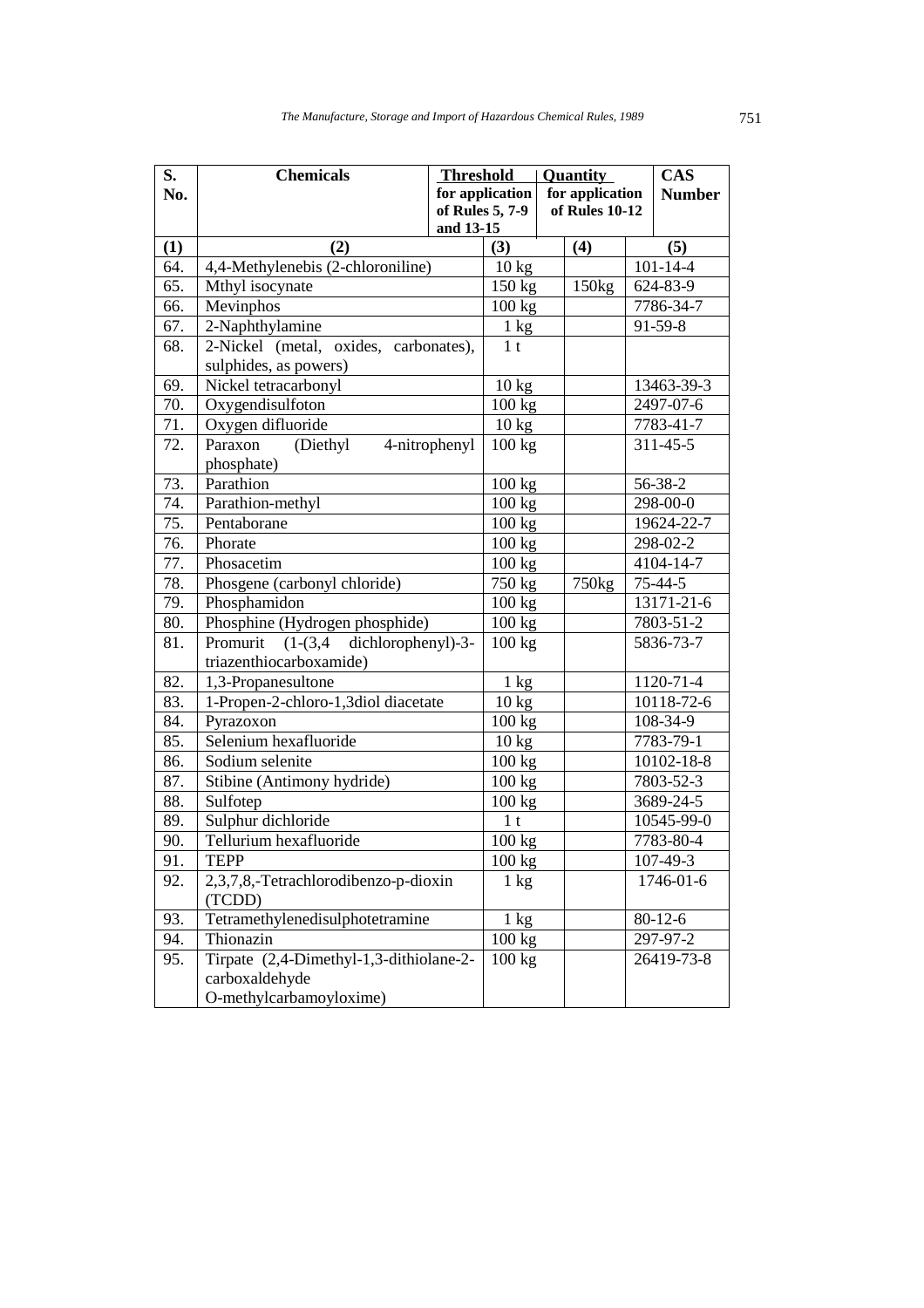| S.  | <b>Chemicals</b>                     | <b>Threshold</b>             | Quantity          |  |                     | <b>CAS</b> |                 |
|-----|--------------------------------------|------------------------------|-------------------|--|---------------------|------------|-----------------|
| No. |                                      |                              | for application   |  | for application     |            | <b>Number</b>   |
|     |                                      | of Rules 5, 7-9<br>and 13-15 |                   |  | of Rules 10-12      |            |                 |
| (1) | (2)                                  |                              | (3)               |  | (4)                 |            | (5)             |
| 96. | Trichloromethanesulphonyl chloride   |                              | $100$ kg          |  |                     |            | $594 - 42 - 3$  |
| 97. | 1-Tri (cyclohexyl) stannyl 1H-1,2,4- |                              | 100 kg            |  |                     |            | 41083-11-8      |
|     | Triazole                             |                              |                   |  |                     |            |                 |
| 98. | Triethylenemelamine                  |                              | 10 kg             |  |                     |            | $51 - 18 - 3$   |
| 99. | Warfarin                             |                              | 100 kg            |  |                     |            | $81 - 81 - 2$   |
|     | <b>GROUP -2 TOXIC SUBSTANCES</b>     |                              |                   |  |                     |            |                 |
| 100 | Acetone cyanohydrin (2-Cyanopropan-  |                              | 200 t             |  |                     |            | 75-86-5         |
|     | $2-ol$                               |                              |                   |  |                     |            |                 |
| 101 | Acrolein (2-Propenal)                |                              | 20 <sub>t</sub>   |  | $^{1}[200t]$        |            | $107 - 02 - 8$  |
| 102 | Acrylonitrile                        |                              | 20 <sub>t</sub>   |  | 200t                |            | $107 - 13 - 1$  |
| 103 | Allyl alcohol (Propen-1-ol)          |                              | 200 t             |  |                     |            | $107 - 18 - 6$  |
| 104 | Alylamine                            |                              | 200 t             |  |                     |            | $107 - 11 - 9$  |
| 105 | Ammonia                              |                              | 50t               |  | 500t                |            | 7664-41-7       |
| 106 | <b>Bromine</b>                       |                              | 40t               |  | $[500t]$            |            | 7726-95-6       |
| 107 | Carbon disulphide                    |                              | 20 <sub>t</sub>   |  | 200t                |            | $75 - 15 - 0$   |
| 108 | Chlorine                             |                              | 10 <sub>t</sub>   |  | 25t                 |            | $7782 - 50 - 5$ |
| 109 | Diphneyl ethane di-isocynate (MDI)   |                              | 20 <sub>t</sub>   |  | [200t]              |            | $101 - 68 - 8$  |
| 110 | Ethylene<br>dibromide                | $(1,2-$                      | 5 <sub>t</sub>    |  | $^{1}[50t]$         |            | 106-93-4        |
|     | Dibromoethane)                       |                              |                   |  |                     |            |                 |
| 111 | Ethyleneimine                        |                              | 5 <sub>t</sub>    |  |                     |            | 151-56-4        |
| 112 | Formaldehyde (concentration <90%)    |                              | $\overline{5t}$   |  | $\frac{1}{2}$ [50t] |            | $50 - 00 - 0$   |
| 113 | Hydrogen chloride (liquified gas)    |                              | $\overline{25}$ t |  | 250t                |            | 7647-01-0       |
| 114 | Hydrogen cyanide                     |                              | $\overline{5t}$   |  | 20t                 |            | 74-90-8         |
| 115 | Hydrogen fluoride                    |                              | 5 <sub>t</sub>    |  | 50t                 |            | 7664-39-3       |
| 116 | Hydrogen sulphide                    |                              | 5 <sub>t</sub>    |  | 50t                 |            | 7783-06-4       |
| 117 | Methyl bromide (Bromomethane)        |                              | 20t               |  | [200 t]             |            | 74-83-9         |
| 118 | Nitrogen oxides                      |                              | 50t               |  |                     |            | 11104-93-1      |
| 119 | Propylineimine                       |                              | 50 <sub>t</sub>   |  |                     |            | $75 - 55 - 8$   |
| 120 | Sulphur dioxide                      |                              | 20 <sub>t</sub>   |  | 250t                |            | 7446-09-5       |
| 121 | Sulphur trioxide                     |                              | $\overline{15}$ t |  | 75t                 |            | 7446-11-9       |
| 122 | Tetraethyl lead                      |                              | 5 <sub>t</sub>    |  | $\frac{200t}{ }$    |            | 78-00-2         |
| 123 | Tetra methyl lead                    |                              | 5 <sub>t</sub>    |  | [100t]              |            | $75 - 74 - 1$   |
| 124 | Toluene di-isocynate (TDI)           |                              | 10 <sub>t</sub>   |  |                     |            | 584-84-9        |
|     |                                      |                              |                   |  |                     |            |                 |

Inserted by Rule14 (a to h) of MSIHC (Amendment) Rules, 1994 notified vide notification S.O.2882, dated 3.10.1994.<br>
<sup>2</sup> Inserted by Rule14 (a to h) of MSIHC (Amendment) Rules, 1994 notified vide notification S.O.2882, dat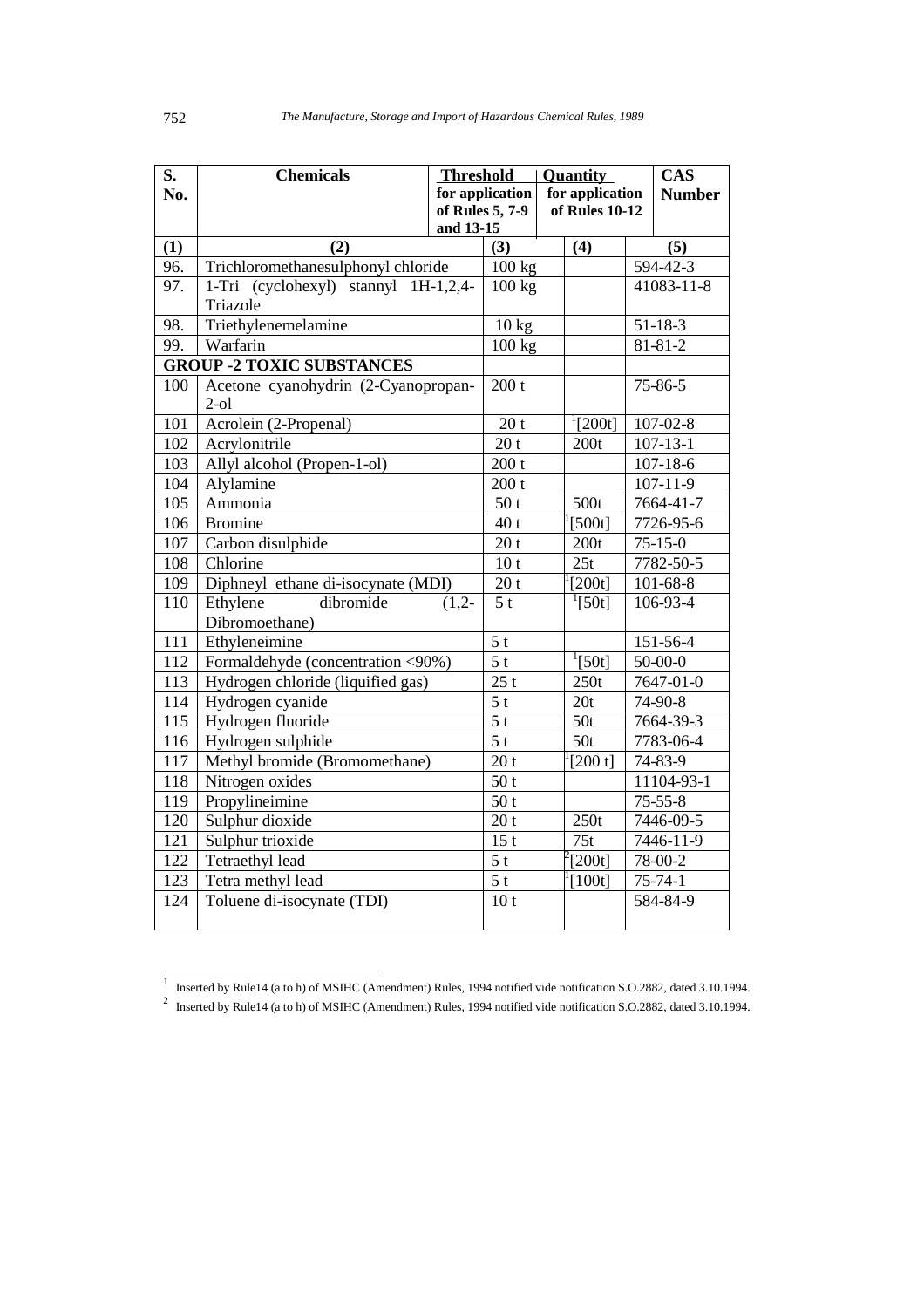| S.  | <b>Chemicals</b>                                            |                 | <b>Threshold</b> | <b>Quantity</b> |  | <b>CAS</b>     |  |  |  |  |
|-----|-------------------------------------------------------------|-----------------|------------------|-----------------|--|----------------|--|--|--|--|
| No. |                                                             |                 | for application  | for application |  | <b>Number</b>  |  |  |  |  |
|     |                                                             | of Rules 5, 7-9 |                  | of Rules 10-12  |  |                |  |  |  |  |
|     |                                                             |                 | and 13-15        |                 |  |                |  |  |  |  |
| (1) | (2)                                                         |                 | (3)              | (4)             |  | (5)            |  |  |  |  |
|     |                                                             |                 |                  |                 |  |                |  |  |  |  |
|     | <b>GROUP 3-HIGHLY REACTIVE SUBSTANCES</b>                   |                 |                  |                 |  |                |  |  |  |  |
| 125 | Acetylene (ethyne)                                          |                 | 5 <sub>t</sub>   |                 |  | 74-86-2        |  |  |  |  |
| 126 | a. Ammonium nitrate (1)<br>b. Ammonium nitrate in form of   |                 | 350t             | 2500t           |  | 6484-52-2      |  |  |  |  |
|     |                                                             |                 | 1250t            |                 |  |                |  |  |  |  |
| 127 | fertilizer $(2)$<br>2,2 Bis (tert-butylperoxy) butane)      |                 | 5 <sub>t</sub>   |                 |  | 2167-23-9      |  |  |  |  |
|     | (concentration >70%)                                        |                 |                  |                 |  |                |  |  |  |  |
| 128 | 1-Bis(tert-butylperoxy)<br>1,                               |                 | 5 <sub>t</sub>   |                 |  | 3006-86-8      |  |  |  |  |
|     | cyclohexane (concentration > 80%)                           |                 |                  |                 |  |                |  |  |  |  |
| 129 | tert-Butyle<br>proxyacetate                                 |                 | 5 <sub>t</sub>   |                 |  | $107 - 71 - 1$ |  |  |  |  |
|     | (concentration $\leq 70\%$ )                                |                 |                  |                 |  |                |  |  |  |  |
| 130 | tert-Butyle<br>isobutyrate<br>peroxy                        |                 | 5 <sub>t</sub>   |                 |  | 109-13-7       |  |  |  |  |
|     | (concentration >80%)                                        |                 |                  |                 |  |                |  |  |  |  |
| 131 | Tert-Butyl<br>isopropyl<br>peroxy                           |                 | 5 <sub>t</sub>   |                 |  | 2372-21-6      |  |  |  |  |
|     | carbonate (concentration ≥80%)                              |                 |                  |                 |  |                |  |  |  |  |
| 132 | Tert-Butyl peroxymaletate                                   |                 | 5 <sub>t</sub>   |                 |  | 1931-62-0      |  |  |  |  |
|     | (concentration $\geq 80\%$ )                                |                 |                  |                 |  |                |  |  |  |  |
| 133 | Tert-Butyl peroxypivalate                                   |                 | 50 <sub>t</sub>  |                 |  | $927 - 07 - 1$ |  |  |  |  |
|     | (concentration $\geq$ 77%)                                  |                 |                  |                 |  |                |  |  |  |  |
| 134 | Dibenzyl peroxydicarbonate                                  |                 | 5 <sub>t</sub>   |                 |  | 2144-45-8      |  |  |  |  |
|     | (concentration > 90%)                                       |                 |                  |                 |  |                |  |  |  |  |
| 135 | Di-sec-butyl peroxydicarbonate                              |                 | 5 <sub>t</sub>   |                 |  | 19910-65-7     |  |  |  |  |
|     | (concentration $\geq 80\%$ )                                |                 |                  |                 |  |                |  |  |  |  |
| 136 | Diethyl peroxydicarbonate                                   |                 | 50 <sub>t</sub>  |                 |  | 14666-78-5     |  |  |  |  |
|     | (concentration $\geq 30\%$ )                                |                 |                  |                 |  |                |  |  |  |  |
| 137 | 2,2-dihydroperoxypropane<br>(concentration    subseteq 20%) |                 | 5 <sub>t</sub>   |                 |  | 2614-76-08     |  |  |  |  |
| 138 | di-isobutyrl peroxide                                       |                 | 50t              |                 |  | 3437-84-1      |  |  |  |  |
|     | (concentration $\geq 50\%$ )                                |                 |                  |                 |  |                |  |  |  |  |
| 139 | Di-n-propyl peroxydicarbonate                               |                 | 5 <sup>t</sup>   |                 |  | 16066-38-9     |  |  |  |  |
|     | (concentration > 80%)                                       |                 |                  |                 |  |                |  |  |  |  |
| 140 | Ethyene oxide                                               |                 | 5 <sub>t</sub>   | 50t             |  | $75 - 21 - 8$  |  |  |  |  |
| 141 | Ethyl nitrate                                               |                 | 50t              |                 |  | $625 - 58 - 1$ |  |  |  |  |
| 142 | 3,3,6,6,9,9 Hexamethyl - 1,2,4 5-tert                       |                 | 50t              |                 |  | 22397-33-7     |  |  |  |  |
|     | oxacyclononane                                              |                 |                  |                 |  |                |  |  |  |  |
|     | (concentration $\geq 75\%$ )                                |                 |                  |                 |  |                |  |  |  |  |
| 143 | Hydrogen                                                    |                 | 2t               | 50t             |  | 1333-74-0      |  |  |  |  |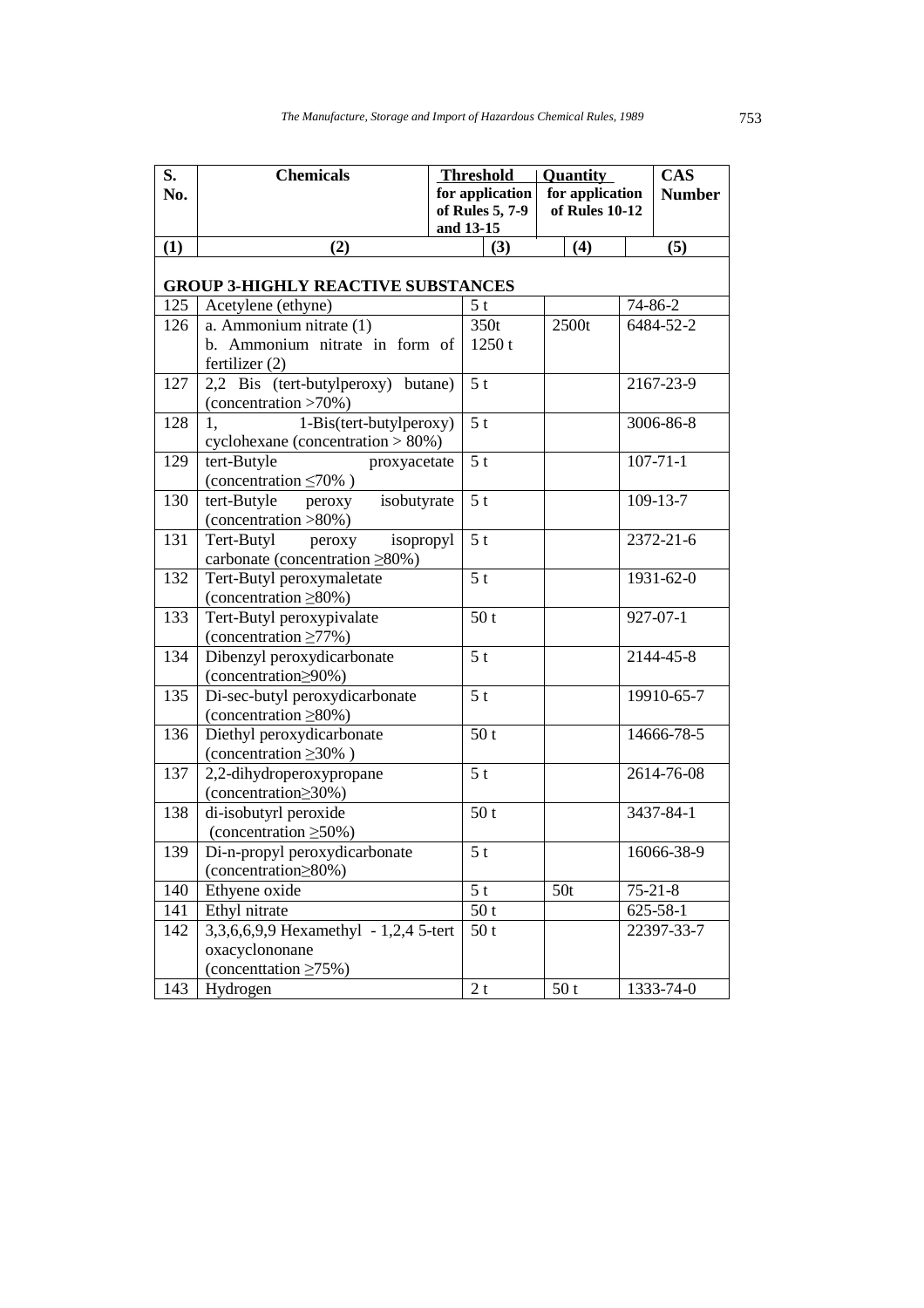| S.         | <b>Chemicals</b>                      |          | <b>Threshold</b>             | Quantity             |               | <b>CAS</b>       |
|------------|---------------------------------------|----------|------------------------------|----------------------|---------------|------------------|
| No.        |                                       |          | for application              | for application      | <b>Number</b> |                  |
|            |                                       |          | of Rules 5, 7-9              | of Rules $10-12$     |               |                  |
|            |                                       |          | and 13-15                    |                      |               |                  |
| (1)<br>144 | (2)<br>Liquid Oxygen                  |          | (3)<br>200 t                 | (4)<br>$^{1}[2000t]$ |               | (5)<br>7782-41-7 |
| 145        | Methyl ethyl ketone peroxide          |          | 5 <sub>t</sub>               |                      |               | 1338-23-4        |
|            | (concentration $\geq 60\%$ )          |          |                              |                      |               |                  |
| 146        | Methyl isobutyl<br>ketone peroxide    |          | 50t                          |                      |               | 37206-20-5       |
|            | (concentration $\geq 60\%$ )          |          |                              |                      |               |                  |
| 147        | Peracetic acid                        |          | $\overline{50}$ t            |                      |               | $79-21-0$        |
|            | (concentration $\geq 60\%$ )          |          |                              |                      |               |                  |
| 148        | Propylene oxide                       |          | $\overline{5t}$              | $^{1}[50t]$          |               | 75-56-9          |
| 149        | Sodium chlorate                       |          | 25t                          |                      |               | 7775-09-9        |
|            | <b>GROUP 4-EXPLOSIVE SUBSTANCES</b>   |          |                              |                      |               |                  |
| 150        | Barium azide                          |          | $\frac{1}{1}$ [100] kg       |                      |               | 18810-58-7       |
| 151        | Bis(2,4,6 -trinitrophenyl) amine      |          | 50 <sub>t</sub>              |                      |               | 131-073-7        |
| 152        | Chlorotrinitro benzene                |          | 50t                          |                      |               | 28260-61-9       |
| 153        | Cellulose nitrate                     |          | 50 <sub>t</sub>              |                      |               | 9004-70-0        |
|            | (containing 12.6% Nitrogen)           |          |                              |                      |               |                  |
| 154        | Cyclotetramethyleneteranitramine      |          | 50t                          |                      |               | 2691-41-0        |
| 155        | Cyclotrimethylenetiraniramine         |          | 50t                          |                      |               | $121 - 82 - 1$   |
| 156        | Diazodinitrophenol                    |          | 10 <sub>t</sub>              |                      |               | 7008-81-3        |
| 157        | Diethylene glycol dinitrate           |          | 10 <sub>t</sub>              |                      |               | 693-21-0         |
| 158        | Dinitrophenol, salts                  |          | 50 <sub>t</sub>              |                      |               |                  |
| 159        | Enthylene glycol dinitrate            |          | 10 <sub>t</sub>              |                      |               | 628-96-6         |
| 160        | 1-Gyanyl-4-nitrosaminoguanyl-1-       |          | $^{1}[100 \text{ kg}]$       |                      |               | $109 - 27 - 3$   |
|            | tetrazene                             |          |                              |                      |               |                  |
| 161        | $2, 2, 4, 4, 6, 6,$ -Hexanitositibene |          | 50t                          |                      |               | $20062 - 22 - 0$ |
| 162        | Hydrazine nitrate                     |          | $\overline{50t}$             |                      |               | 13464-97-6       |
| 163        | Lead azide                            |          | $\sqrt[1]{[100 \text{ kg}]}$ |                      |               | 13424-46-9       |
| 164        | Lead<br>Styphnate (<br>Lead           | $2,4,6-$ | 50t                          |                      |               | 15245-44-0       |
|            | trinitroresorcinoxide)                |          |                              |                      |               |                  |
| 165        | Mercury fuliminate                    |          | 10 <sub>t</sub>              |                      |               | 20820-45-5       |
|            |                                       |          |                              |                      |               | 628-86-4         |
| 166        | N-Methyl-N,2,4,6-tetranitroaniline    |          | 50t                          |                      |               | 497-45-8         |
| 167        | Nitroglycerine                        |          | 10 <sub>t</sub>              | 10 <sub>t</sub>      |               | $55 - 63 - 0$    |
| 168        | Pentacrythritol tetra nitrate         |          | 50t                          |                      |               | $78 - 11 - 5$    |

1 Substituted by Rule 11(i) of the MSIHC (Amendment) Rules, 2000 notified vide S.O.57(E), dated 19.1.2000.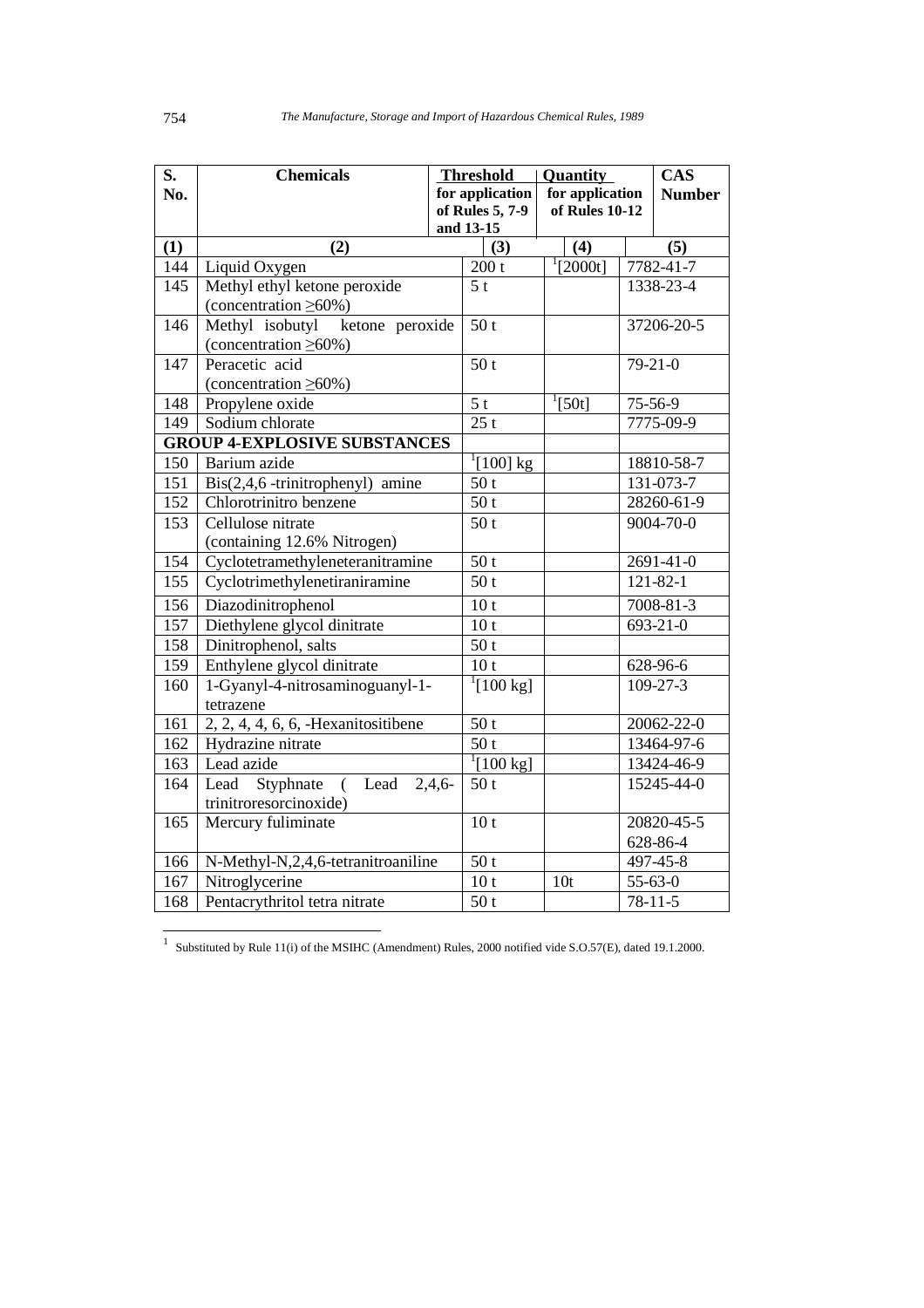| S.<br>No. | <b>Chemicals</b>                    | <b>Threshold</b><br>for application<br>of Rules 5, 7-9<br>and 13-15 | <b>Quantity</b><br>for application<br>of Rules 10-12 | <b>CAS</b><br><b>Number</b> |
|-----------|-------------------------------------|---------------------------------------------------------------------|------------------------------------------------------|-----------------------------|
| (1)       | $\bf(2)$                            | (3)                                                                 | (4)                                                  | (5)                         |
| 169       | Picric acid, (2,3,6-Trinitrophenol) | 50t                                                                 |                                                      | 88-89-1                     |
| 170       | Sodium picramate                    | 50t                                                                 |                                                      | 831-52-7                    |
| 171       | Styphnic acid                       | 50t                                                                 |                                                      | $82 - 71 - 3$               |
|           | (2,4,6-Trinitroresorcinol)          |                                                                     |                                                      |                             |
| 172       | 1,3,5-Triamino-2,4,6-Trinitrobezene | 50 <sub>t</sub>                                                     |                                                      | 3058-38-6                   |
| 173       | Trinitroaniline-                    | 50 <sub>t</sub>                                                     |                                                      | 26952-42-1                  |
| 174       | 2,4,6-Trinitroanisole               | 50t                                                                 |                                                      | 606-35-9                    |
| 175       | Trinitrobenze                       | 50 <sub>t</sub>                                                     |                                                      | 25377-32-6                  |
| 176       | Trinitrobenzoic acid                | 50t                                                                 |                                                      | 35860-50-5                  |
|           |                                     |                                                                     |                                                      | $129 - 66 - 8$              |
|           |                                     |                                                                     |                                                      |                             |
| 177       | Trinitrocresol                      | 50t                                                                 |                                                      | 28905-71-7                  |
| 178       | 2,4,6-Trinitrophenitole             | 50t                                                                 |                                                      | 4732-4-3                    |
| 179       | 2,4,6-Trinitrotoluene               | 50t                                                                 | 50t                                                  | 118-96-7                    |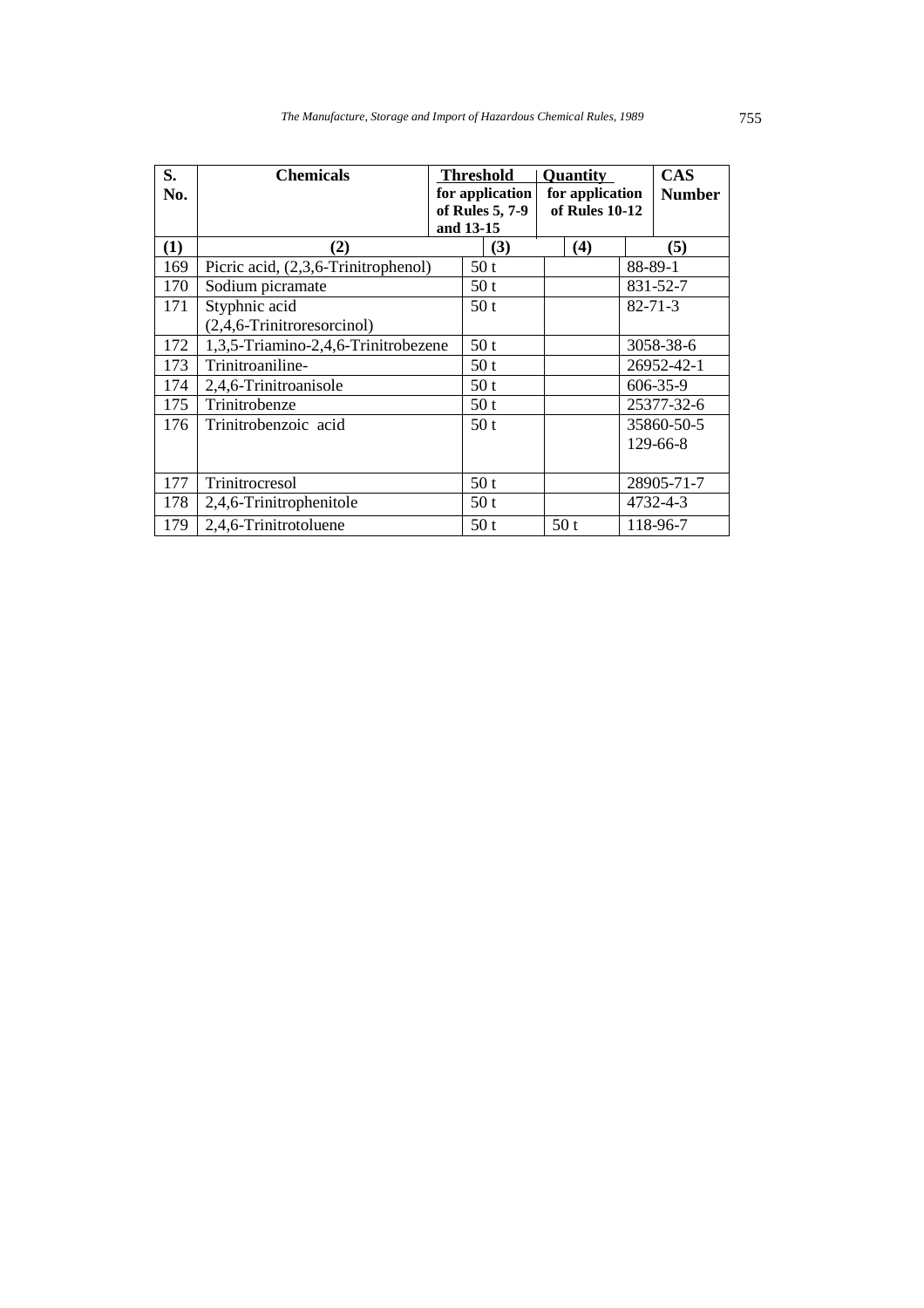### 1 **[PART II**

## **CLASSES OF SUBSTANCES AS DEFINED IN PART – I, SCHEDULE –1 AND NOT SPECIFICALLY NAMED IN PART –I OF THIS SCHEDULE**

|    |                                                                 | 3     |         |
|----|-----------------------------------------------------------------|-------|---------|
|    | <b>GROUP 5 - Flammable substances</b>                           |       |         |
|    | <b>Flammable Gases</b>                                          | 15t   | 200t    |
| 2. | Extremely flammable liquids                                     | 1000t | 5000t   |
| 3. | Very highly flammable liquids                                   | 1500t | 10000t  |
| 4. | Highly Flammable liquids which<br>remains liquid under pressure | 25t   | 200t    |
| 5. | Highly Flammable liquids                                        | 2500t | 20000t  |
| 6. | Flammable liquids                                               | 5000t | 50000t] |

- (1) This applies to ammonium nitrate and mixtures of ammonium nitrate where the nitrogen content derived from the ammonium nitrate is greater than 28% by weight and aqueous solutions of ammonium nitrate where the concentration of ammonium nitrate is greater than 90% by weight.
- (2) This applied to straight ammonium nitrate fertilizers and to compound fertilizers where the nitrogen content derived from the ammonium nitrate is greater than 28% by weight ( a compound fertilizer contains ammonium nitrate together with phosphate and/or potash).

 1 Substituted by Rule 11(ii) of the MSIHC (Amendment) Rules, 2000 notified by S.O.57(E), dated 19.1.2000.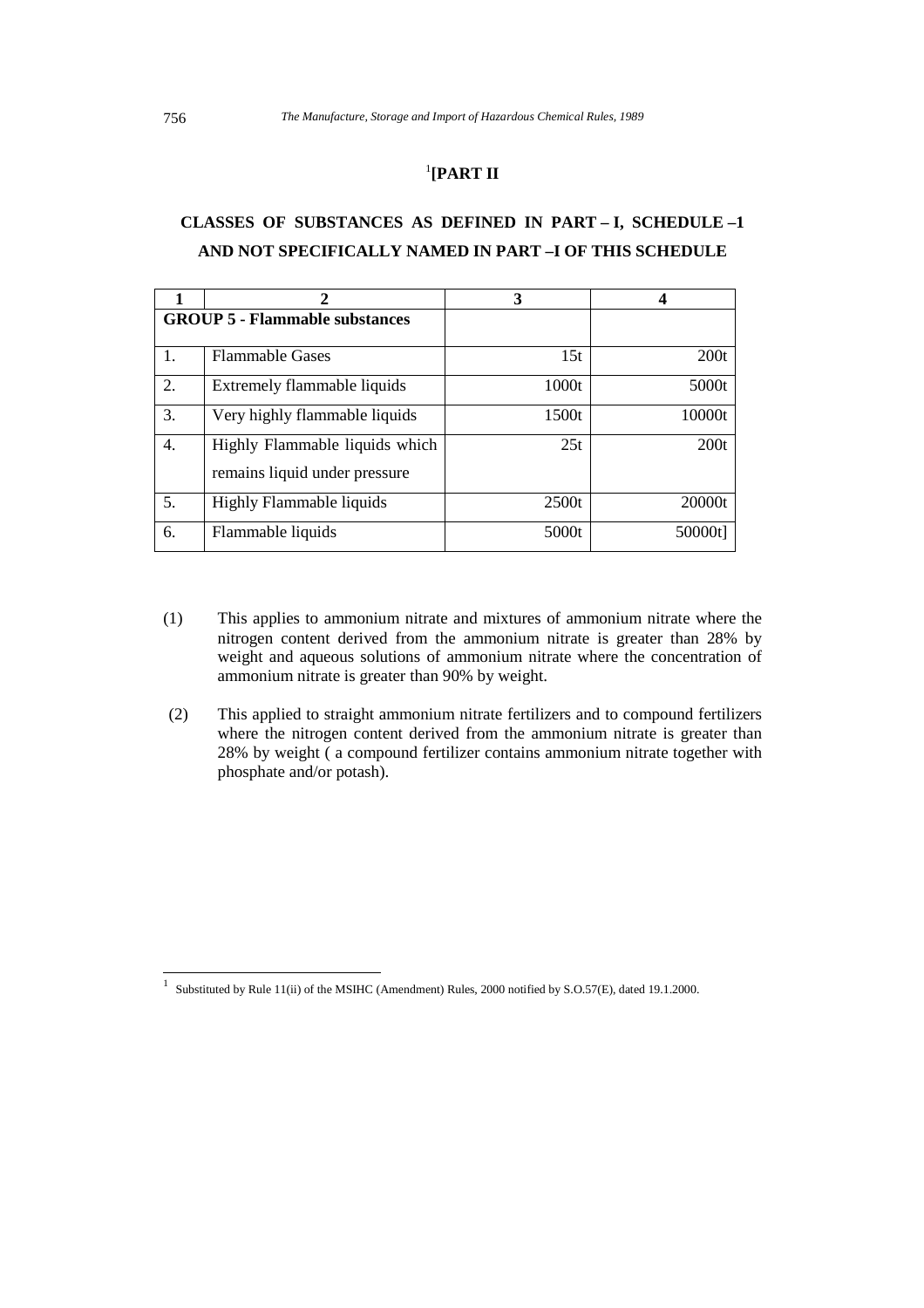#### **SCHEDULE -4**

#### (See Rule 2(h) (i)

- 1. Installation for the production, processing or treatment of organic or inorganic chemicals using for this purpose, among others;
- (a) alkylation
- (b) Amination by ammonolysis
- (c) carbonylation
- (d) condensation
- (e) dehydrogenation
- (f) esterification
- (g) halogenation and manufacture of halogens
- (h) hydrogenation
- (i) hydrolysis
- (j) Oxidation
- (k) Polymerziation
- (l) Sulphonation
- (m) desulphurization, manufacture and transformation of sulphur containing compounds
- (n) nitration and manufacture of nitrogen containing compounds
- (o) manufacture of phosphorous-containing compounds
- (p) formulation of pesticides and of pharmaceutical products
- (q) distillation
- (r) extraction
- (s) solvation
- (t) mixing
- 2. Installation for distillation, refining or other processing of petroleum or petroleum products.
- 3. Installations for the total or partial disposal of solid or liquid substances by incineration or chemical decomposition.
- 4. Installations for production, processing,  $\frac{1}{1}$  [use] or treatment of energy gases, for example, LPG, LNG, SNG.
- 5. Installation for the dry distillation of coal or lignite.
- 6. Installations for the production of metals or non-metals by a wet process or by means of electrical energy.

 1 Inserted by Rule 12 of the MSIHC (Amendment) Rules, 2000 notified vide S.O.57(E), dated 19.1.2000.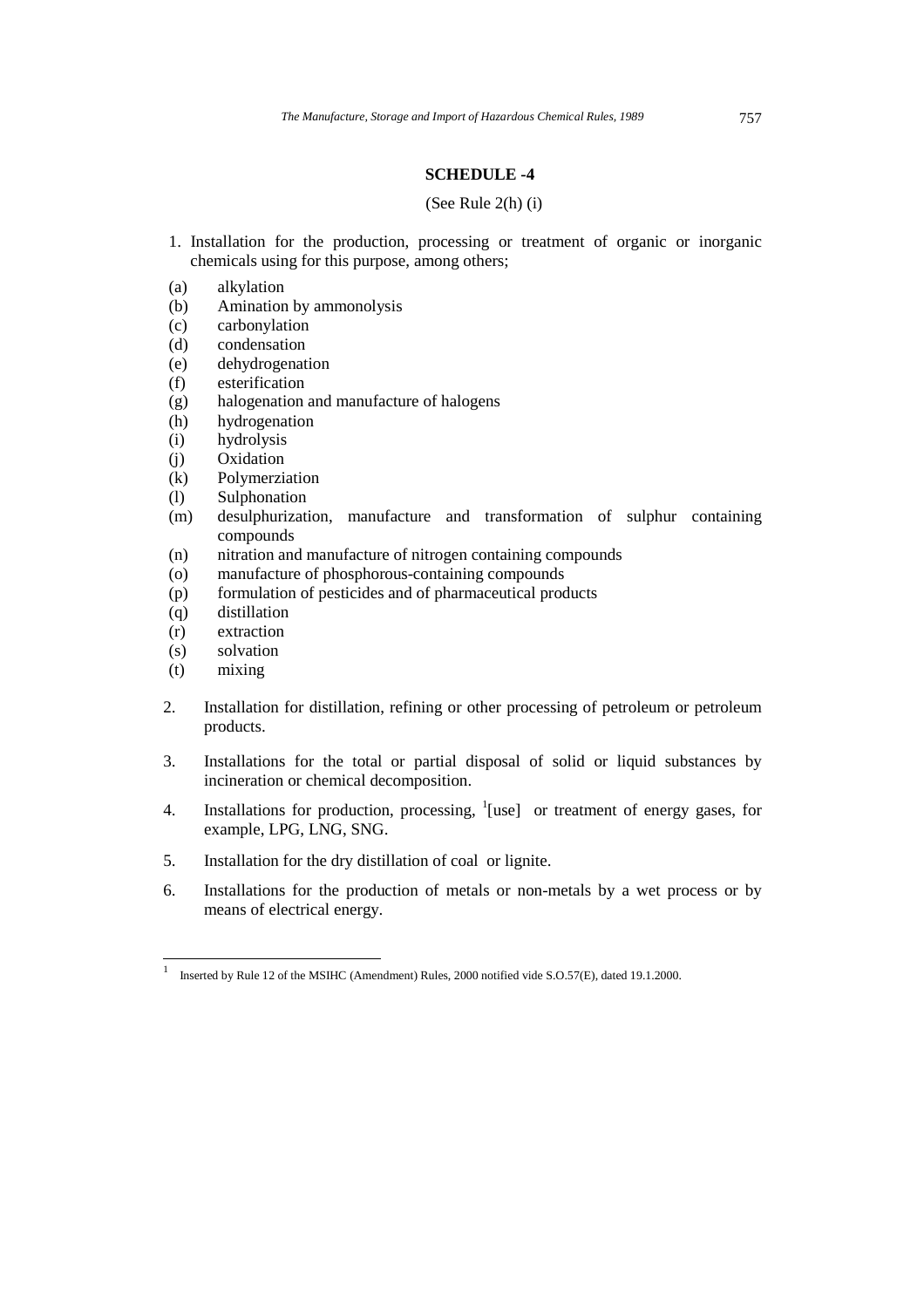| S.  | (but <b>Kuits</b> , $\mu(\theta)$ and $\sigma$ )<br>Authority(ies)<br>with | legal   Duties and corresponding Rule                                                       |
|-----|----------------------------------------------------------------------------|---------------------------------------------------------------------------------------------|
| No. | backing                                                                    |                                                                                             |
| (1) | (2)                                                                        | (3)                                                                                         |
| 1.  | Ministry of Environment and                                                | 1. Notification of hazardous chemicals as per                                               |
|     | Forests<br>under<br>Environment                                            | Rules $2(e)(i)$ , $2(e)(ii)$ & $2(e)(iii)$                                                  |
|     | (Production) Act, 1986.                                                    |                                                                                             |
| 2.  | Chief Controller Imports<br>$\&$                                           | Import of hazardous chemicals as per Rule 18                                                |
|     | <b>Exports</b><br>under Import $\&$                                        |                                                                                             |
| 3.  | Exports (Control) Act, 1947.<br><b>Central Pollution Control Board</b>     |                                                                                             |
|     | State Pollution Control<br>or                                              | (1) Enforcement of directions and procedures<br>in respect of isolated storage of hazardous |
|     | Board $\frac{1}{2}$ [or Committee] under                                   | chemicals, regarding-                                                                       |
|     | Environment (Protection) Act,                                              | (i) Notification of major accidents as per                                                  |
|     | 1986 as the case may be.                                                   | Rules $5(1)$ and $5(2)$                                                                     |
|     |                                                                            | (ii) Notification of sites as per Rules 7 to 9.                                             |
|     |                                                                            | (iii) Safety reports in respect of isolated                                                 |
|     |                                                                            | storages as per Rule 10 to 12.                                                              |
|     |                                                                            | (iv) Preparation of on-site emergency plans                                                 |
|     |                                                                            | as per Rule 13.                                                                             |
|     |                                                                            | (2) Import of hazardous Chemicals and                                                       |
|     |                                                                            | enforcement of directions and procedures on                                                 |
|     |                                                                            | import of hazardous chemicals as per Rule 18.                                               |
| 4.  | Chief Inspector of Factories                                               | Enforcement of directions and procedures in                                                 |
|     | appointed under the Factories                                              | respect of industrial installations and isolated                                            |
|     | Act, 1948.                                                                 | storages covered under the Factories Act, 1948,                                             |
|     |                                                                            | dealing with hazardous chemicals and pipelines                                              |
|     |                                                                            | including inter-state pipelines regarding-                                                  |
|     |                                                                            | Notification of major accidents as per<br>(i)<br>Rule $5(1)$ and $5(2)$ .                   |
|     |                                                                            | Notification of sites as per Rules, 7 to<br>(ii)                                            |
|     |                                                                            | 9.                                                                                          |
|     |                                                                            | (iii) Safety reports as per Rules, 10 to 12.                                                |
|     |                                                                            | (iv) Preparation of on-site emergency plans                                                 |
|     |                                                                            | as per Rule 13.                                                                             |
|     |                                                                            | Preparation of off-site emergency plans in                                                  |
|     |                                                                            | consultation with District Collector or District                                            |
|     |                                                                            | Emergency Authority as per S. No. 9 of this                                                 |
|     |                                                                            | schedule.                                                                                   |
|     |                                                                            |                                                                                             |

**SCHEDULE -5 (See Rules, 2(b) and 3)** 

 1 Inserted by Rule 13(i) of the MSIHC (Amendment) Rules, 2000 notified vide S.O.57(E), dated 19.1.2000.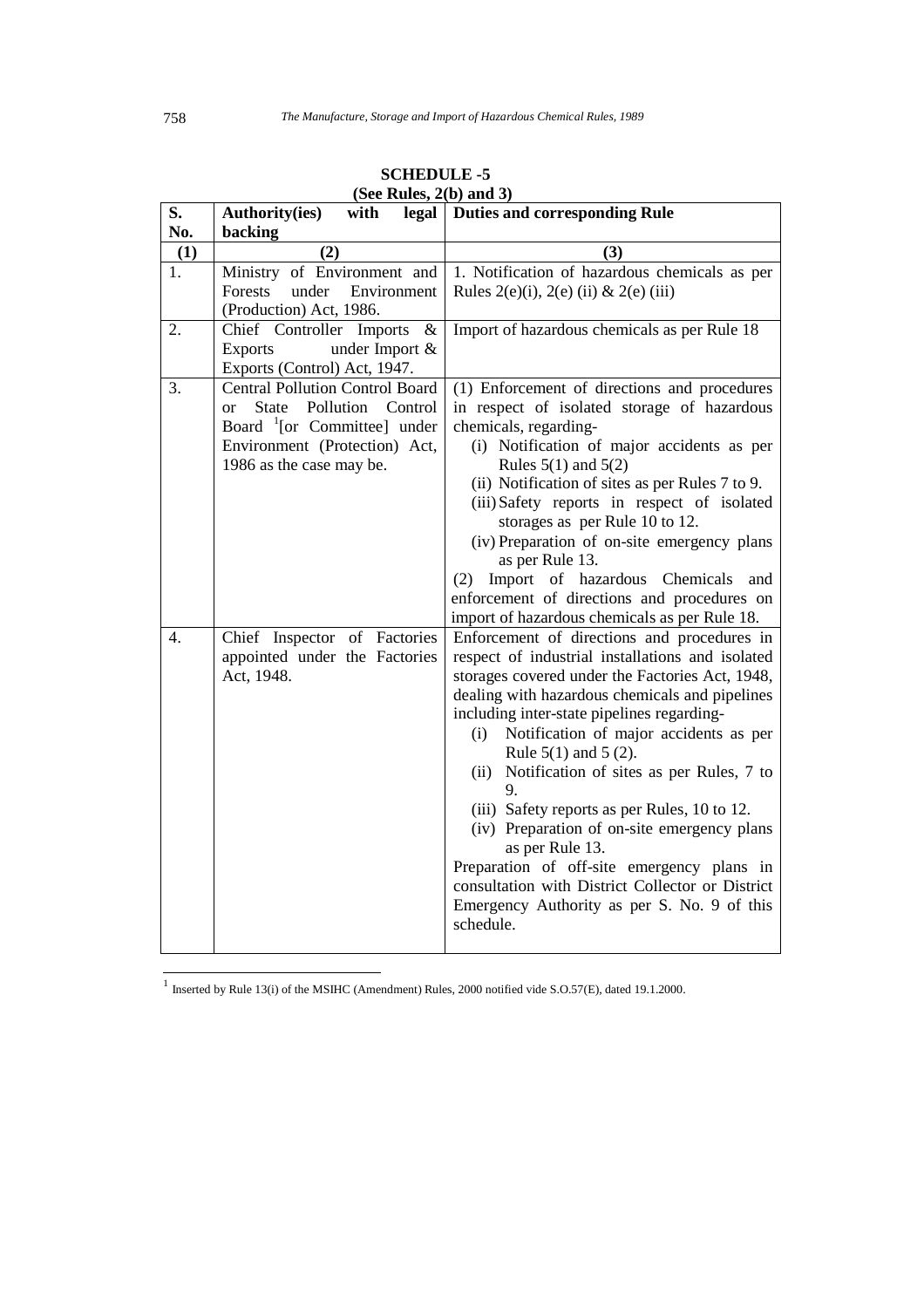| S.<br>No. | with<br>legal<br><b>Authority(ies)</b><br>backing                                                                   | <b>Duties and corresponding Rule</b>                                                                                                                                                                                                                                                                                                                                                                                                                                                                                                                                                                                                                                                                 |
|-----------|---------------------------------------------------------------------------------------------------------------------|------------------------------------------------------------------------------------------------------------------------------------------------------------------------------------------------------------------------------------------------------------------------------------------------------------------------------------------------------------------------------------------------------------------------------------------------------------------------------------------------------------------------------------------------------------------------------------------------------------------------------------------------------------------------------------------------------|
| (1)       | (2)                                                                                                                 | (3)                                                                                                                                                                                                                                                                                                                                                                                                                                                                                                                                                                                                                                                                                                  |
| 5.        | Chief Inspector of Dock Safety<br>appointed under<br>the Dock<br>Workers (Safety, Health and<br>Welfare) Act, 1986. | Enforcement of directions and procedures in<br>respect of industrial installations and isolated<br>storages dealing with hazardous chemicals and<br>pipelines <sup>1</sup> [inside a port covered under the<br>Dock Workers (Safety, Health and Welfare)<br>Act, 1986] regarding-<br>Notification of major accidents as per<br>(i)<br>Rules $5(1)$ and $5(2)$ .<br>(ii) Notification of sites as per Rules 7 to 9.<br>(iii) Safety reports as per Rules 10 to 12.<br>(iv) Preparation of on-site emergency plans<br>as per Rule 13.<br>(v) Preparation of off-site emergency plans<br>in consultation with District Collector<br>or District Emergency Authority as per<br>S. No.9 of this Schedule. |
| б.        | Chief<br>Mines<br>Inspector<br>of<br>appointed under the Mines Act,<br>1952                                         | Enforcement of directions and procedures in<br>respect of industrial installations and isolated<br>storages dealing with hazardous chemicals $2[x***]$<br>regarding -<br>Notification of major accidents as per<br>(i)<br>Rules $5(1)$ and $5(2)$ .<br>(ii) Notification of sites as per Rules 7 to 9.<br>(iii) Safety reports as per Rules 10 to 12.<br>(iv) Preparation of on-site emergency plans<br>as per Rule 13.<br>(v) Preparation of off-site emergency plans<br>in consultation with District Collector<br>or District Emergency Authority as per<br>S. No.9 of this Schedule.                                                                                                             |
| 7.        | Atomic<br>Regulatory<br>Energy<br>Board<br>appointed<br>under<br>the<br>Atomic Energy Act, 1972.                    | <sup>3</sup> [Enforcement of directions and procedures]<br>regarding :-<br>Notification of major accidents as<br>(a)<br>per rule $5(1)$ and $5(2)$<br>(b)<br>Approval and Notification of Sites<br>as per rule 7;<br>Safety report and safety audit<br>(c)                                                                                                                                                                                                                                                                                                                                                                                                                                           |

|<br>|<br>| Substituted by Rule 13(ii) of the MSIHC (Amendment) Rules, 2000 notified vide S.O.57(E), dated 19.1.2000;

<sup>2</sup> Omitted by Rule 13(iii), ibid;

3 Substituted by Rule 13(iv), ibid.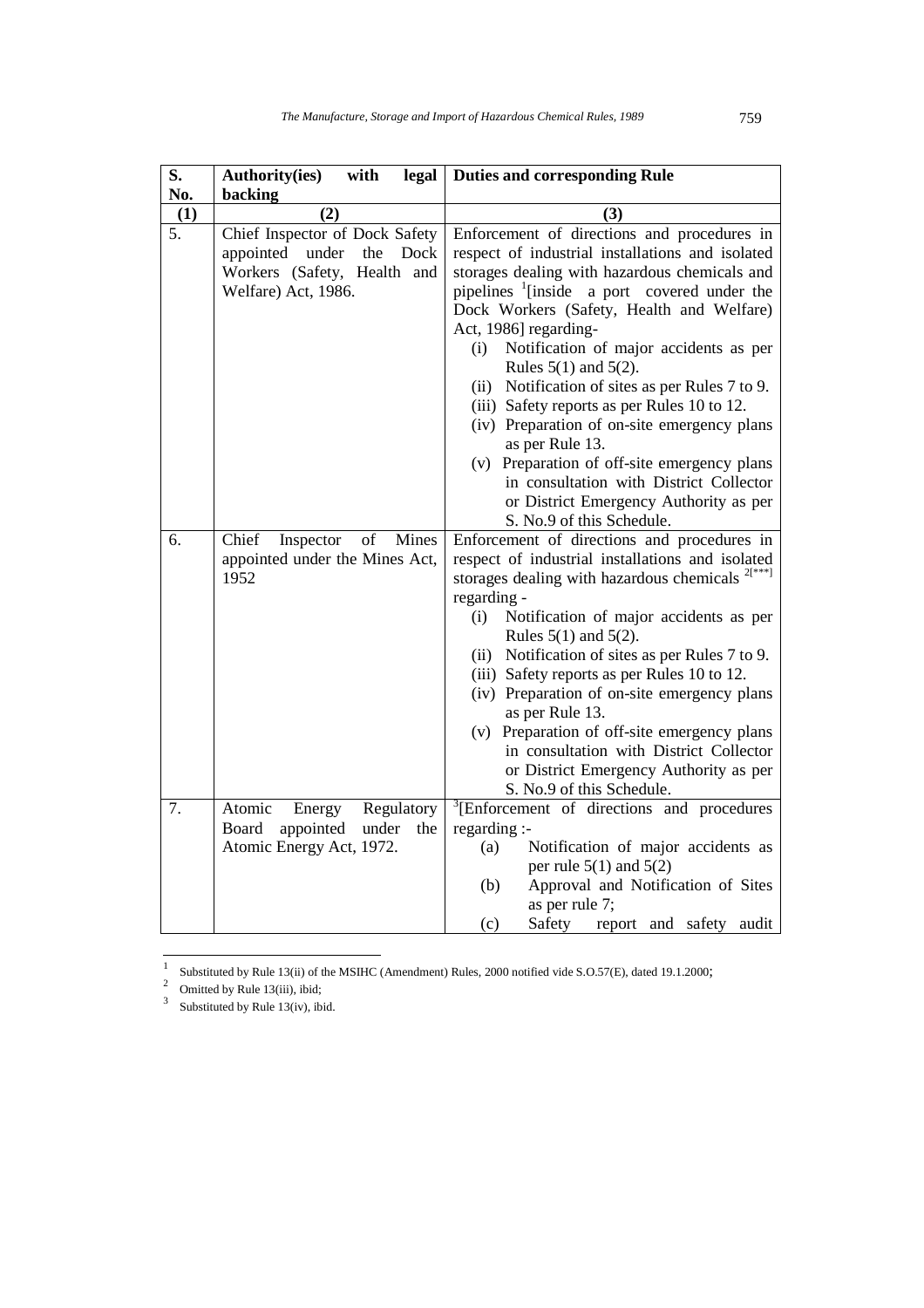| S.  | with<br>legal<br><b>Authority(ies)</b>                                                        | <b>Duties and corresponding Rule</b>                                                                                                                                                                                                                                                                                                                                                                                                                                                                                                                                                                                                                                                                                                                                                                                                                                                                                                                                                                                                                                                                                   |
|-----|-----------------------------------------------------------------------------------------------|------------------------------------------------------------------------------------------------------------------------------------------------------------------------------------------------------------------------------------------------------------------------------------------------------------------------------------------------------------------------------------------------------------------------------------------------------------------------------------------------------------------------------------------------------------------------------------------------------------------------------------------------------------------------------------------------------------------------------------------------------------------------------------------------------------------------------------------------------------------------------------------------------------------------------------------------------------------------------------------------------------------------------------------------------------------------------------------------------------------------|
| No. | backing                                                                                       |                                                                                                                                                                                                                                                                                                                                                                                                                                                                                                                                                                                                                                                                                                                                                                                                                                                                                                                                                                                                                                                                                                                        |
| (1) | (2)                                                                                           | (3)                                                                                                                                                                                                                                                                                                                                                                                                                                                                                                                                                                                                                                                                                                                                                                                                                                                                                                                                                                                                                                                                                                                    |
|     |                                                                                               | repots as per rule 10 to 12;<br>(d)<br>Acceptance of On-site Emergency<br>plans as per rule 13;<br>Assisting the District Collector in<br>(e)<br>of<br>the<br>preparation<br>Off-Site<br>emergency plans<br>serial<br>as per<br>number 9 of this Schedule 1                                                                                                                                                                                                                                                                                                                                                                                                                                                                                                                                                                                                                                                                                                                                                                                                                                                            |
| 8.  | Chief Controller of Explosives<br>appointed under the Indian<br>Explosive Act and Rules, 1983 | Enforcement of directions and procedures as<br>per the provisions of<br>$\left( \frac{1}{1} \right)$ The Explosives Act, 1884(4 of 1884) and<br>the rules made thereunder, namely:-<br>The Gas Cylinders Rules, 1981;<br>(a)<br>Static and Mobile Pressure<br>(b)<br>The<br>Vessel (Unified) Rules, 1981;<br>The Explosive Rules, 1984<br>(c)<br>(ii) The petroleum Act, 1934 (30 of 1934) and<br>the Rules made thereunder, namely;<br>(a) The Petroleum Rules, 1976;<br>(b) The Calcium Carbide Rules, 1987];<br><sup>2</sup> [and in respect of Industrial installation and<br>storages dealing with hazardous<br>isolated<br>chemicals and pipelines including inter-state<br>pipelines regarding. : -<br>(a) Notification of major accident as per<br>rule 5;<br>(b) Approval and notification of sites as<br>per rule 7;<br>(c) Safety report and safety audit reports as<br>per rules 10 to 12;<br>(d) Acceptance of On-site<br>Emergency<br>plans as per rule 13;<br>(e) Assisting the District Collector in the<br>preparation of Off-Site<br>emergency<br>plans as per serial number 9 of this<br>Schedule.] |

|<br>|<br>| Substituted by Rule 15 of the MSIHC (Amendment) Rules, 1994, notified vide S.O.2882, dated 3.10.1994.

2 Inserted by Rule 13 (v) of the MSIHC (Amendment) Rules, 2000 notified vide S.O.57(E), dated 19.1.2000.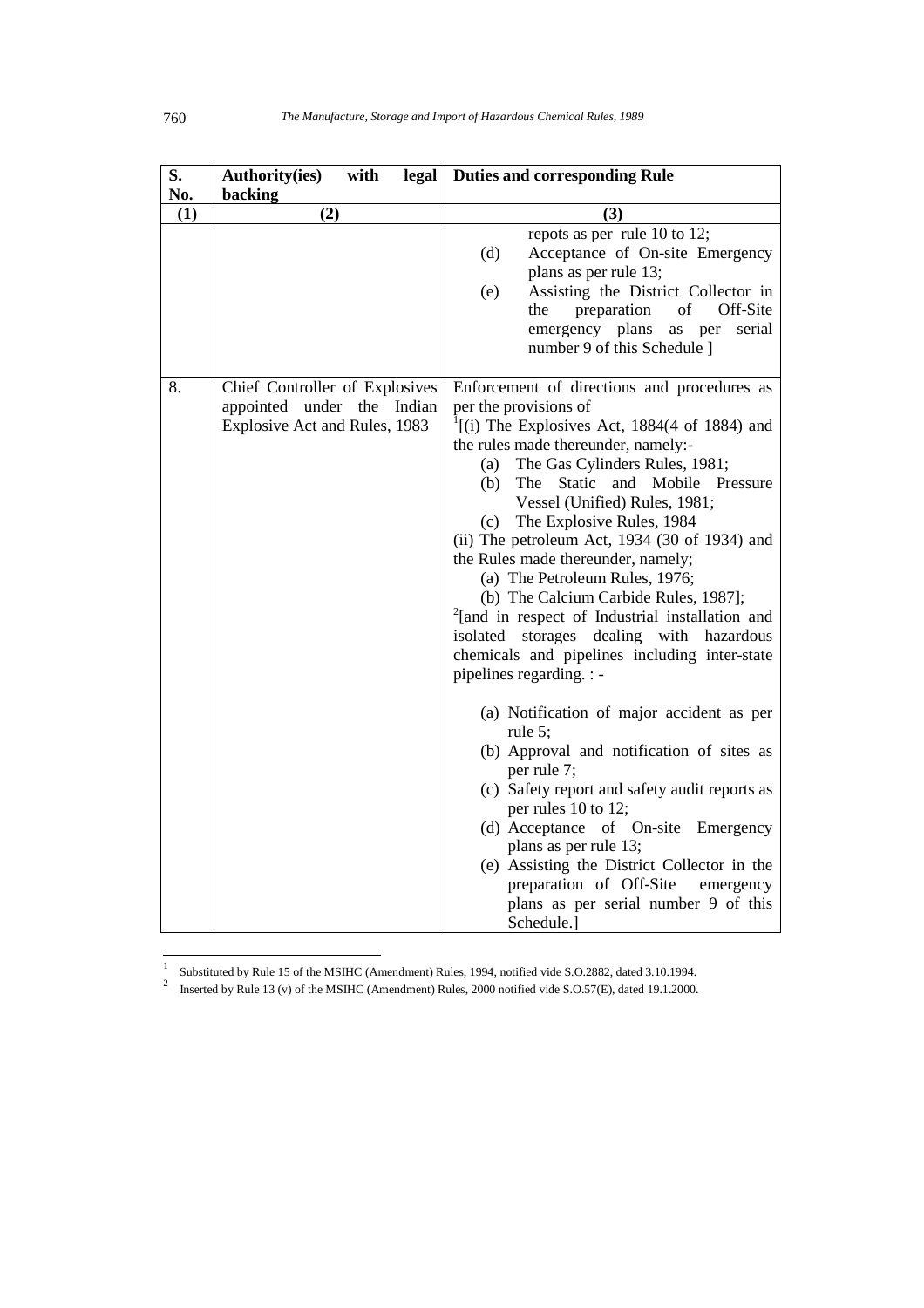| S.           | <b>Authority(ies)</b><br>with<br>legal | <b>Duties and corresponding Rule</b>              |
|--------------|----------------------------------------|---------------------------------------------------|
| No.          | backing                                |                                                   |
| (1)          | (2)                                    | (3)                                               |
| 9.           | District Collector or District         | Preparation of off-site emergency plans as per    |
|              | <b>Emergency Authority</b>             | Rule 14                                           |
|              | designated by the State                |                                                   |
|              | Government                             |                                                   |
|              |                                        |                                                   |
| $\lceil 10.$ | $\sqrt[2]{\text{CENTRE FOR}}$          | Enforcement of directions and procedures in       |
|              | <b>ENVIRONMENT AND</b>                 | respect of laboratories, industrial establishment |
|              | <b>EXPLOSIVE SAFETY</b>                | and isolated storages dealing with hazardous      |
|              | (CEES), Defense Research and           | chemicals in the Ministry of Defence]             |
|              | Development of Organisation            |                                                   |
|              | (DRDO). Department of                  |                                                   |
|              | defence Research &                     |                                                   |
|              | Development, Ministry of               |                                                   |
|              | Defence                                |                                                   |

 1 Substituted by Rule 13(vi), of the MSIHC (Amendment) Rules, 2000 notified vide S.O.No.57(E), dated 19.1.2000. 2

Inserted by G.S.R.584(E), dated  $9<sup>th</sup>$  June, 1990.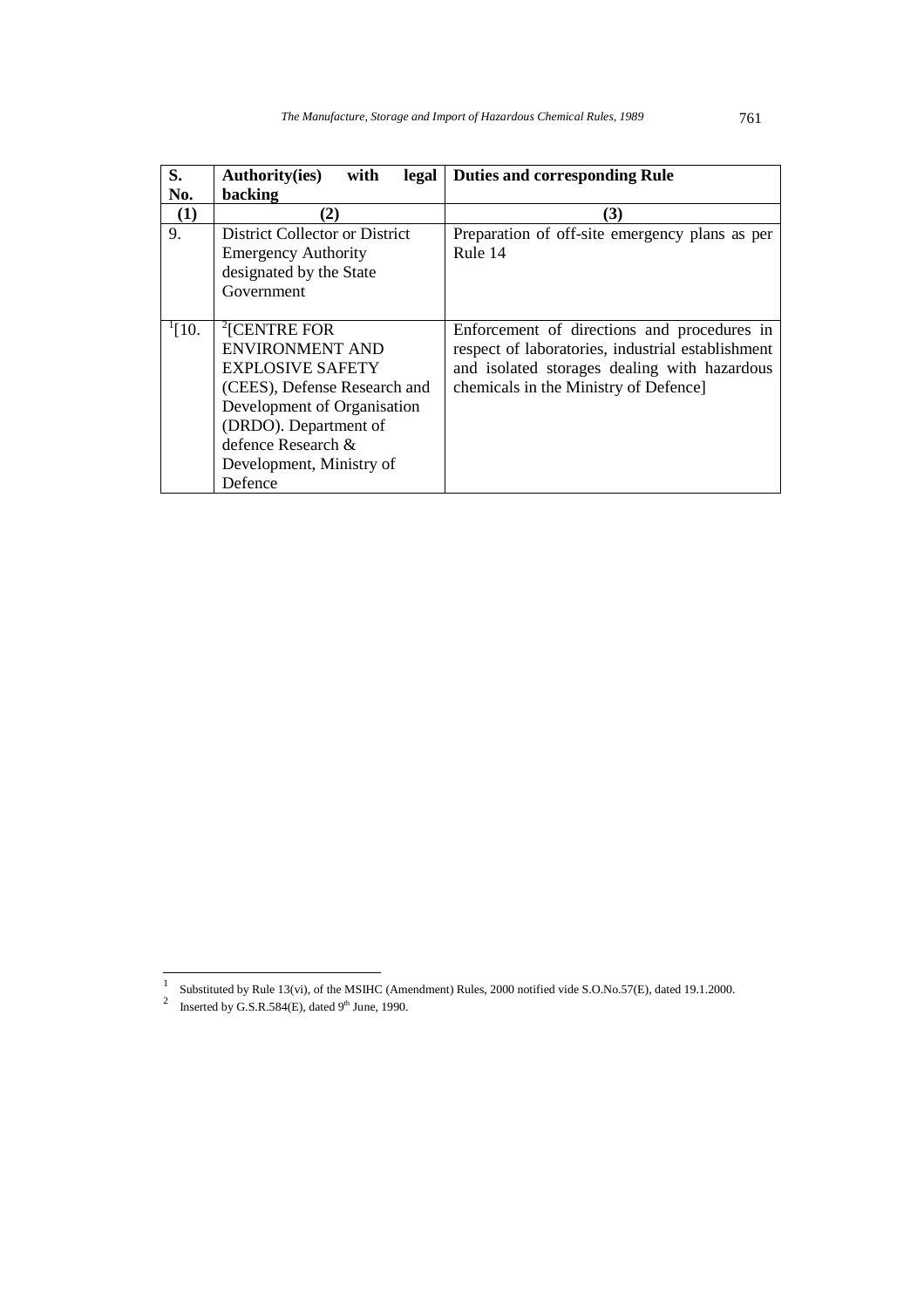#### **SCHEDULE -6**  [See Rule  $5(1)$ ]

## **INFORMATION TO BE FURNISHED REGARDING NOTIFICATION OF A MAJOR ACCIDENT**

 Report number ………… of the particular accident.

#### 1. General data

- (a) Name of the site
- (b) Name and address of the manufacturer (Also state telephone/telex number)
- (c) (i) Registration number
	- (ii) Licence number

 (as may have been allotted under any status applicable to the site, e.g.the Factories Act)

- (d) (i) Nature of industrial activity (Mention what is actually manufactured, stored etc.)
	- (ii) National Industrial Classification, 1987 at the four digit level.

| 2. Type of major accident<br>Fire<br>Explosion                                                                     |
|--------------------------------------------------------------------------------------------------------------------|
|                                                                                                                    |
| 3. Description of the major accident                                                                               |
| (a) Date, shift and hour of the accident                                                                           |
| (b) Department/Section and exact place where                                                                       |
| the accident took place                                                                                            |
| (c) The process/operation undertaken in the                                                                        |
| Department/section where the accident took place.                                                                  |
| (attach a flow chart if necessary)                                                                                 |
| (d) The circumstances of the accident and                                                                          |
| the dangerous substance involved                                                                                   |
|                                                                                                                    |
| 4. Emergency Measures taken and measures envisaged to be taken to alleviate short term<br>effects of the accident. |
| 5. Causes of the major accident.                                                                                   |
| Known (to be specified)                                                                                            |

6. Not Known Information will be supplied as soon as possible

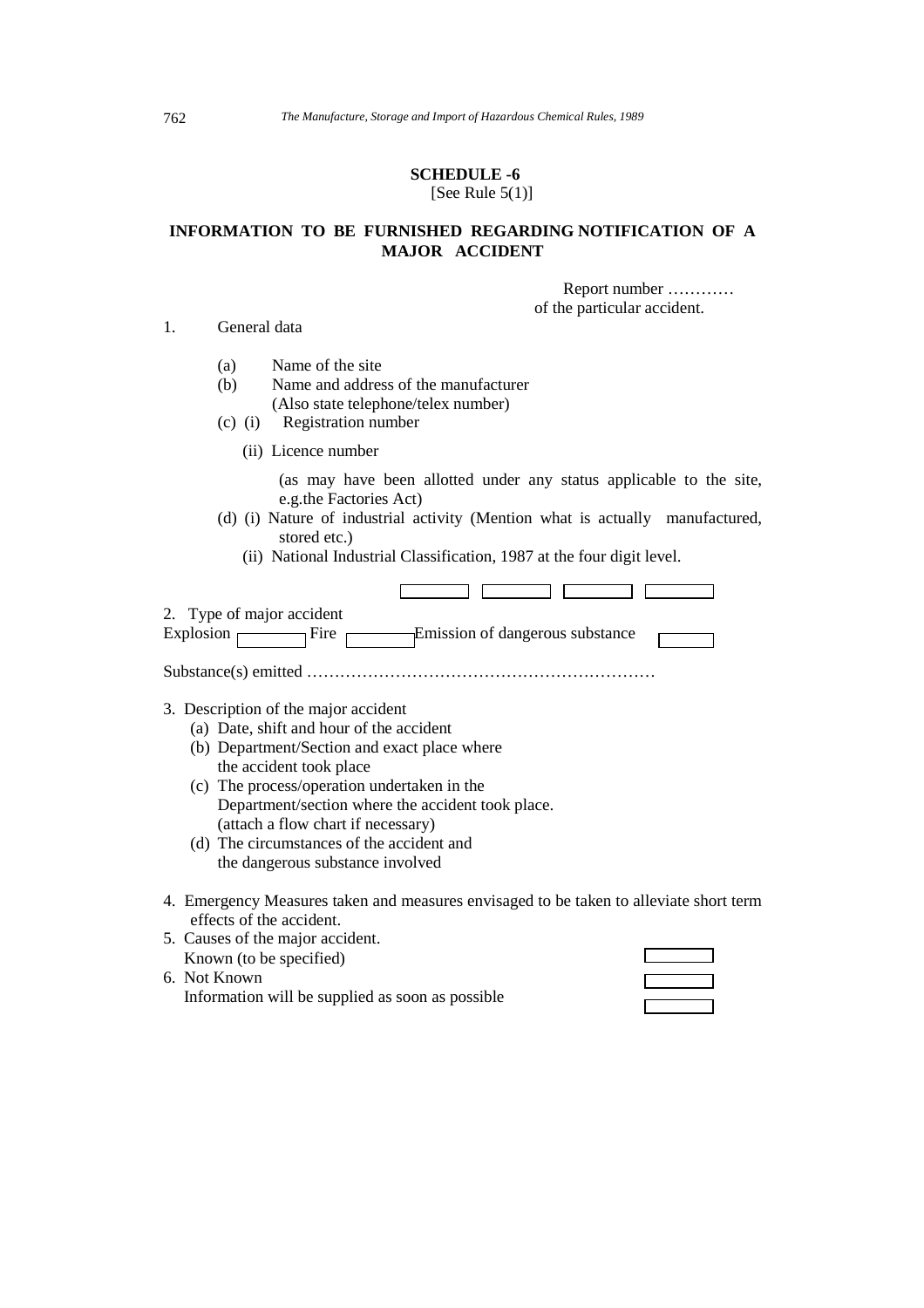### 7. Nature and extent of damage

| (a) Within the establishment - casualties                                                                                                                                                             | Killed<br>Injured<br>Poisoned |
|-------------------------------------------------------------------------------------------------------------------------------------------------------------------------------------------------------|-------------------------------|
|                                                                                                                                                                                                       |                               |
| material damaged                                                                                                                                                                                      |                               |
| danger is still present                                                                                                                                                                               |                               |
| danger no longer exists.                                                                                                                                                                              |                               |
|                                                                                                                                                                                                       |                               |
| (b) Outside the establishment                                                                                                                                                                         |                               |
| casualties.                                                                                                                                                                                           | Killed                        |
|                                                                                                                                                                                                       | Injured                       |
|                                                                                                                                                                                                       | Poisoned                      |
| material damaged<br>damage to environment<br>the danger is still present<br>the danger no longer exists<br>8. Data available for assessing the effects<br>of the accident on persons and environment. |                               |
|                                                                                                                                                                                                       |                               |

- 9. Steps already taken or envisaged
	- (a) to alleviate medium or long term effects of the accident
	- (b) to prevent recurrence of similar major accident
	- (c) Any other relevant information.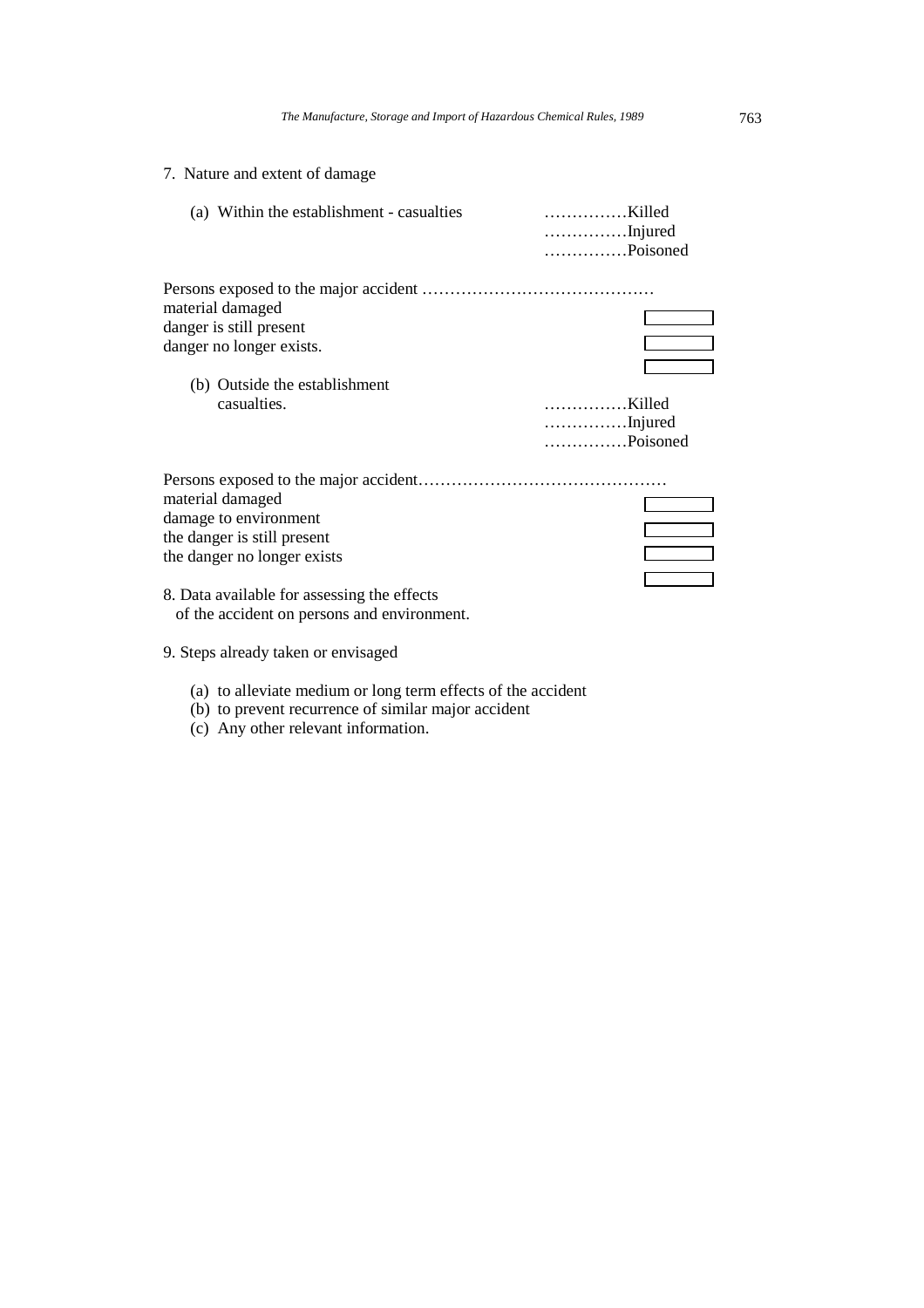#### **SCHEDULE -7**  [ See Rule  $7(1)$ ]

### **INFORMATION TO BE FURNISHED FOR THE NOTIFICATION OF SITES**

#### **PART -I**

Particulars to be included in a notification of a site 1. The name and address of the

employer making the notification.

2. The full postal address of the site where the notifiable industrial activity will be carried on.

3. The area of the site covered by the notification and of any adjacent site which is required to be taken into account by virtue of b(ii) of schedule 2 and 3.

4. The date on which it is anticipated that the notifiable industrial activity will commence, or if it has already commenced a statement to that effect.

5. The name and maximum quantity liable to be on the site of each dangerous substance for which notification is being made.

6. Organisation structure namely organisation diagram for the proposed industrial activity and set up for ensuring safety and health.

7. Information relating to the potential for major accidents, namely-

> (a) identification of major accident hazards ;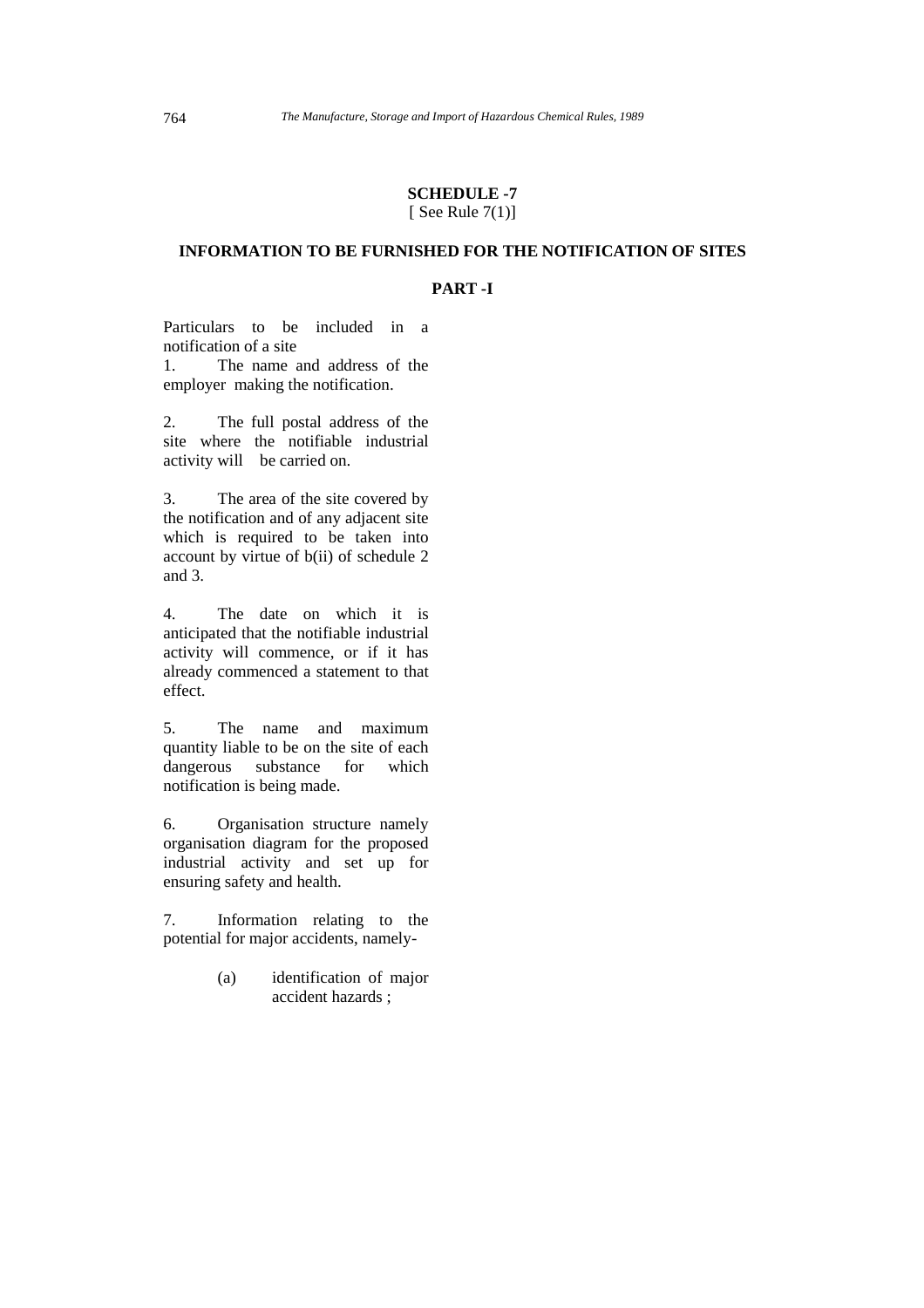- (b) the conditions or the events which could be significant in brining one about;
- (c) a brief description of the measures taken.

8. Information relating to the site namely-

> (a) a map of the site and its surrounding area to a scale large enough to show any features that may be significant in the assessment of the hazard or risk associated with the site,-

- (i) area likely to be affected by the major accident.
- (ii) Population distribution in the vicinity.

(b) a scale plan of the site showing the location and quantities of all significant inventories of the hazardous chemicals;

(c) a description of the process or storage involving the hazardous chemicals and an indication of the conditions under which it is normally held;

(d) the maximum number of persons likely to be present on site.

9. The arrangement for training of workers and equipment necessary to ensure safety of such workers.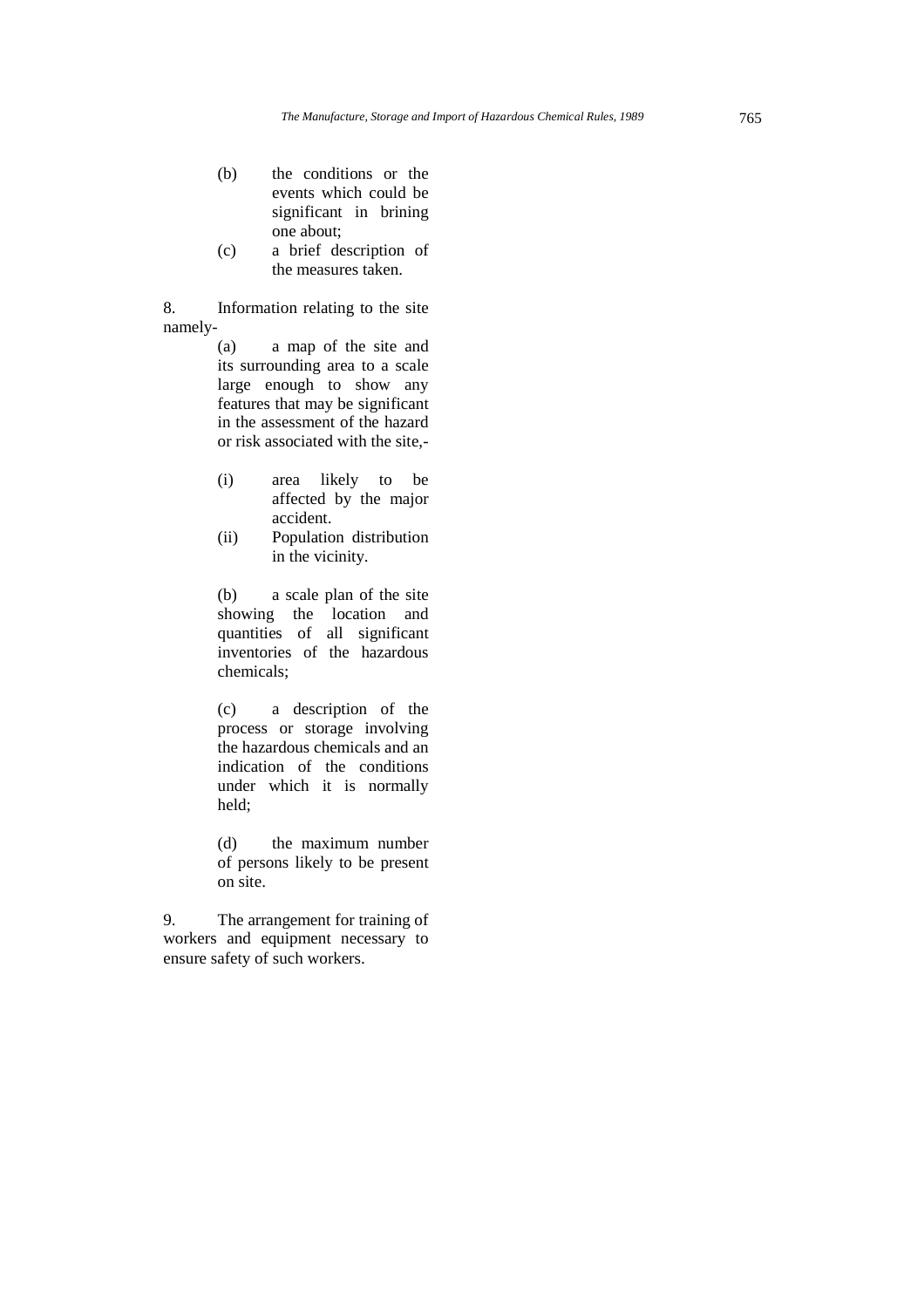#### **PART -II**

- Particulars to be included regarding pipeline-
	- 1. The names and address of the persons making the notification.
	- 2. The full postal address of the place from which the pipeline activity is controlled, addresses of the places where the pipeline starts and finishes and a map showing the pipeline route drawn to a scale of not less than 1:400000.
	- 3. The date on which it is anticipated that the notifiable activity will commence, or if it is already commenced a statement to that effect.
	- 4. The total length of the pipeline, its diameter and normal operating pressure and the name and maximum quantity liable to be in the pipeline of each hazardous chemical for which notification is being made.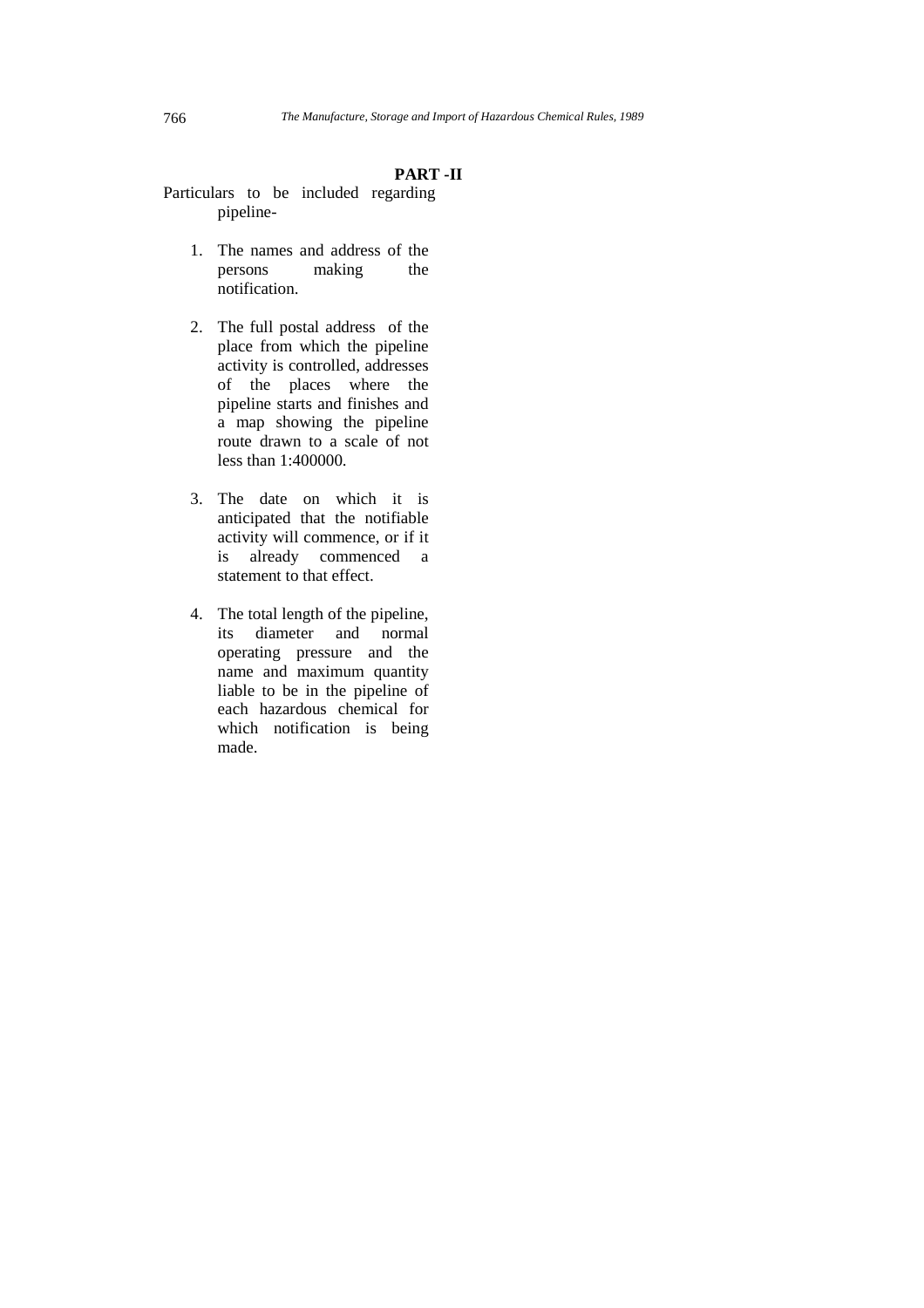#### **SCHEDULE -8 [See Rule 10(1)] INFORMATION TO BE FURNISHED IN A SAFETY REPORT**

1. The name and address of the person furnishing the information.

2. Description of the industrial activity, namely-

- (a) site,
- (b) construction design,
- (c) protection zones explosion protection, separation distances,
- (d) accessibility of plant,
- (e) maximum number of persons working on the site and particularly of those persons exposed to be hazard.
- 3. Description of the processes, namely
	- (a) technical purpose of the industrial activity,
	- (b) basic principles of the technological process,
	- (c) process and safety -related data for the individual process stages,
	- (d) process description,
	- (e) Safety-related types of utilities.

4. Description of the hazardous chemicals, namely -

- - (a) chemicals (quantities, substance data, safety-related data, toxicological data and threshold values),
	- (b) the form in which the chemical may occur on or into which they may be transformed in the event of abnormal conditions,
	- (c) the degree of purity of the hazardous chemical.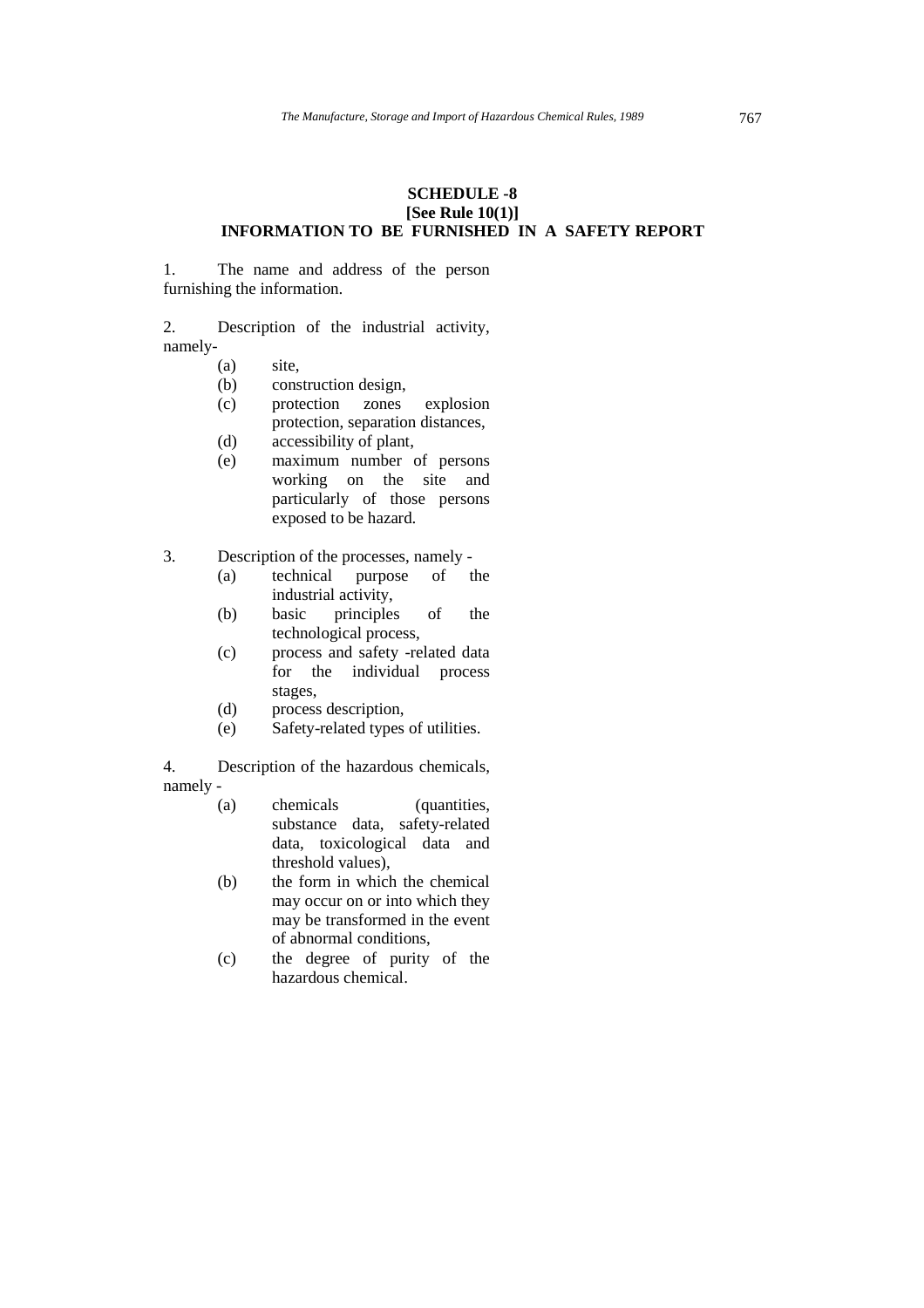5. Information on the preliminary hazard analysis, namely-

- (a) types of accident
- (b) system elements or events that can lead to a major accident,
- (c) hazards,
- (d) safety-relevant components.

6. Description of safety -relevant units, among others;

- (a) special design criteria,
- (b) controls and alarms,
- (c) special relief systems,
- (d) quick-acting valves,
- (e) collecting tanks/dump tank,
- (f) sprinkler system,
- (g) fire fighting etc.

7. Information on the hazards assessment, namely-

- (a) identification of hazards ,
- (b) the cause of major accidents,
- (c) assessment of hazards according to their occurrence frequency,
- (d) assessment of accident consequences,
- (e) safety systems,
- (f) known accident history.
- 8. Description of information or organizational systems used to carry on the industrial activity safety, namely-
	- (a) maintenance and inspection schedules,
	- (b) guidelines for the training of personnel,
	- (c) allocation and delegation of responsibility for plant safety,
	- (d) implementation of safety procedure.
- 9. Information on assessment of the consequences of major accidents, namely-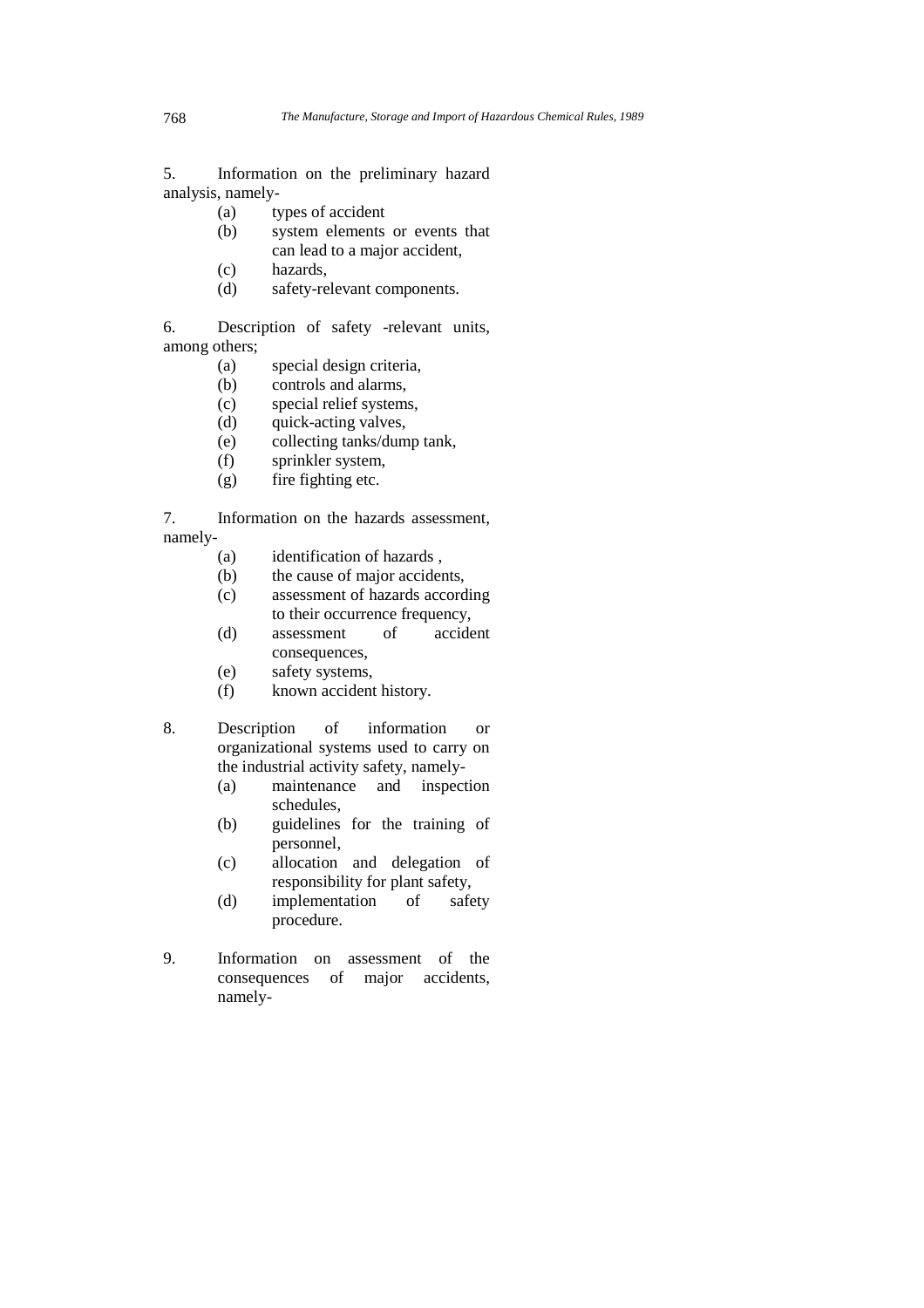- (a) assessment of the possible release of hazardous chemicals or of energy,
- (b) possible dispersion of released chemical,
- (c) assessment of the effects of the releases (size of the affected area, health effects, property damage)
- 10. Information on the mitigation of major accidents, namely -
	- (a) fire brigade,
	- (b) alarm systems,
	- (c) emergency plan containing system of organisation used to fight the emergency, the alarm and the communication rules guidelines for fighting the emergency, information about hazardous chemicals, examples of possible accident sequences,
	- (d) coordination with the District Emergency authority and its offsite emergency plan,
	- (e) notification of the nature and scope of the hazard in the event of an accident,
	- (f) antidotes in the event of a release of a hazardous chemical.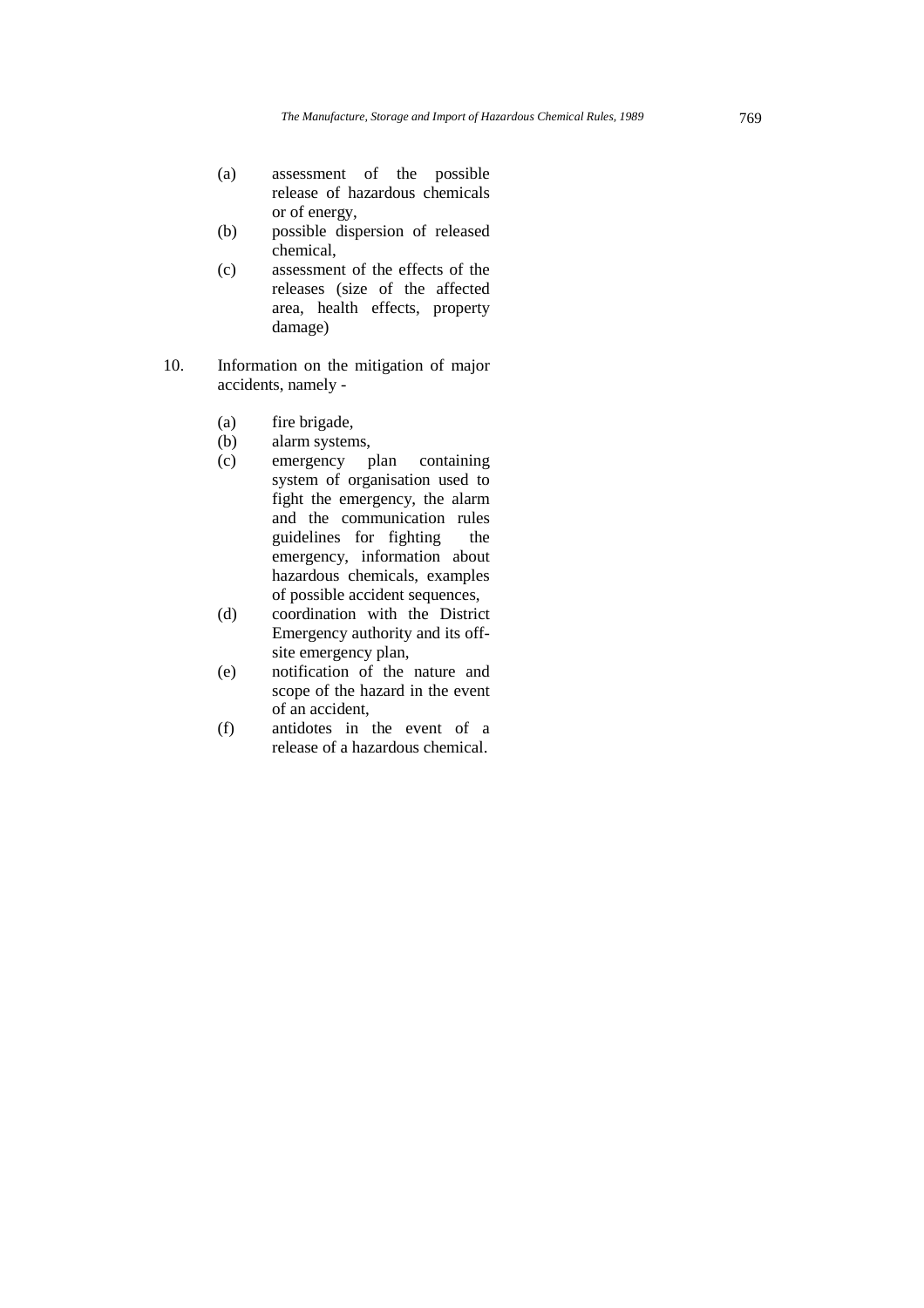### **SCHEDULE -9**

### (See Rule 17)

### **SAFETY DATA SHEET**

\_\_\_\_\_\_\_\_\_\_\_\_\_\_\_\_\_\_\_\_\_\_\_\_\_\_\_\_\_\_\_\_\_\_\_\_\_\_\_\_\_\_\_\_\_\_\_\_\_\_\_\_\_\_\_\_\_\_\_\_\_\_\_\_\_\_\_\_\_\_\_\_

### **1. CHEMICAL IDENTITY**

| <b>Chemical Name</b>        | <b>Chemical Classification</b>                      |
|-----------------------------|-----------------------------------------------------|
| Synonyms                    | <b>Trade Name</b>                                   |
| Formula<br>C.A.S.No         | U.N. No.:                                           |
| Regulated<br>Identification | Hazchem No.:<br><b>Shipping Name</b><br>Codes/Lable |
|                             | Hazardous Waste<br>I.D. $No.$ :                     |
| Hazardous Ingredients       | C.A.S. No. Hazardous Ingredients<br>C.A.S No.       |
| 1.                          | 3.                                                  |
| 2.                          | 4.                                                  |
|                             |                                                     |

### **2. PHYSICAL AND CHEMICAL DATA**

| Boiling Range/Point °C                             | <b>Physical State</b>  | Appearance                         |
|----------------------------------------------------|------------------------|------------------------------------|
| Melting/Freezing Point °C                          | Vapour Pressure        | Odour                              |
|                                                    | @ $35^{\circ}$ C mm/Hg |                                    |
| Vapour Density                                     |                        | Solubility in Water at 30°C Others |
| $(Air=1)$<br><b>Specific Gravity</b><br>Water $=1$ | pH                     |                                    |

 $\_$  ,  $\_$  ,  $\_$  ,  $\_$  ,  $\_$  ,  $\_$  ,  $\_$  ,  $\_$  ,  $\_$  ,  $\_$  ,  $\_$  ,  $\_$  ,  $\_$  ,  $\_$  ,  $\_$  ,  $\_$  ,  $\_$  ,  $\_$  ,  $\_$  ,  $\_$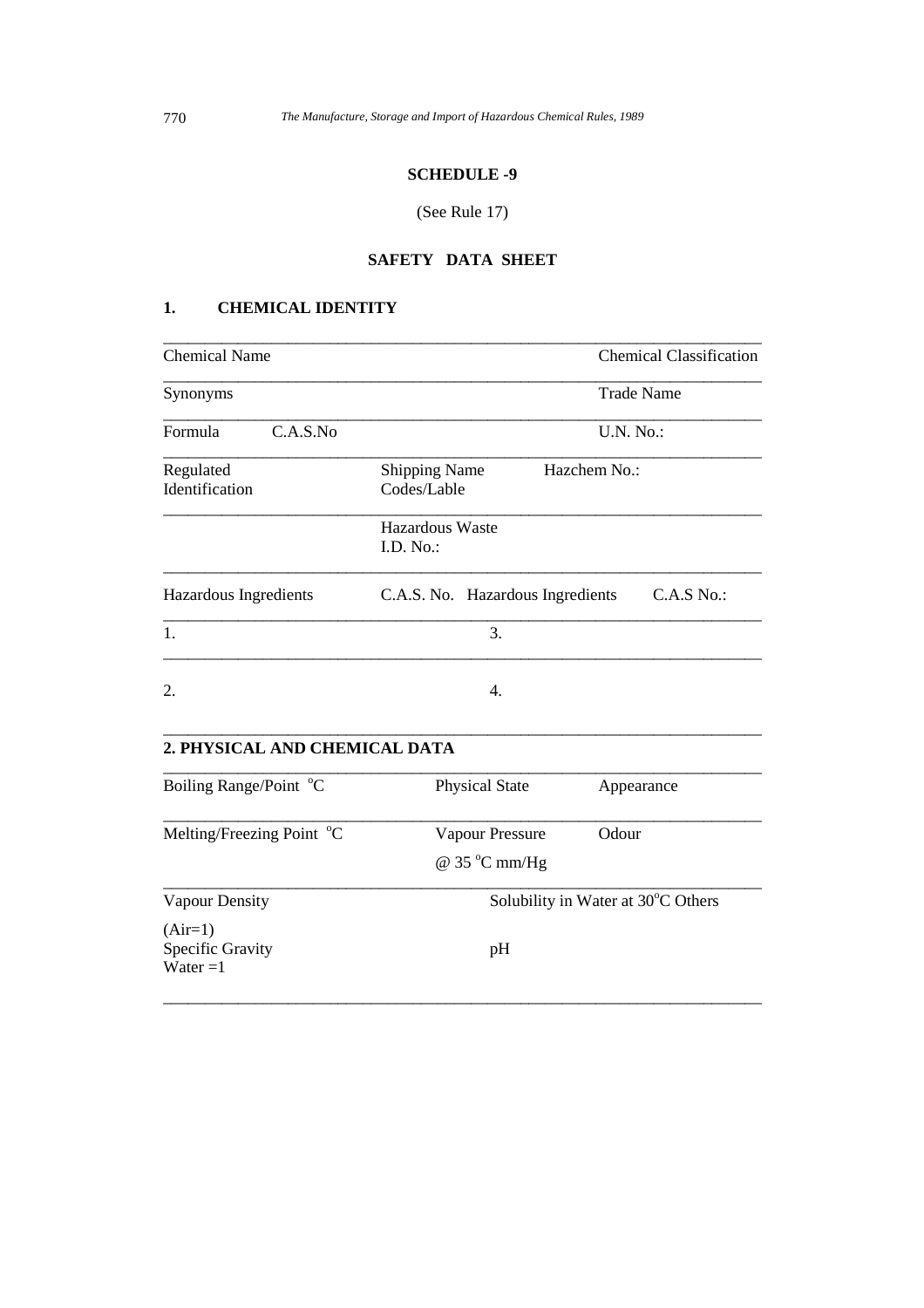\_\_\_\_\_\_\_\_\_\_\_\_\_\_\_\_\_\_\_\_\_\_\_\_\_\_\_\_\_\_\_\_\_\_\_\_\_\_\_\_\_\_\_\_\_\_\_\_\_\_\_\_\_\_\_\_\_\_\_\_\_\_\_\_\_\_\_\_\_\_\_\_

## **3. FIRE AND EXPLOSION HAZARD DATA**

| <b>UEL</b><br>Explosive<br>Material<br>Oxidiser | Flash Point °C<br>%<br><b>Explosion Sensitivity</b><br>to Static Electricity<br>Corrosive<br>Material |     | Hazardous<br>Combustion<br>Products |
|-------------------------------------------------|-------------------------------------------------------------------------------------------------------|-----|-------------------------------------|
|                                                 |                                                                                                       |     |                                     |
|                                                 |                                                                                                       |     |                                     |
|                                                 |                                                                                                       |     |                                     |
|                                                 |                                                                                                       |     |                                     |
|                                                 | Others                                                                                                |     |                                     |
| Organic Peroxide                                |                                                                                                       |     |                                     |
|                                                 |                                                                                                       |     |                                     |
|                                                 |                                                                                                       |     |                                     |
|                                                 |                                                                                                       |     |                                     |
|                                                 |                                                                                                       |     |                                     |
|                                                 |                                                                                                       |     |                                     |
|                                                 |                                                                                                       |     |                                     |
|                                                 |                                                                                                       |     |                                     |
|                                                 |                                                                                                       |     |                                     |
|                                                 |                                                                                                       |     |                                     |
|                                                 |                                                                                                       | ppm | $mg/m^3$                            |
|                                                 | $mg/m^3$ STEL                                                                                         |     |                                     |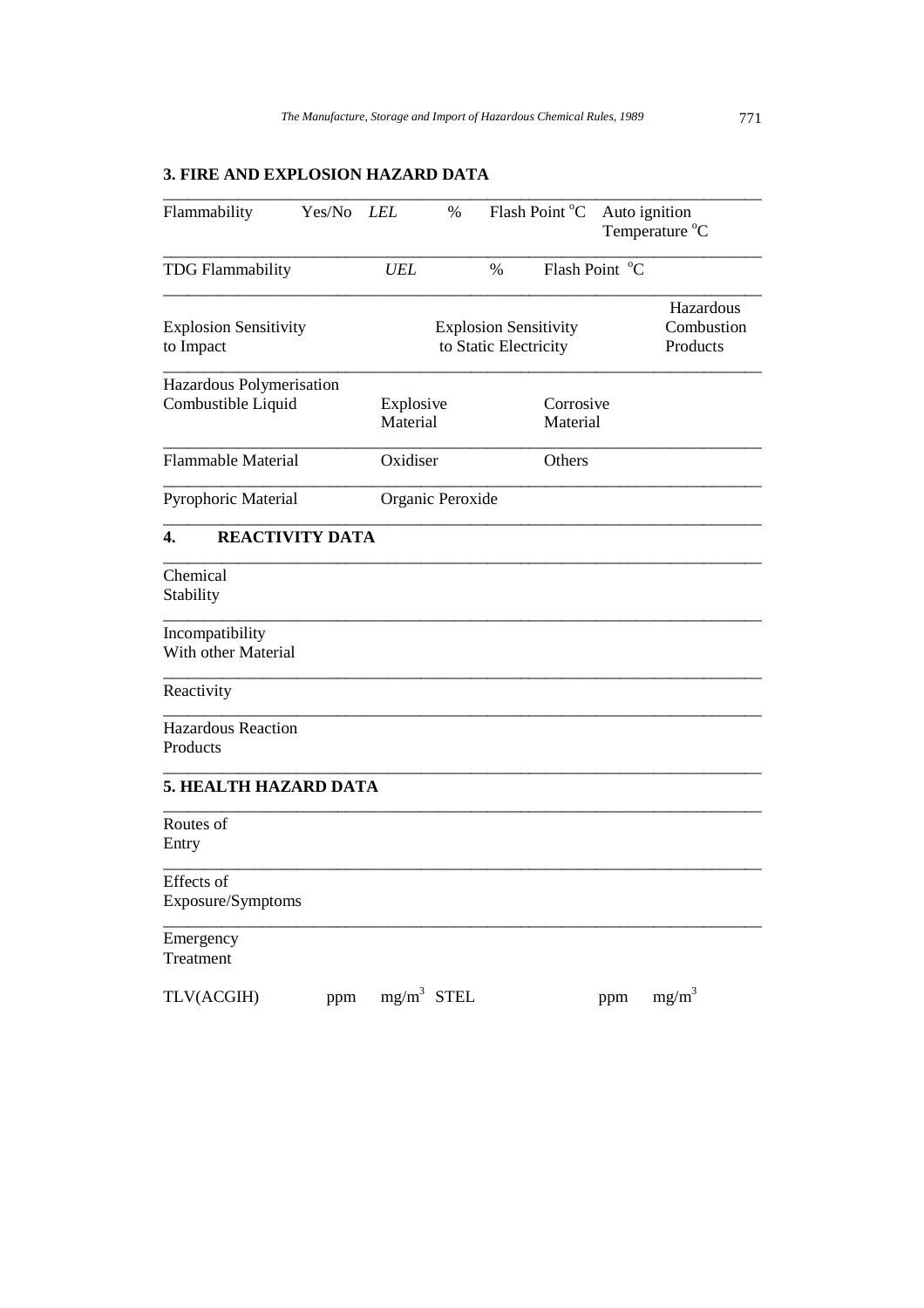| Permissible                            |                     |                                            |                          |
|----------------------------------------|---------------------|--------------------------------------------|--------------------------|
| <b>Exposure Limits</b><br>$LD_{50}$    | ppm                 | $mg/m3$ Odour threshold<br>$LD_{50}$       | $mg/m^3$<br>ppm          |
| NEPA Hazard<br>Signals                 | Health              | Flammability                               | <b>Stability Special</b> |
| 6.                                     | PREVENTIVE MEASURES |                                            |                          |
| Personnel<br>Protective<br>Equipment   |                     |                                            |                          |
| Handling and<br>Storage<br>Precautions |                     |                                            |                          |
| 7.                                     |                     | <b>EMERGENCY AND FIRST AID MEASURE</b>     |                          |
|                                        | <b>FIRE</b>         | Fire Extinguishing<br>Media                |                          |
|                                        |                     | <b>Special Procedures</b>                  |                          |
|                                        | <b>EXPOSURE</b>     | <b>Unusual Hazards</b>                     |                          |
|                                        |                     | <b>First Aid Measures</b>                  |                          |
|                                        | SPILLS              | Antidotes/Dosages                          |                          |
|                                        |                     | Steps to be taken                          |                          |
|                                        |                     | Waste Disposal Method                      |                          |
| 8.                                     |                     | <b>ADDITIONAL INFORMATION / REFERENCES</b> |                          |

\_\_\_\_\_\_\_\_\_\_\_\_\_\_\_\_\_\_\_\_\_\_\_\_\_\_\_\_\_\_\_\_\_\_\_\_\_\_\_\_\_\_\_\_\_\_\_\_\_\_\_\_\_\_\_\_\_\_\_\_\_\_\_\_\_\_\_\_\_\_\_\_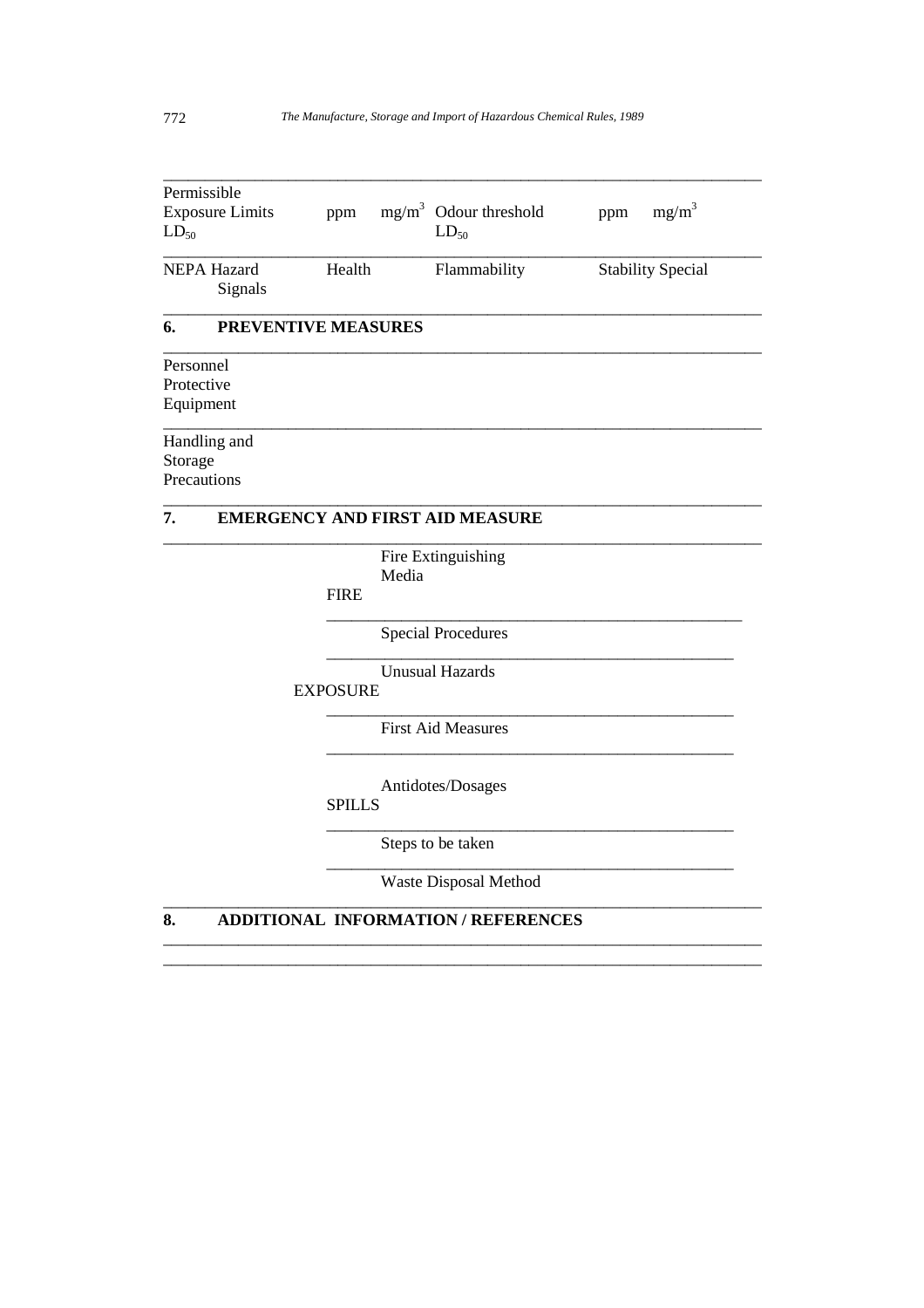\_\_\_\_\_\_\_\_\_\_\_\_\_\_\_\_\_\_\_\_\_\_\_\_\_\_\_\_\_\_\_\_\_\_\_\_\_\_\_\_\_\_\_\_\_\_\_\_\_\_\_\_\_\_\_\_\_\_\_\_\_\_\_\_\_\_\_\_\_\_\_\_ \_\_\_\_\_\_\_\_\_\_\_\_\_\_\_\_\_\_\_\_\_\_\_\_\_\_\_\_\_\_\_\_\_\_\_\_\_\_\_\_\_\_\_\_\_\_\_\_\_\_\_\_\_\_\_\_\_\_\_\_\_\_\_\_\_\_\_\_\_\_\_\_

| 9.<br><b>MANUFACTURER / SUPPLIER DATA</b> |                                       |  |
|-------------------------------------------|---------------------------------------|--|
| Name of Firm                              | Contact Person in Emergency           |  |
| <b>Mailing Address</b>                    | Local Bodies Involved                 |  |
| Telephone/Telex Nos.                      | <b>Standard Packing</b>               |  |
| Telegraphic Address                       | <b>Tremcard Details/Ref</b><br>Other. |  |

#### **10. DISCLAIMER**

 Information contained in this material data sheet is believed to be reliable but no representation, guarantee or warranties of any kind are made as to its accuracy, suitability for a particular application or results to be obtained from them. It is upto the manufacturer/seller to ensure that the information contained in the material safety data sheet is relevant to the product manufactured/handled or sold by him as the case may be. The Government makes no warranties expressed or implied in respect of the adequacy of this document for any particular purpose.

\_\_\_\_\_\_\_\_\_\_\_\_\_\_\_\_\_\_\_\_\_\_\_\_\_\_\_\_\_\_\_\_\_\_\_\_\_\_\_\_\_\_\_\_\_\_\_\_\_\_\_\_\_\_\_\_\_\_\_\_\_\_\_\_\_\_\_\_\_\_\_

#### **SCHEDULE -10**

### [See Rule  $18(5)$ ] **FORMAT FOR MAINTAINING RECORDS OF HAZARDOUS CHEMICALS IMPORTED**

- 1. Name and address of the Importer:
- 2. Date and reference number of issuance of permission to import hazardous chemicals:
- 3. Description of hazardous chemicals:
	- (a) Physical form:
	- (b) Chemical form:
	- (c) Total volume and weight (in kilogram's/ Tones)
- 4 Description of purpose of Import:
- 5. Description of storage of hazardous chemicals:
	- (a) Date:
	- (b) Method of storage

\_\_\_\_\_\_\_\_\_\_\_\_\_\_\_\_\_\_\_\_\_\_\_\_\_\_

**Note:** Published in the Gazette No.787, dt.27.11.1989.

All correction made in the terms of corrigendum No.S.O.115(E), dt.5.2.1990 published in the Gazette No. 59 dt.5.2.1990.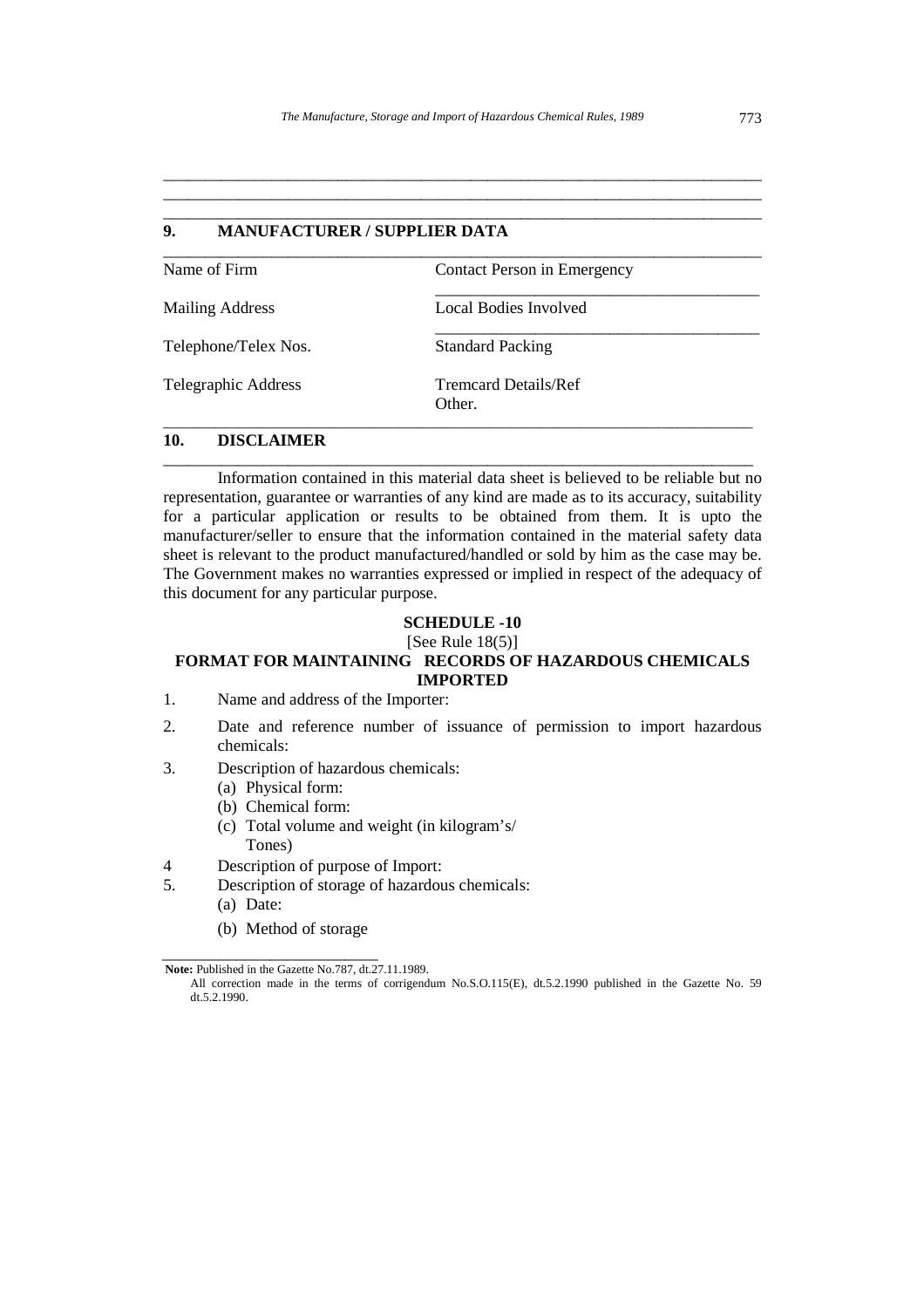### **1 [SCHEDULE –11]**

### [See Rule 13(1)]

### **DETAILS TO BE FURNISHED IN THE ON-SITE EMERGENCY PLAN**

- 1. Name and address of the person furnishing the information.
- 2. Key personnel of the organization and responsibilities assigned to them in case of an emergency
- 3. Outside organization if involved in assisting during onsite emergency:
	- (a) Type of accidents
	- (b) Responsibility assigned
- 4. Details of liaison arrangement between the organizations.
- 5. Information on the preliminary hazard analysis:
	- (a) Type of accidents
	- (b) System elements or events that can lead to
		- a major accident
	- (c) Hazards
	- (d) Safety relevant components

 1 Inserted by Rule 16 of the MSIHC (Amendment) Rules, 1994 notified by S.O.2882, dated 3.10.1994.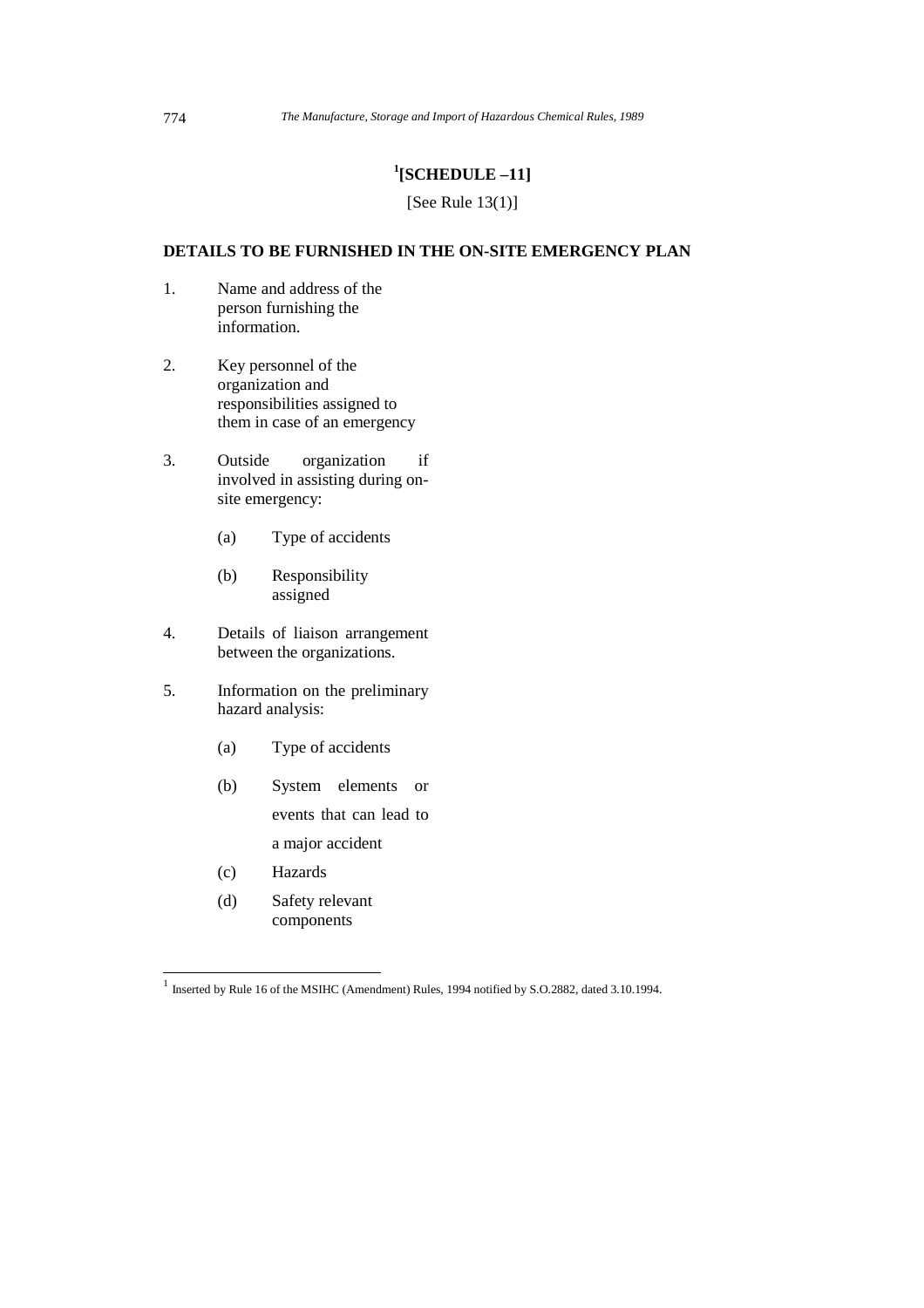- 6. Details about the site:
	- (a) Location of dangerous substances
	- (b) Seat of key personnel
	- (c) Emergency control room
- 7. Description of hazardous chemicals at plant site:
	- (a) Chemicals (Quantities and toxicological data)
	- (b) Transformation if any, which could occur.
	- (c) Purity of hazardous chemicals.
- 8. Likely dangers to the plant.
- 9. Enumerate effects of:
	- (i) Stress and strain caused during normal operation:
	- (ii) Fire and explosion inside the plant and effect if any, of fire and explosion out side.
- 10. Details regarding:
	- (i) Warning, alarm and safety and security systems.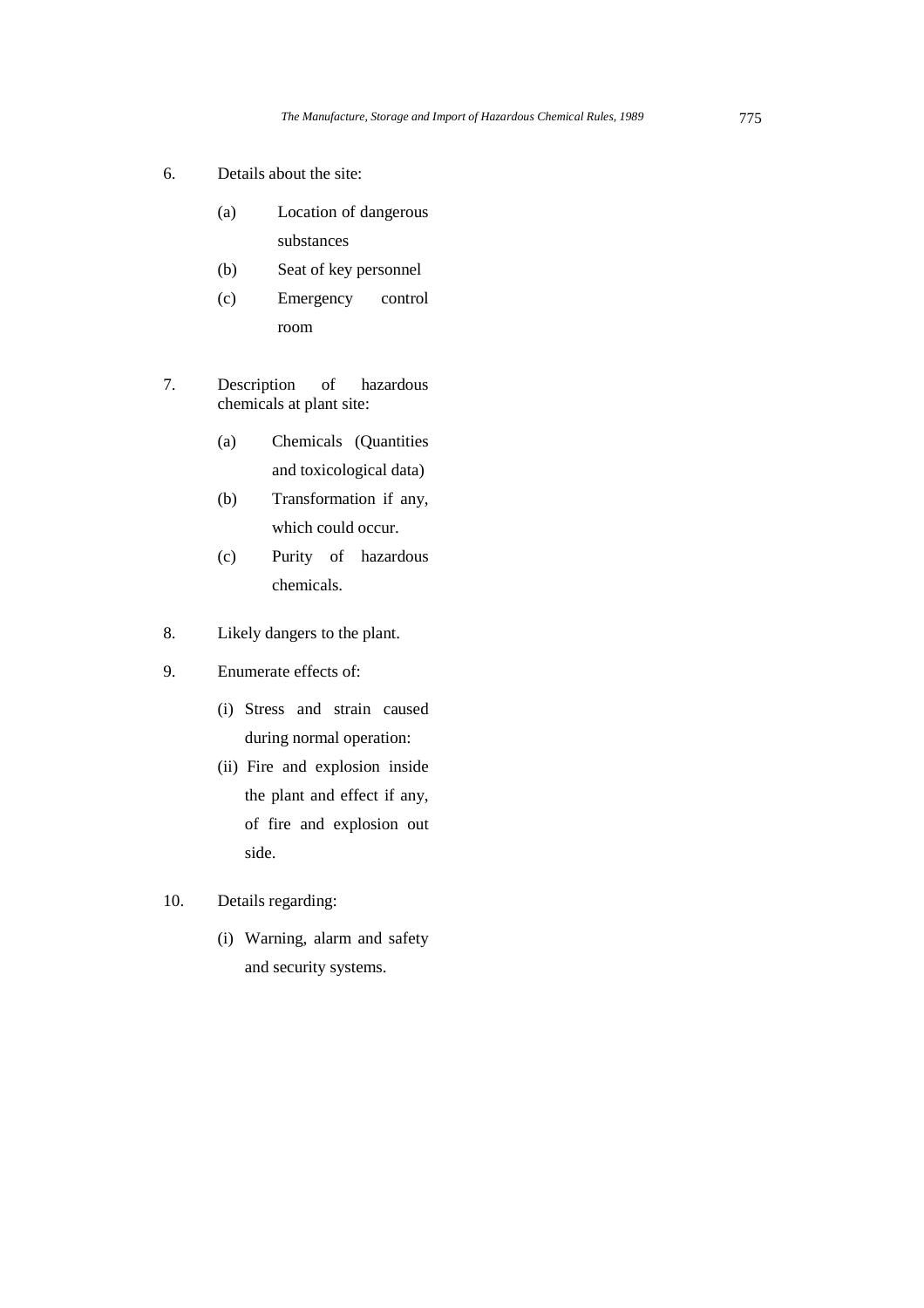- (ii) alarm and hazard control plans in line with disaster control and hazard control planning, ensuring the necessary technical and organizational precautions;
- (iii) Reliable measuring instruments, control units and servicing of such equipments.
- (iv) Precautions in designing of the foundation and load bearing parts of the building.
- (v) Continuous surveillance of operations.
- (vi) maintenance and repair work according to the generally recognized rules of good engineering practices.
- 11. Details of communication facilities available during emergency and those required for an off-site emergency.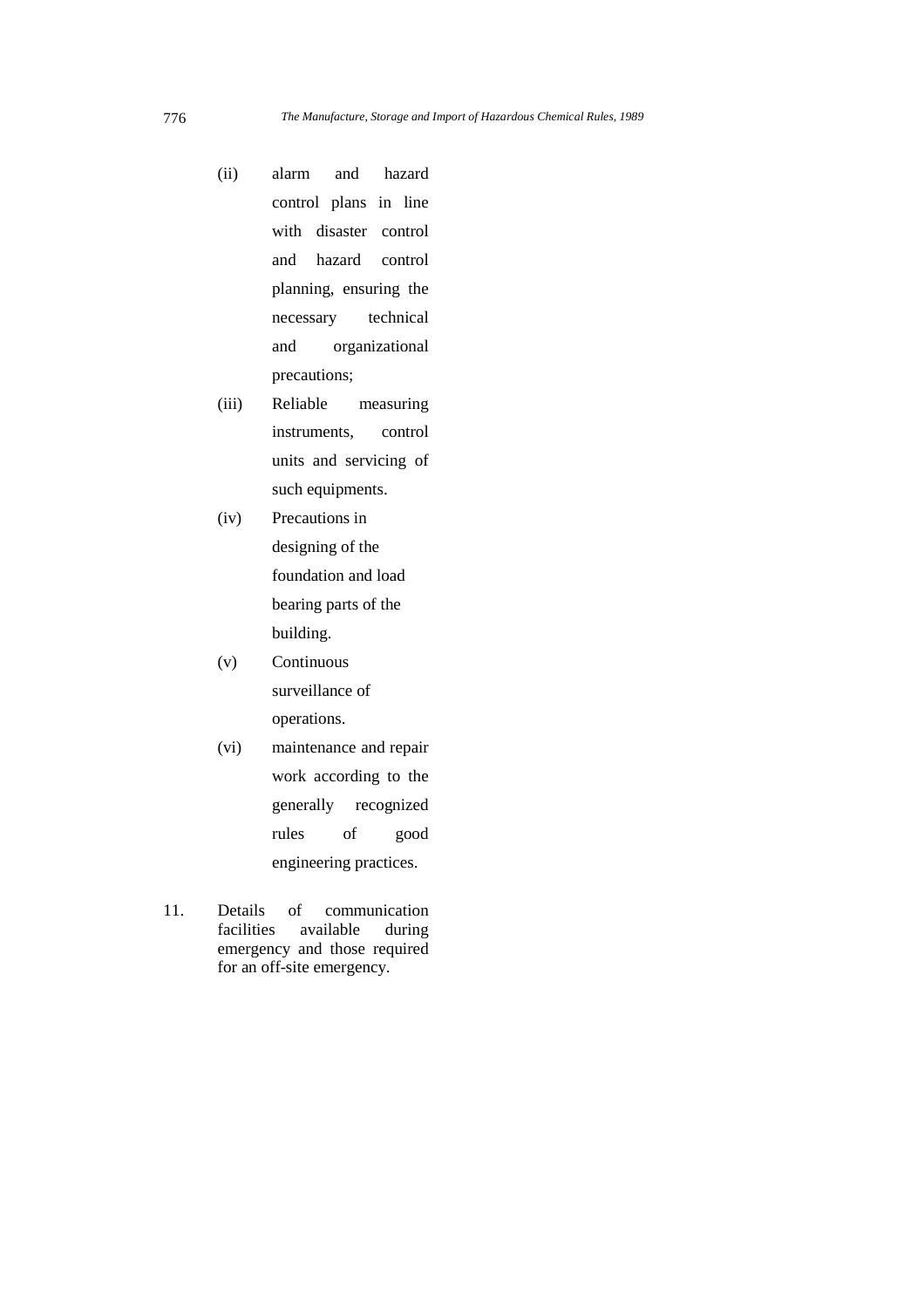- 12. Details of fire fighting and other facilities available and those required for an off-site emergency.
- 13. Details of first aid and hospital services available and its adequacy.

# **1 [SCHEDULE 12**

## [See Rule  $14(1)$ ]

### **DETAILS TO BE FURNISHED IN THE OFF-SITE EMERGENCY PLAN**

1. The types of accidents and release to be taken into account.

2. Organisations involved including key personnel and responsibilities and liaison arrangements between them.

3. Information about the site including likely locations of dangerous substances, personnel and emergency control rooms.

4. Technical information such as chemical and physical characteristics and dangers of the substances and plant.

5. Identify the facilities and transport routes.

6. Contact for further advice e.g.<br>meteorological information, transport, meteorological information, transport, temporary food and accommodation, first aid and hospital services, water and agricultural authorities.

7. Communication links including telephones, radios and standby methods.

 1 Inserted by Rule 16 of the MSIHC (Amendment) Rules, 1994 notified by S.O.2882, dated 3.10.1994.